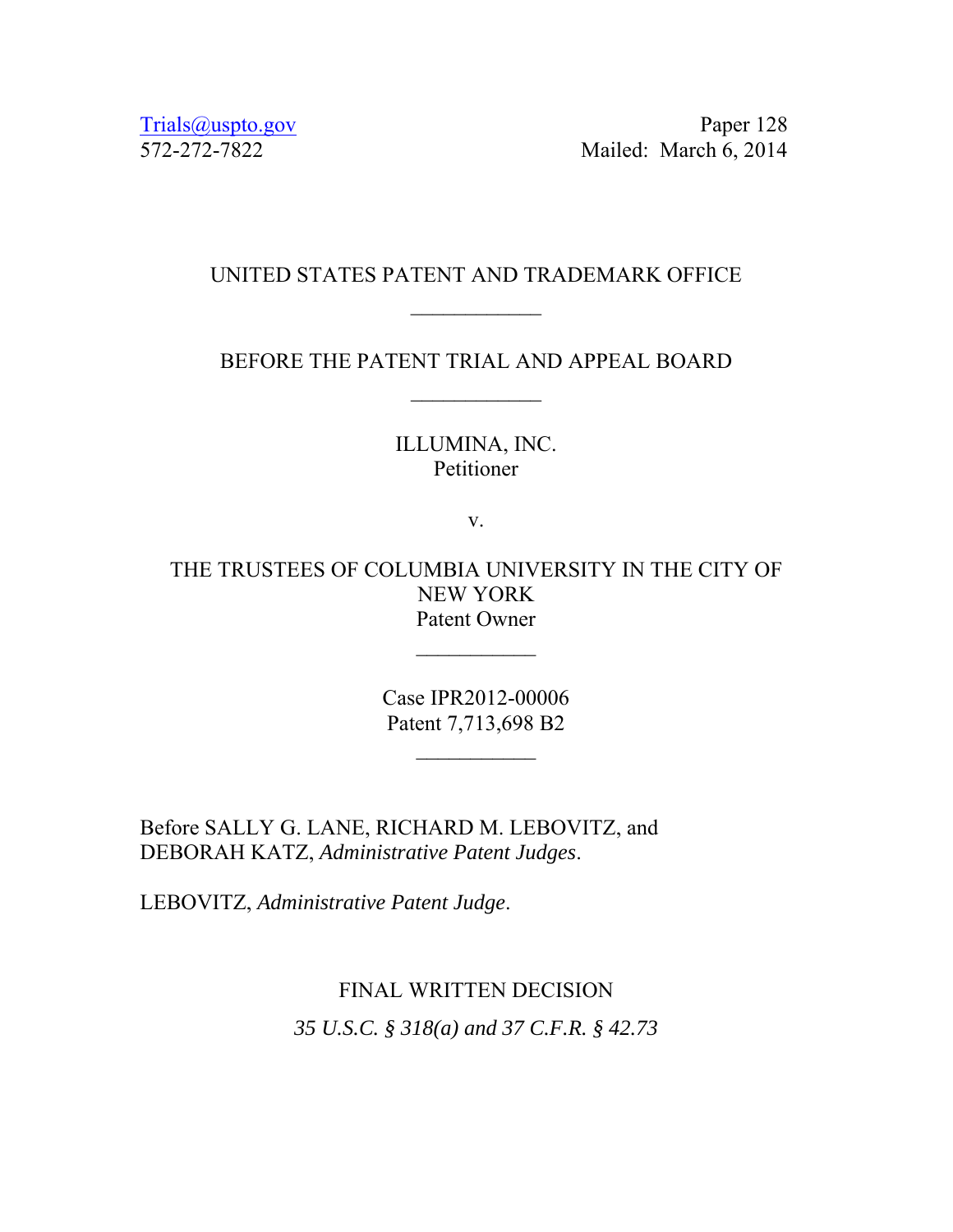#### I. BACKGROUND

#### A. Introduction

Petitioner, Illumina, Inc. ("Illumina"), filed a petition on September 16, 2012 ("Pet.), for *inter partes* review of claims 1-7, 11, 12, 14, 15, and 17 of U.S. Patent 7,713,698 B2 ("the '698 Patent") pursuant to 35 U.S.C. §§ 311-319 and 37 C.F.R. §§ 42.1 to 42.123. On March 12, 2013, the Board instituted *inter partes* review of claims 1-7, 11, 12, 14, 15, and 17 on three grounds of unpatentability (Paper 28, Decision on Petition ("Dec. Pet.")). Illumina requested rehearing on two of the grounds of unpatentability (Paper 30), which had been denied in the Decision on Petition. Upon reconsideration, the Board instituted *inter partes* review of one of these grounds of unpatentability as to claims 1-7, 11, 12, 14, 15, and 17 (Paper 43, Decision on Rehearing ("Dec. Reh'g")).

 After institution of the *inter partes* review, Patent Owner, The Trustees of Columbia University in the City of New York ("Columbia"), filed a response under 37 C.F.R. § 42.120 to the decision instituting *inter partes* review (Paper 69, "PO Resp."). Columbia also filed a Motion to Amend Claims (Paper 70) and a Motion to Exclude Evidence (Paper 93). Illumina filed a reply to Columbia's response under 37 C.F.R. § 42.120 (Paper 76, "Pet'r Reply") and a Motion to Exclude Evidence (Paper 90 (redacted); Paper 107 (unredacted)). An oral hearing was held on December 17, 2013, with both parties in attendance. (Record of Oral Hearing, Paper 124.)

 Among the evidence cited in this proceeding are declarations by George L. Trainor, Ph.D. (Ex. 2033, Trainor Decl.), on behalf of Columbia, and by George Weinstock, Ph.D. (Ex. 1021, Weinstock Decl.), on behalf of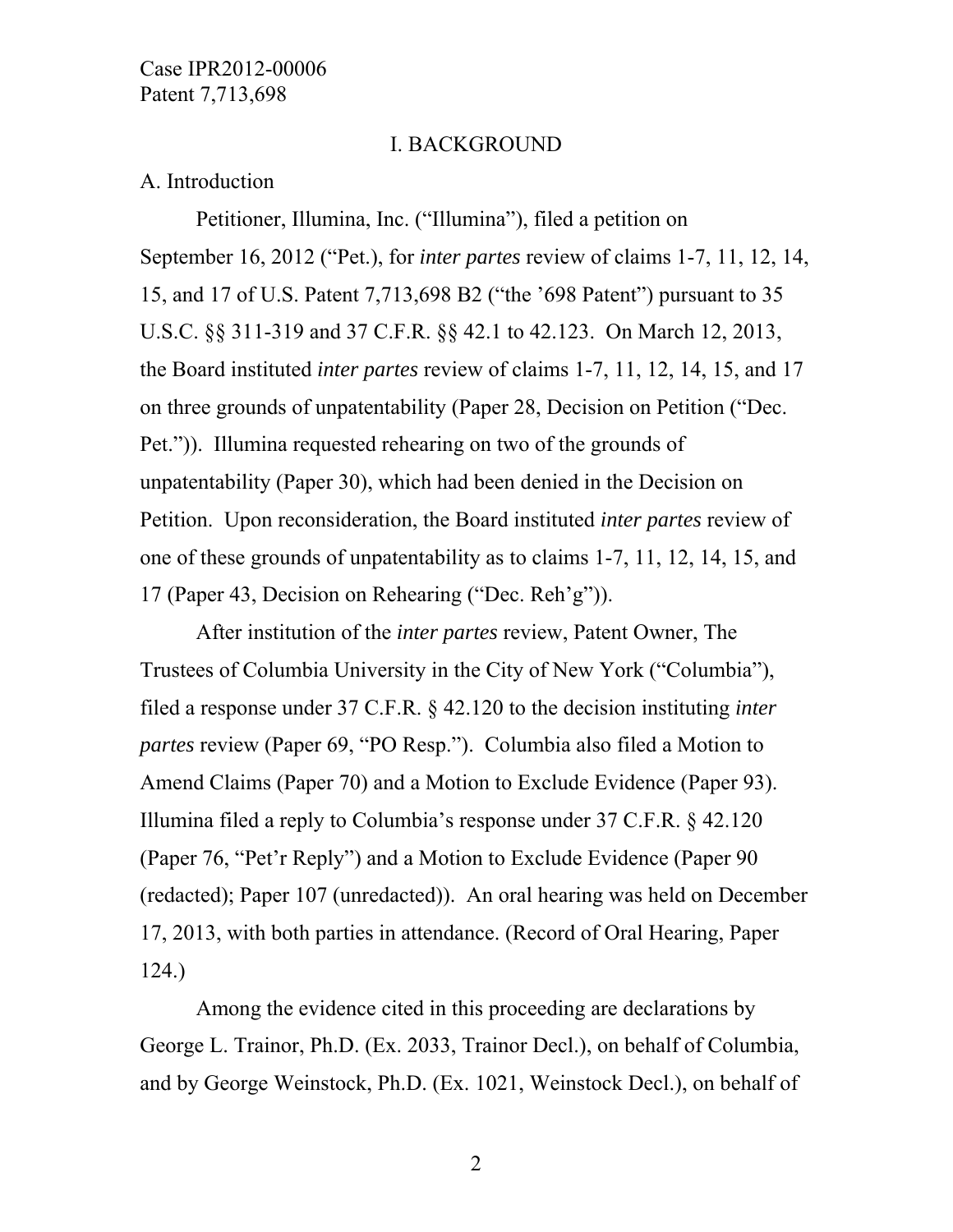Illumina. Dr. Trainor has a Ph.D. in Organic Chemistry and experience in DNA sequencing (Exhibit 2033, Trainor Decl. ¶¶ 3 and 6-8), qualifying him to testify on the issues discussed in his declaration. Dr. Weinstock has a Ph.D. in Microbiology and experience in DNA sequencing, including as a director of large-scale genome centers (Ex. 1021, Weinstock Decl. ¶¶ 4, 6, 8, and 9), qualifying him to testify on the issues discussed in his declaration.

The Board has jurisdiction under 35 U.S.C. § 6(c). This final written decision is issued pursuant to 35 U.S.C. § 318(a) and 37 C.F.R. § 42.73. Illumina has shown, by a preponderance of the evidence, that claims 1-7, 11, 12, 14, 15, and 17 are unpatentable.

#### B. The '698 Patent

The '698 Patent issued May 11, 2010. The named inventors are Jingyue Ju, Zengmin Li, John Robert Edwards, and Yasuhiro Itagaki. The invention of the '698 Patent involves sequencing DNA by incorporating a base-labeled nucleotide analogue into a primer DNA strand, and then determining the identity of the incorporated analogue by detecting the label attached to the base of the nucleotide. A polymerase is used to incorporate the nucleotide analogue into the strand of DNA ('698 Patent, col. 2, ll. 24- 28). The method is generally referred to as "sequencing DNA by synthesis," or "SBS," because the sequence of the DNA is determined by identifying the successive additions of labeled nucleotides to a strand of DNA as it is synthesized, using a complimentary DNA strand as a template (*id.* at col. 2, ll. 6-11).

Columbia does not argue the novelty of the steps utilized in the claimed method of "determining the identity of a nucleotide analogue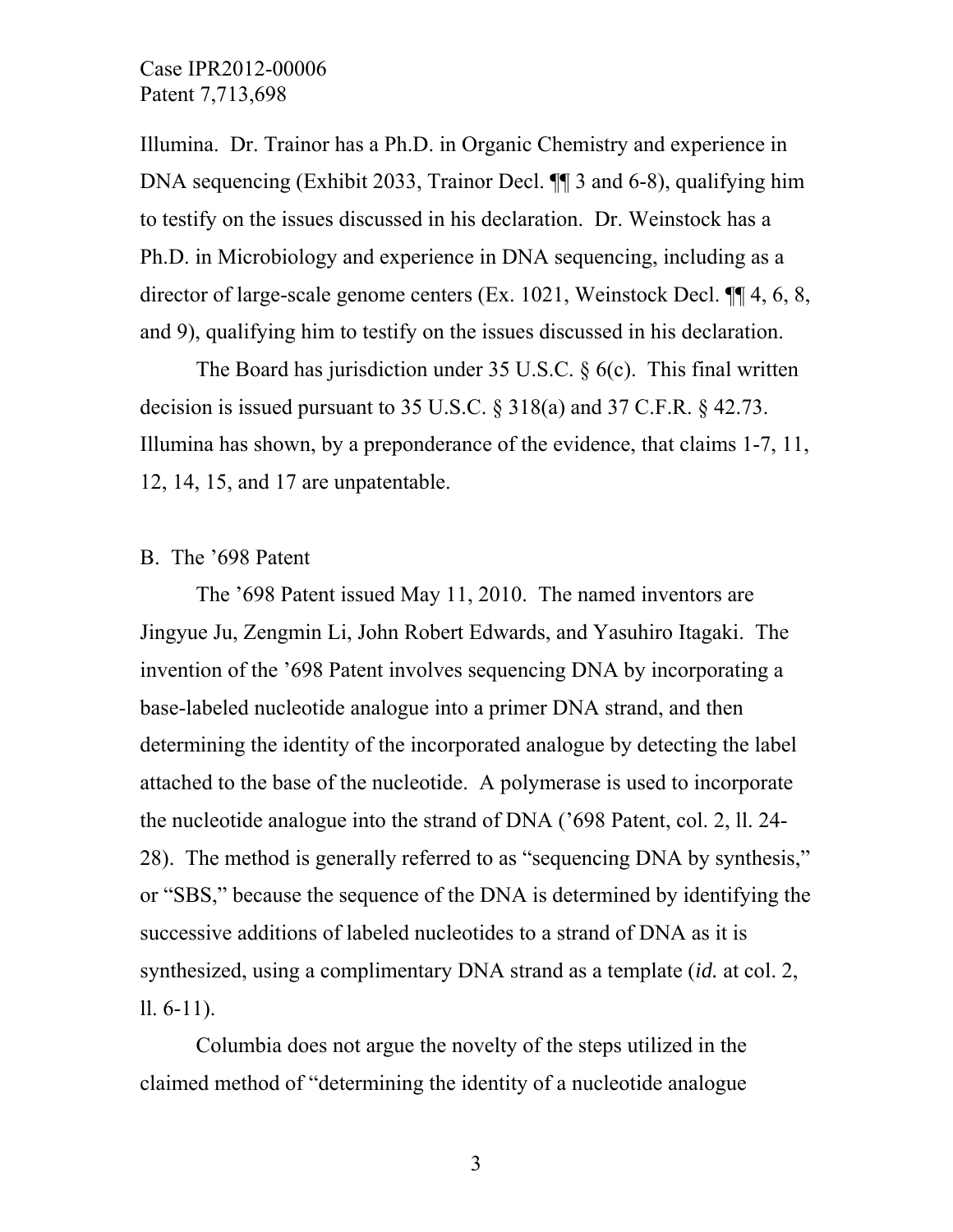incorporated into a nucleic acid primer extension strand… ('698 Patent, cl. 1)," but rather focuses its arguments on the novelty and non-obviousness of the nucleotide analogue utilized in the sequencing method. Nucleotides, which are the building blocks of DNA, comprise a sugar (ribose or deoxyribose), a phosphate attached to the 5'-position of the sugar, and a nitrogen base on the 1'-position of the sugar. During DNA synthesis, the 5' position in the sugar of a new incoming nucleotide is linked by DNA polymerase to the 3'-OH group in the sugar of a preexisting nucleotide in the strand under synthesis. In order to identify the newly incorporated nucleotide, one approach described in the prior art is to attach a detectable label to the nucleotide at its 3'-OH group ('698 Patent, col. 2, ll. 33-37). For reference, the 3'-OH corresponds to 3'-position of the deoxyribose sugar of the nucleotide, and serves as the site where a new nucleotide is added during DNA synthesis.

The approach described in the '698 Patent is to make nucleotide analogues by linking a unique label, such as fluorescent dye, through a cleavable linker to the nucleotide base or to an analogue of the nucleotide base and to use a small removable chemical moiety to cap the 3'-OH group of the deoxyribose to make it reversibly nonreactive ('698 Patent, col. 2, ll. 57-65). The reason the 3'-OH group is made reversibly nonreactive is to allow the sequencing reaction to be terminated after each nucleotide is added in order to determine its identity (*id.* at col. 2, l. 64 to col. 3, l. 2). According to the '698 Patent, the prior art teaches attaching the label to the 3'-OH group. The '698 Patent, in contrast, puts the label on the nucleotide base and the removable chemical moiety on the 3'-OH group. These latter features are at the center of the patentability challenges.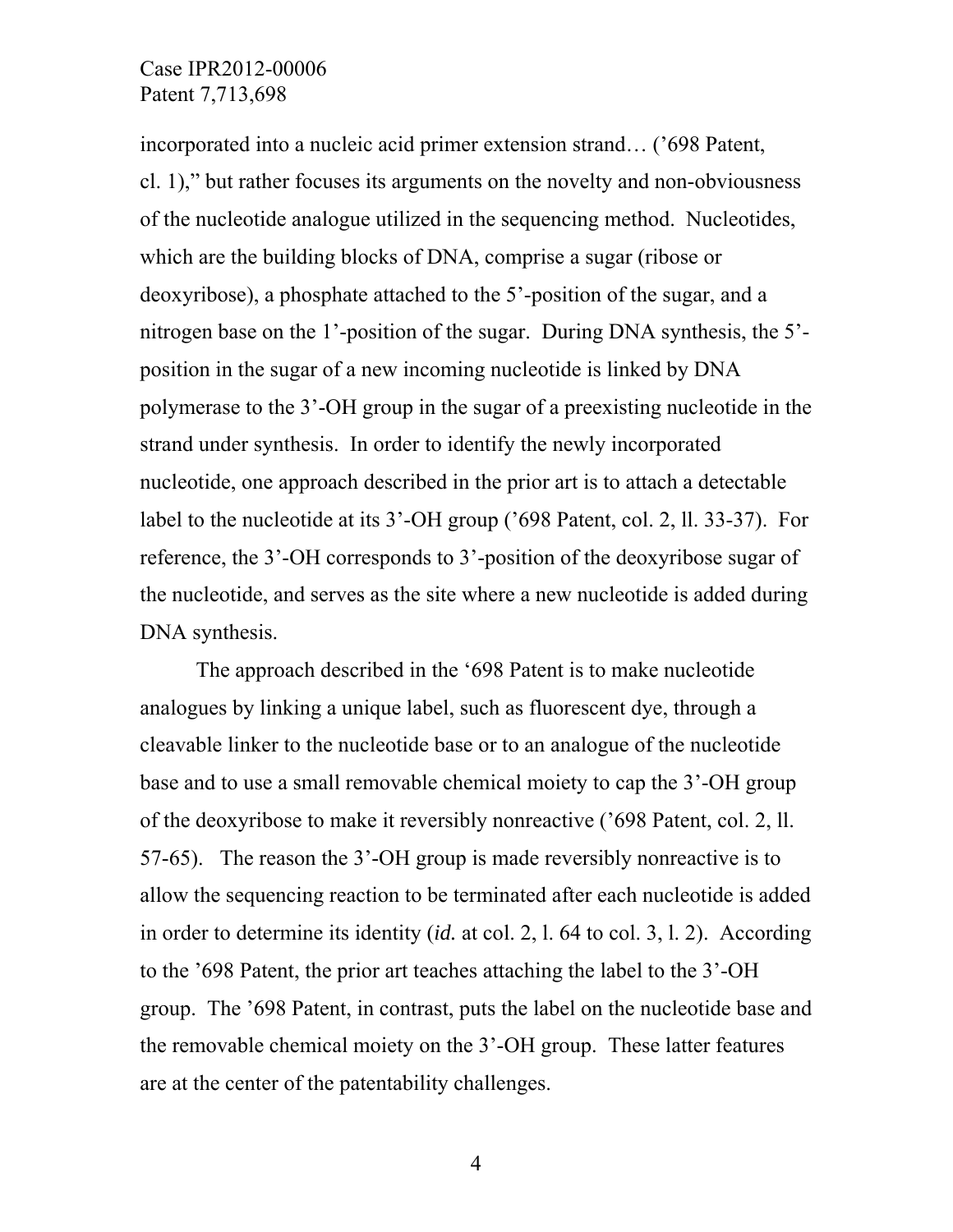$\overline{a}$ 

All the claims at issue in this *inter partes* review involve a nucleotide analogue which comprises 1) a base labeled with a unique label, 2) a removable chemical moiety capping the 3'-OH group, and 3) a base which is deaza-substituted. A deaza-substituted nucleotide is a nucleotide analogue which includes a deazabase as the nitrogen base ('698 Patent, col. 7, ll. 44- 63). A deazabase is a nitrogen base in which one of the natural nitrogen atoms in the base ring is substituted with a carbon atom (*id.*). For example, in a 7-deazapurine, the natural 7-position nitrogen in the base ring is replaced with a carbon atom (*id.*).

In summarizing the state of the art in Columbia's Patent Owner Response, Columbia states that, "[d]uring the 1990s, despite some interest in base-labeled nucleotide analogues, efforts focused on including a label on the 3'OH group on the sugar in a nucleotide analogue and on the design and synthesis of new nucleotide analogues that could be incorporated by a polymerase into a primer extension strand." (Paper 69, PO Resp. 8.) Columbia cites paragraphs 30-35 of Dr. Trainor's declaration as evidence that "[r]esults were mixed and it was recognized that new nucleotide analogues were needed [for use in] BASS [sequencing by synthesis; also known as SBS] sequencing." (*Id.*)

As discussed in more detail below, Columbia's characterization of the prior art as having "some interest in base-labeled nucleotide analogues" understates the interest level shown in the prior art. Tsien<sup>1</sup> and Dower,<sup>2</sup>

<sup>1</sup> Roger Tsien et al., WO 91/06678 (May 16, 1991), Exhibit 1002 ("Tsien"). <sup>2</sup> William Dower et al., U.S. Pat. No. 5,547,839 (August 20, 1996), Exhibit 1005 ("Dower").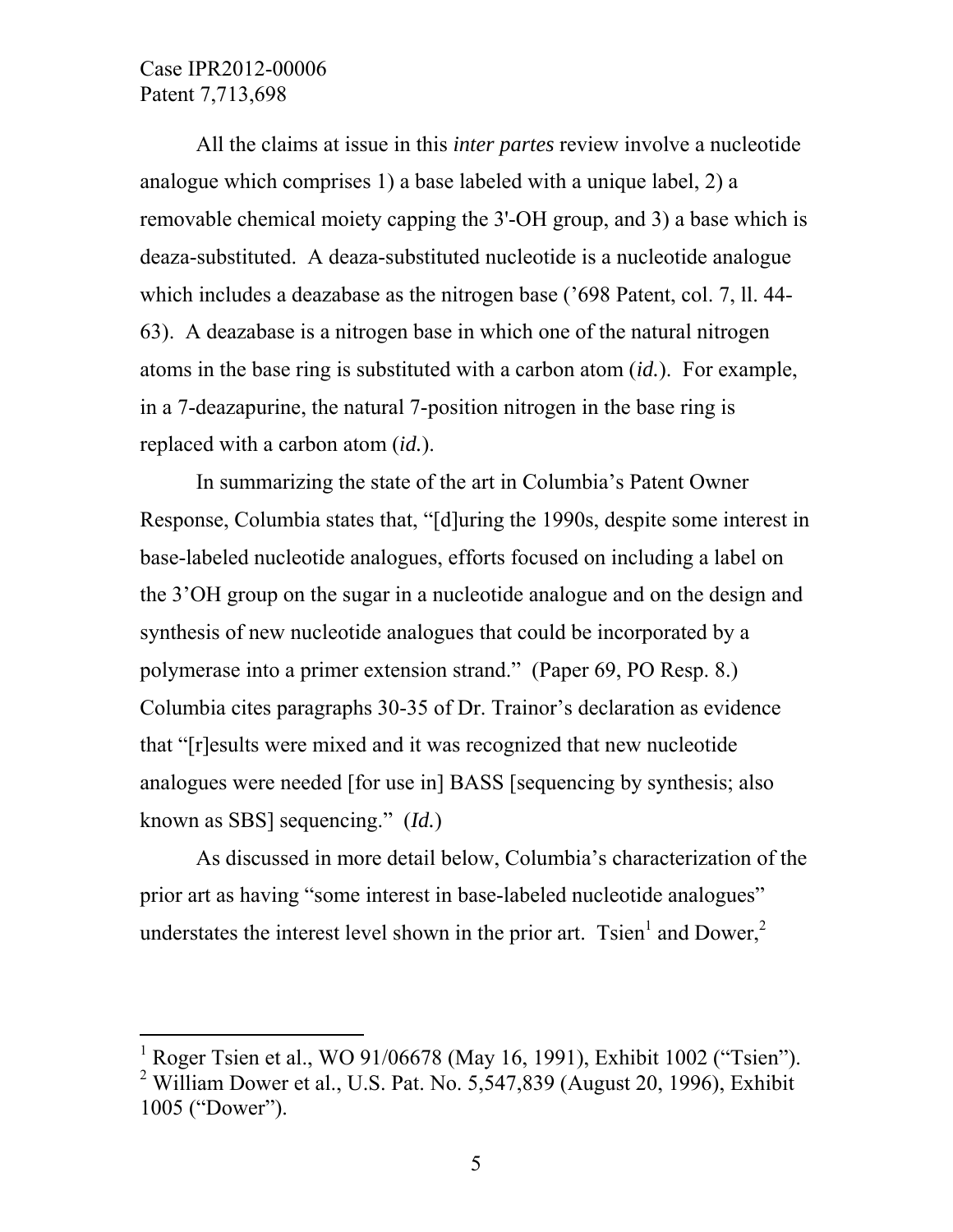cited in this *inter partes* review, and Stemple III,<sup>3</sup> cited in related proceedings, describe SBS methods, which disclose base-labeled nucleotides and nucleotides containing a removable chemical moiety at the 3'-OH position (Ex. 2033, Trainor Decl. ¶¶ 24 and 26-29). Columbia acknowledges that base-labeled nucleotides were described in the prior art (*id.* at 28). We understand it to be Columbia's position that because there is no single working example in the cited prior art of a nucleotide with the base-label and removable 3'-OH blocking group being used in a DNA sequencing reaction, the disclosure of such a nucleotide is somehow diminished and amounts only to "some interest." Columbia, however, has not identified where in the prior art a nucleotide with a label on the base and removable 3'-OH chemical moiety was so disparaged that a person of ordinary skill in the art would have been dissuaded from using it in SBS methods. To the contrary, the disclosure in several publications of nucleotides with a label on the nucleotide base with a removable 3'-OH group group (e.g., Tsien, Dower, and Stemple III) shows a recognition within the prior art that such nucleotides were useful and effective in SBS methods.

#### C. Related Proceedings

-

The '698 Patent is the subject of *The Trustees of Columbia University in the City of New York v. Illumina, Inc*., 1:12-cv-00376-UNA, currently pending in the United States District Court for the District of Delaware

 $3$  Derek L. Stemple et al., U.S. Pat. No. 7,270,951 B1 (September 18, 2007), Exhibit 1008 ("Stemple III").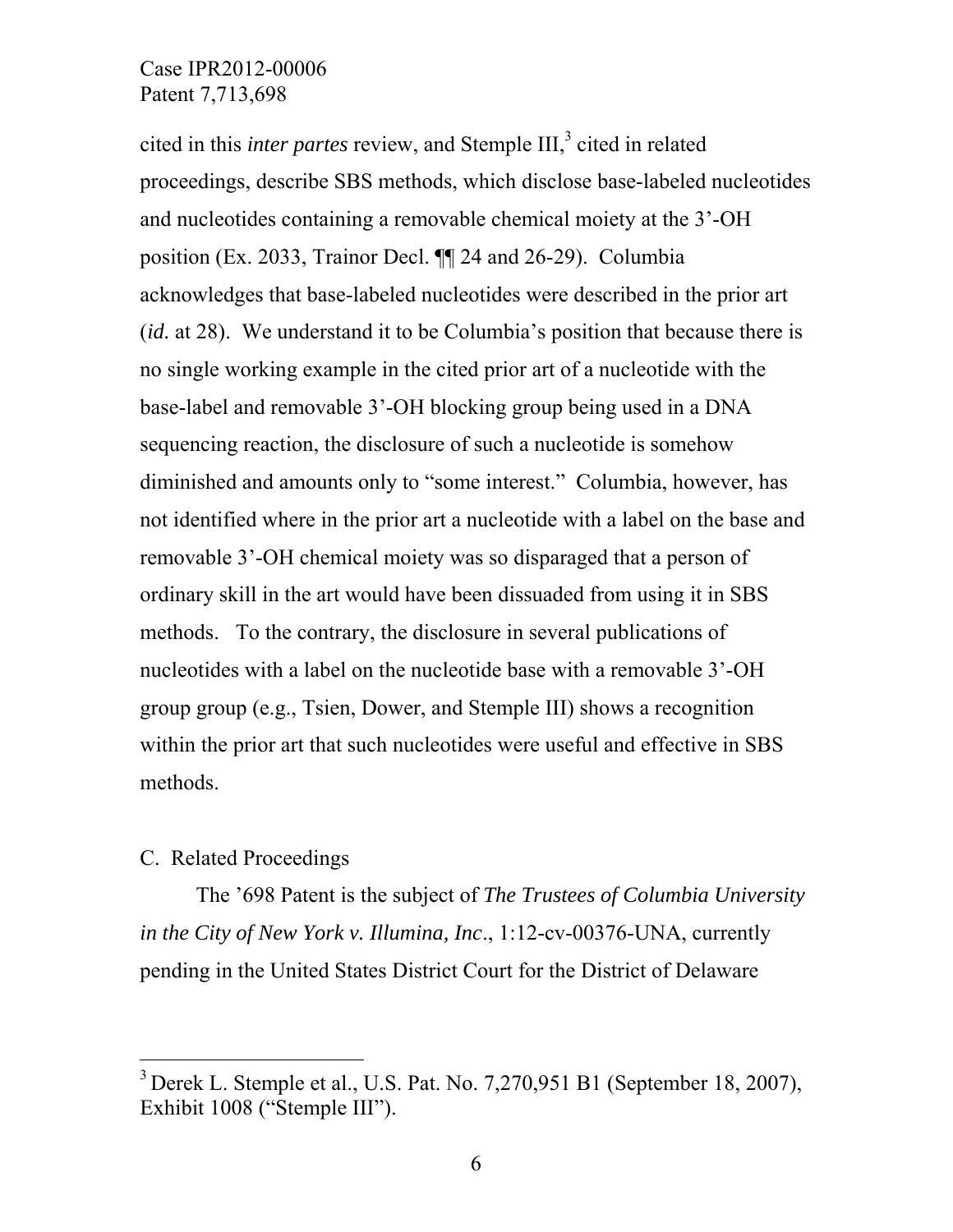(Petition 3-4). According to Illumina, Columbia alleges in that proceeding that Illumina has infringed, and continues to infringe, the '698 Patent (*id*.).

There are two pending *inter partes* trials related to this trial:

A petition for *inter partes* review was filed on September 16, 2012, for U.S. Pat. No. 7,790,869 B2 ("the '869 Patent").<sup>4</sup> The '869 Patent is assigned to Columbia, has claims directed to related subject matter of the '698 patent, and has the same lineage as the '698 Patent. We instituted *inter partes* review on March 12, 2013.

A petition for *inter partes* review was filed on October 3, 2012, for U.S. Pat. No.  $8,088,575$  B2 ("the '575 Patent")<sup>5</sup> which is based on a continuation application of the '869 Patent. The '575 patent is assigned to Columbia and has claims directed to related subject matter of the '698 patent. We instituted *inter partes* review on March 12, 2013.

## D. The Alleged Grounds of Unpatentability

 We instituted *inter partes* review on the following four grounds of unpatentability:

I. Claims 1-7, 11, 12, 14, 15, and 17 under 35 U.S.C. § 103(a) as obvious in view of Tsien and Prober  $I^6$  (Petition 27).

II. Claims 5 and 12 under 35 U.S.C. § 103(a) as obvious in view of Tsien, Prober I, and Rabani<sup>7</sup> (Petition 52).

 $\overline{a}$ 

<sup>4</sup> IPR2012-00007.

 $<sup>5</sup>$  IPR2013-00011.</sup>

<sup>6</sup> James M. Prober et al., *A System for Rapid DNA Sequencing with Fluorescent Chain-Terminating Dideoxynucleotides*, 238 SCIENCE 336-341 (1987), Exhibit 1003 ("Prober I").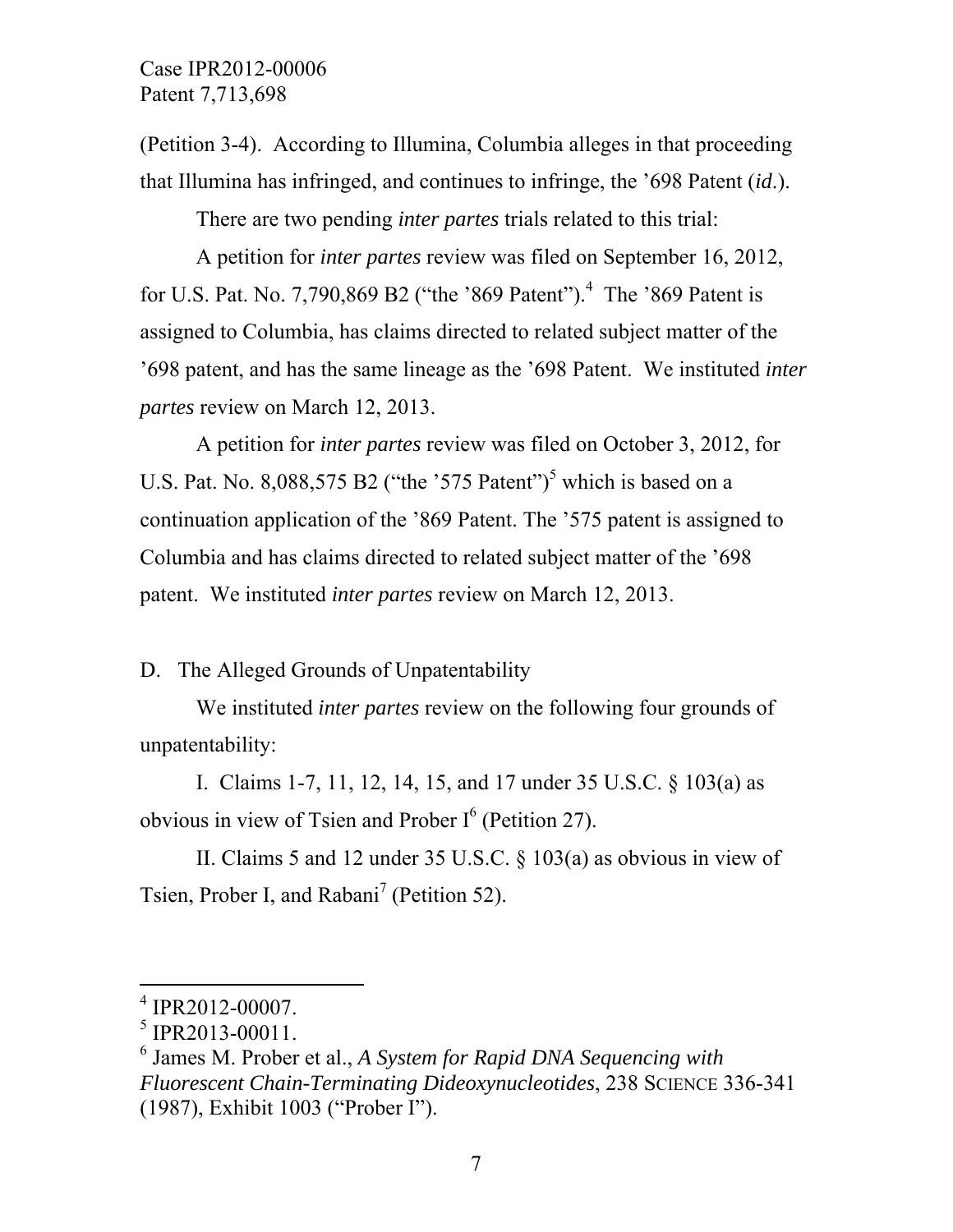III. Claims 1-7, 11, 12, 14, 15, and 17 under 35 U.S.C. § 103(a) as obvious in view of Tsien and Seela  $I^8$  (Petition 56).

IV. Claims 1-7, 11, 12, 14, 15, and 17 under 35 U.S.C. § 102(b) as anticipated by Dower (Petition 30).

E. Claims

-

Claims 1 and 11 are the only independent claims under review.

Claims 2-7, 14, 15, and 17 depend from claim 1. Claim 12 depends from claim 11.

Claims 1 and 11 are reproduced below:

1. A method of determining the identity of a nucleotide analogue incorporated into a nucleic acid primer extension strand, comprising:

a) contacting a nucleic acid template attached to a solid surface with a nucleic acid primer which hybridizes to the template;

b) simultaneously contacting the product of step a) with a polymerase and four nucleotide analogues which are either (i) aA,  $aC$ ,  $aG$ , and  $aT$ , or (ii)  $aA$ ,  $aC$ ,  $aG$ , and  $aU$ , so as to incorporate one of the nucleotide analogues onto the nucleic acid primer and form a nucleic acid primer extension strand, wherein each nucleotide analogue within (i) or (ii) comprises a base labeled with a unique label and contains a removable chemical moiety capping the 3'-OH group of the sugar of the nucleotide analogue, and wherein at least one of the four nucleotide analogues within (i) or (ii) is deaza-substituted; and

c) detecting the unique label of the incorporated nucleotide analogue,

 $<sup>7</sup>$  Ely Rabani et al., WO 96/27025 (September 6, 1996), Exhibit 1006</sup> ("Rabani").

 $8$  Frank Seela, U.S. Pat. No. 4,804,748 (February 14, 1989), Exhibit 1014 ("Seela I").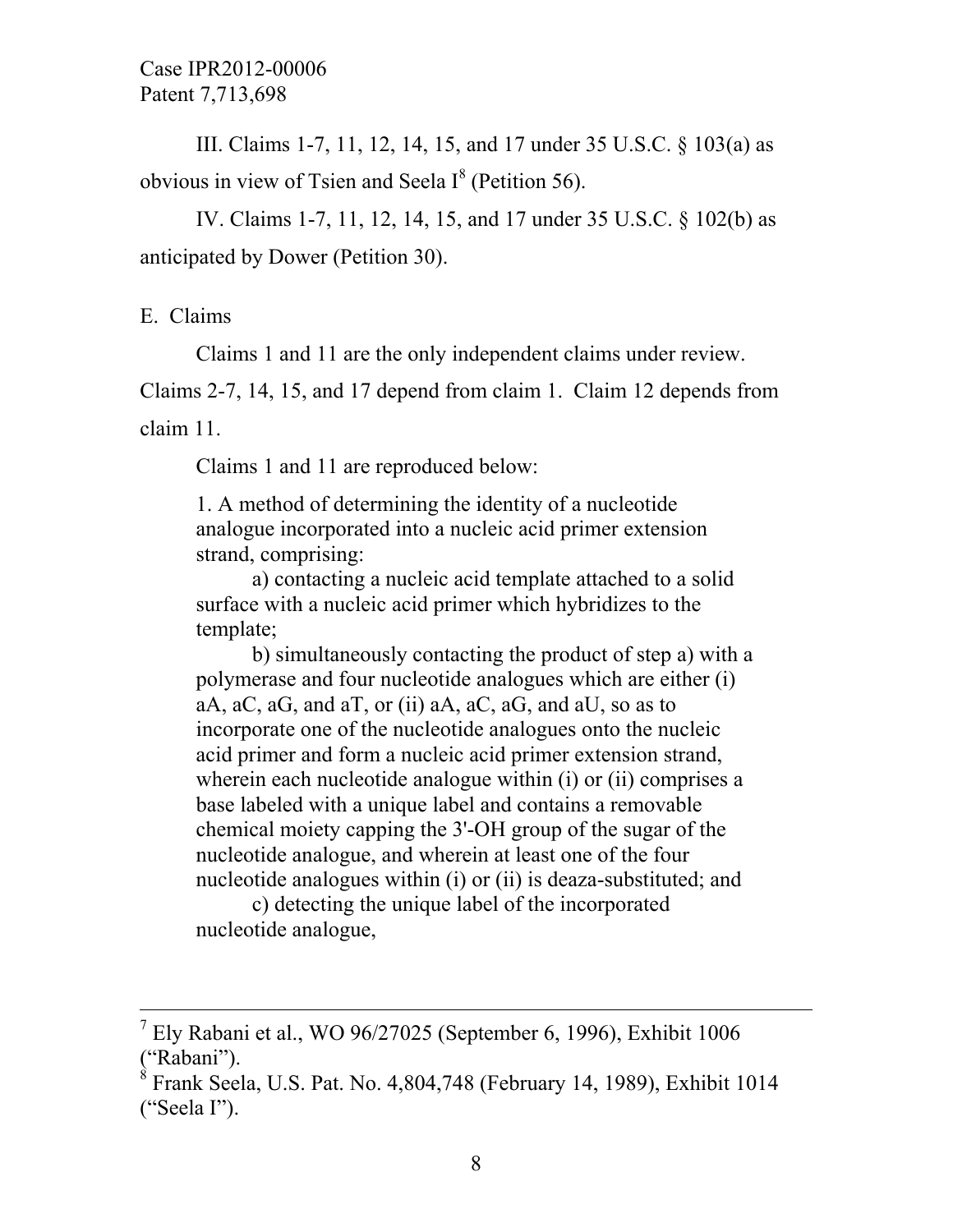so as to thereby determine the identity of the nucleotide analogue incorporated into the nucleic acid primer extension strand.

11. A plurality of nucleic acid templates immobilized on a solid surface, wherein a nucleic acid primer is hybridized to such nucleic acid templates each such nucleic acid primer comprising a labeled incorporated nucleotide analogue, at least one of which is deaza-substituted, wherein each labeled nucleotide analogue comprises a base labeled with a unique label and contains a removable chemical moiety capping the 3'- OH group of the sugar of the of the nucleotide analogue.

# PATENTABILITY CHALLENGES II. TSIEN AND PROBER I

 We instituted *inter partes* review of claims 1-7, 11, 12, 14, 15, and 17 on the grounds that the claims would have been obvious under 35 U.S.C. § 103 in view of Tsien and Prober I. We first turn to the description in Tsien and Prober I of key elements of the claims, and then to the reason for combining Tsien and Prober I to have arrived at the claimed invention.

## A. Claim 1 and others

 Claim 1 is drawn to nucleic acid sequencing involving steps of: a) contacting a nucleic acid template with a primer; b) contacting the template hybridized with a polymerase and four nucleotide analogues, where each base has a unique label and a removable chemical moiety capping the 3'-OH group of the nucleotide sugar; and c) detecting the unique label of the nucleotide analogue which is incorporated into the primer as the primer is extended. At least one of the four nucleotide analogues is deaza-substituted.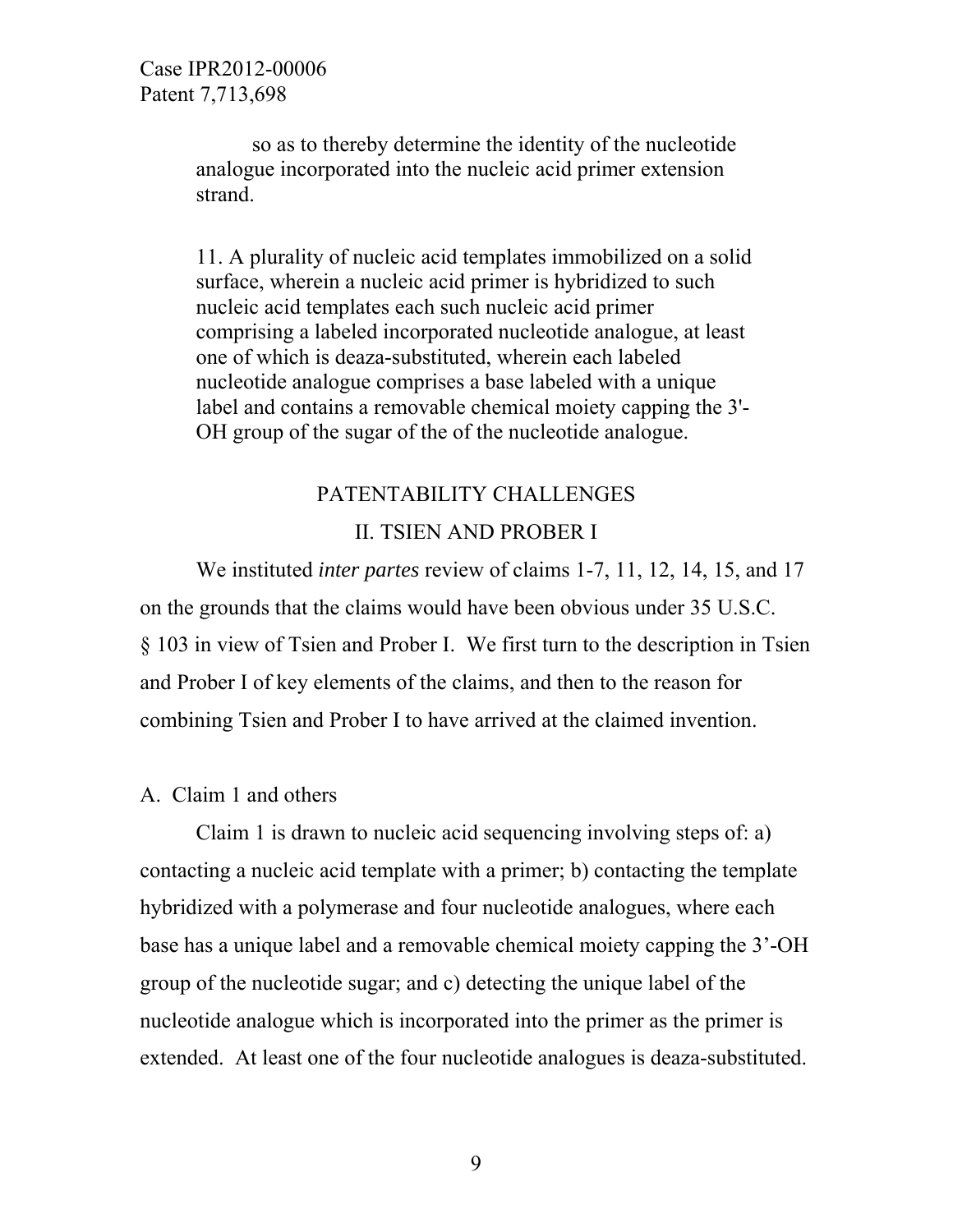A nucleotide analogue of claim 1 has the following structures or features: 1) a unique label attached to a base; 2) a removable chemical moiety capping the 3'-OH group of the nucleotide sugar; and 3) a deazasubstituted base.

## Tsien

Tsien describes a DNA sequencing by synthesis method (Tsien, p. 6- 7). The method uses nucleotides labeled with reporter groups to identify when they are incorporated into the newly synthesized strand (*id*. at p. 7, ll. 3-14).

The following evidence from Tsien supports Illumina's contention that features 1) and 2) are described in Tsien (*see also* Pet. 19-25).

1) Unique label attached to a base

Tsien has the following teachings:

When they [deoxynucleotide triphosphates or dNTPs] are each tagged or labeled with different reporter groups, such as different fluorescent groups, they are represented as dA'TP, dC''TP, dG'''TP and dT''''TP. As will be explained in more detail below, the fact that the indication of labeling appears associated with the "nucleoside base part" of these abbreviations does not imply that this is the sole place where labeling can occur. Labeling could occur as well in other parts of the molecule.

(Tsien, page 10, ll. 7-15 and Fig. 2.)

While the above-described approaches to labeling focus on incorporating the label into the 3'-hydroxyl blocking group, there are a number of alternatives - particularly the formation of a 3'-blocked dNTP analogue containing a label such as a fluorescent group coupled to a remote position such as the base.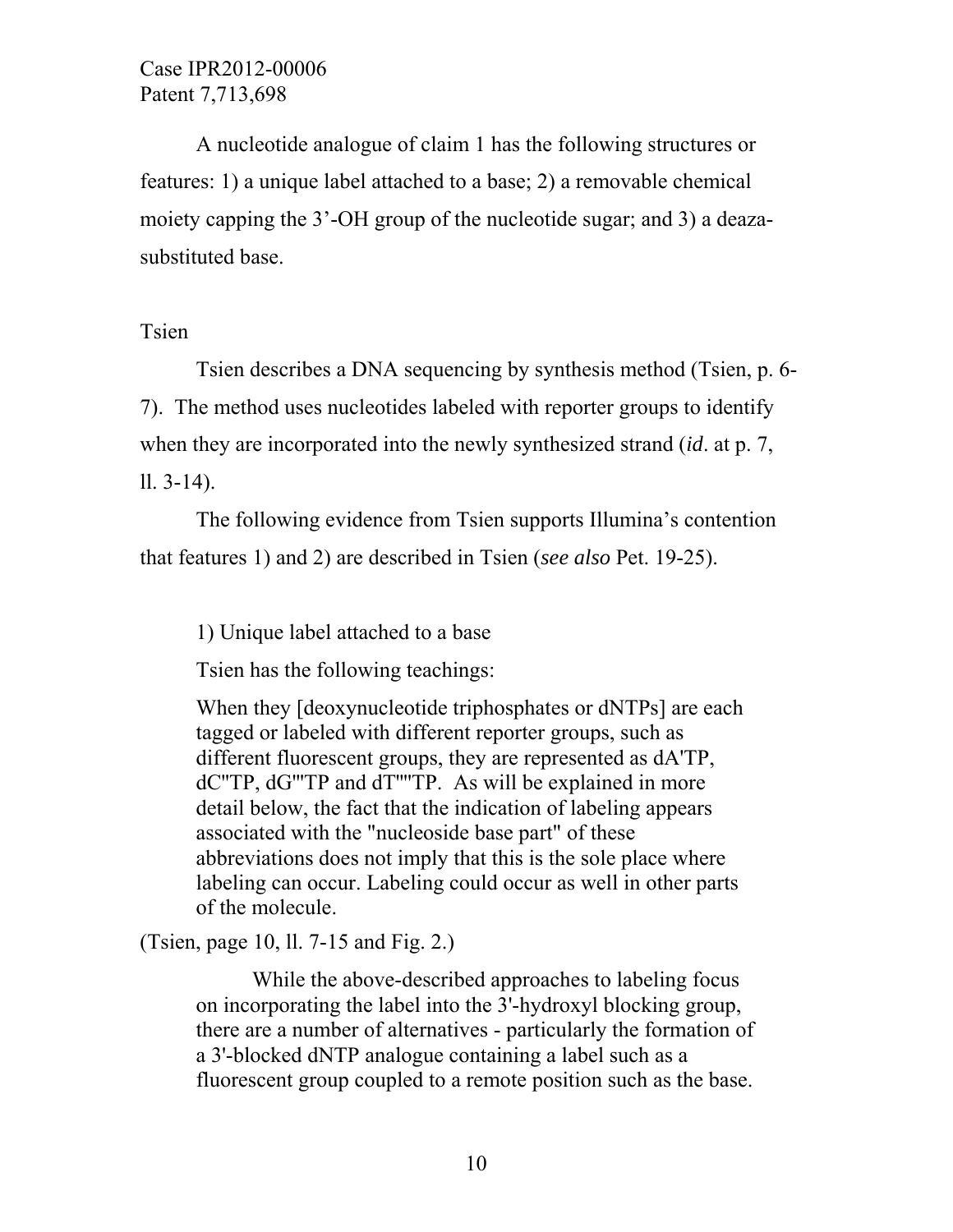(*Id*. at 27, l. 33 to p. 28, l. 2.)

One method involves the use of a fluorescent tag attached to the base moiety. . . . This method is included because a number of base moiety derivatized dNTP analogues have been reported to exhibit enzymatic competence.

(*Id.* at 28, ll. 5-6, 10-12.)

2) Removable 3'-OH chemical moiety (capping group)

During DNA synthesis, nucleotides are sequentially added to the 3'-

OH group of the nucleotide sugar. The 3'-OH group contains a removable

blocking group in Tsien's sequencing method so the labeled nucleotides can

be added one at a time. After each addition, the label is detected and the 3'-

OH group is deblocked and new nucleotide is added (Tsien, p. 13).

Specifically, Tsien teaches:

A deblocking solution is added via line 28 [Fig. 2] to remove the 3' hydroxyl labeled blocking group. This then generates an active 3' hydroxyl position on the first nucleotide present in the complementary chain and makes it available for coupling to the 5' position of the second nucleotide.

(Tsien, p. 13, ll. 17-22.)

The coupling reaction generally employs 3' hydroxyl blocked dNTPs to prevent inadvertent extra additions [of nucleotides to the 3'-OH end].

(Tsien, p. 20, ll. 25-27.)

Structures 1) and 2) combined

 Figure 2 of Tsien, reproduced below, shows nucleotides used in a sequencing reaction, each with a unique label and a blocked 3'-OH group (18a, 18b, 18c, and 18d) (Tsien, p. 12, ll. 14-18; p. 9, l. 35 to p. 10, 15):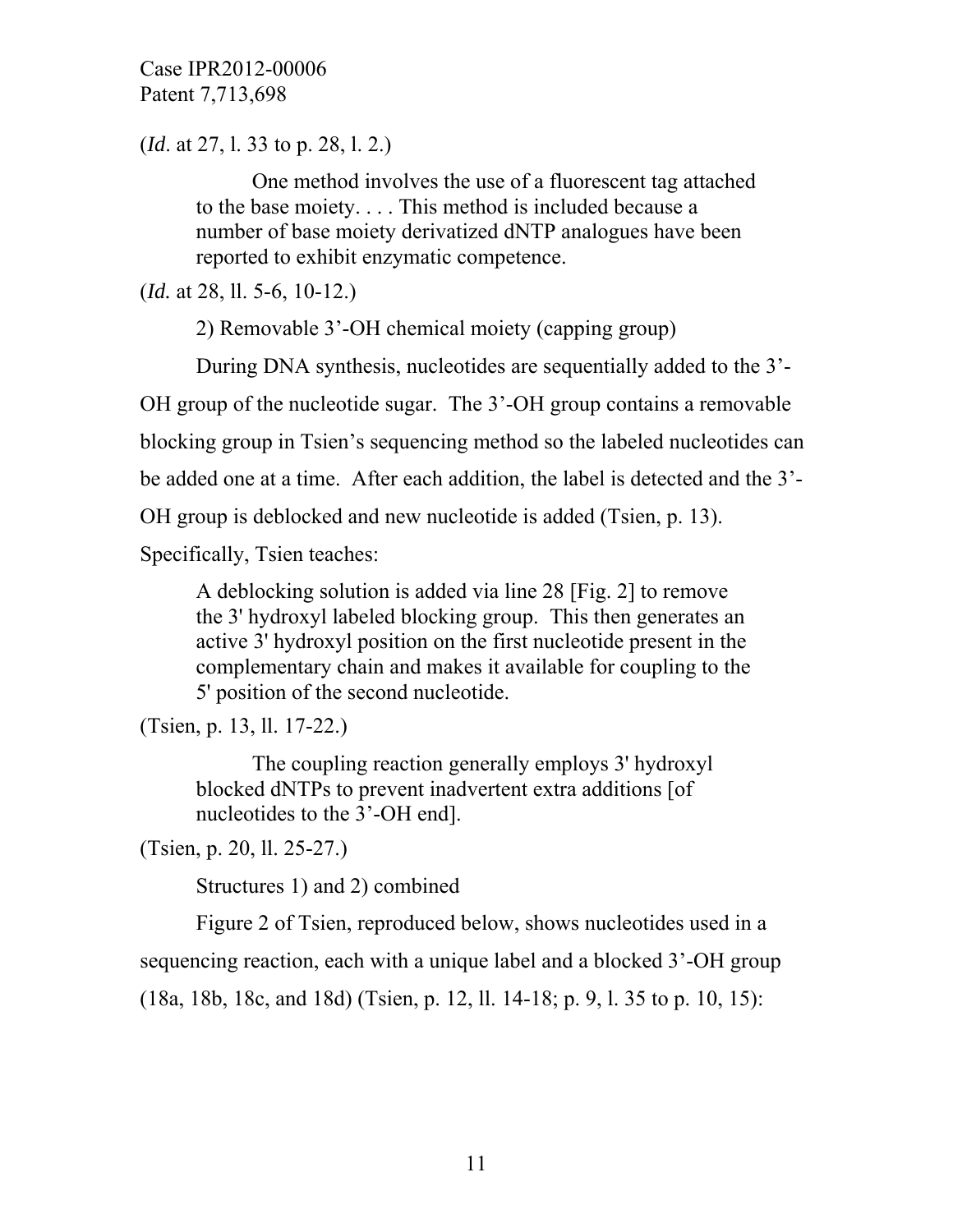

A portion of Tsien's Figure 2,reproduced above, shows nucleotides each with a unique label attached to the nucleotide and a blocked 3'-OH group. The figure indicates that the labeling is on the base, but "these abbreviations [do] not imply that this is the sole place where labeling can occur." (Tsien, p. 10, ll. 7-15 and Fig. 2.)

3) A deaza-substituted base

 Tsien does not disclose a deaza-substituted base, but references Prober I, which does. Specifically, Tsien teaches:

One method involves the use of a fluorescent tag attached to the base moiety. . . . This method is included because a number of base moiety derivatized dNTP analogues have been reported to exhibit enzymatic competence. [citing Sarfati et al. (1987)] . . . . [Prober I] show enzymatic incorporation of fluorescent ddNTPs by reverse transcriptase and Sequenase™.

(Tsien, p. 28, ll. 5-18.)

Prober I discloses the "set of four fluorescence-tagged chainterminating reagents we have designed and synthesized is shown in Fig. 2A. These are ddNTP's to which succinylfluorescein has been attached via a linker to the heterocyclic base. . . . The linker is attached . . . to the 7 position in the 7-deazapurines. (Prober I, p. 337.) In sum, Prober I describes a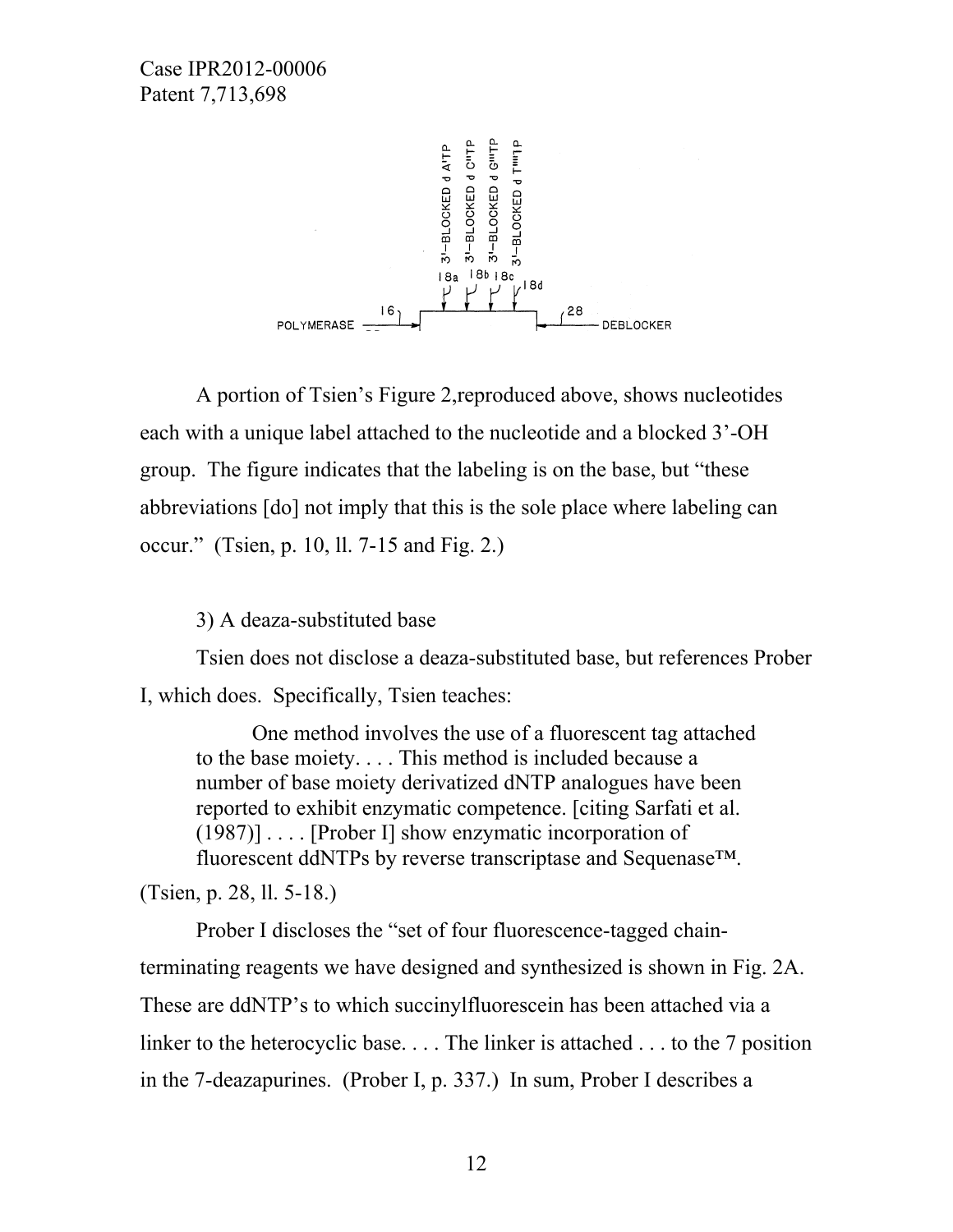nucleotide comprising a deazapurine base to which a label has been attached.

## *Reason to combine*

In making an obviousness determination, "it can be important to identify a reason that would have prompted a person of ordinary skill in the relevant field to combine the elements in the way the claimed new invention does." *KSR Int'l Co. v. Teleflex, Inc.*, 550 U.S. 398, 418 (2007). Illumina contends that Tsien's reference to Prober I's fluorescent nucleotides would have provided one of ordinary skill in the art with a reason to have used Prober I's labeling technique in Tsien's method

because the nucleotide analogues disclosed in Prober I, wherein "a linker is attached to the 5 position in the pyrimidines and to the 7 position in the 7-deazapurines," is shown to be an effective way to attach a fluorescent label to a nucleic acid base while maintaining the ability of the Sequenase™ polymerase used by Tsien to incorporate the associated dNTP into the primer extension strand.

(Petition 29.) Even absent disclosure of Prober I in Tsien, Dr. Weinstock testified that it would have been obvious to have used Prober I's teachings in **Tsien** 

Prober I specifically teaches that nucleotide analogues incorporating 7-deazapurines may be used in sequencing reactions. Thus, the combination of Tsien and Prober I is the use of the known techniques of Prober I to improve similar Tsien systems and methods in the same way that the known features improve the methods and reagents of Prober I. Furthermore, use of the features taught by Prober I for their intended purpose, as disclosed by Prober I, would enhance the capability of the Tsien systems and methods in the same way they enhance the capability of the Prober I methods and reagents.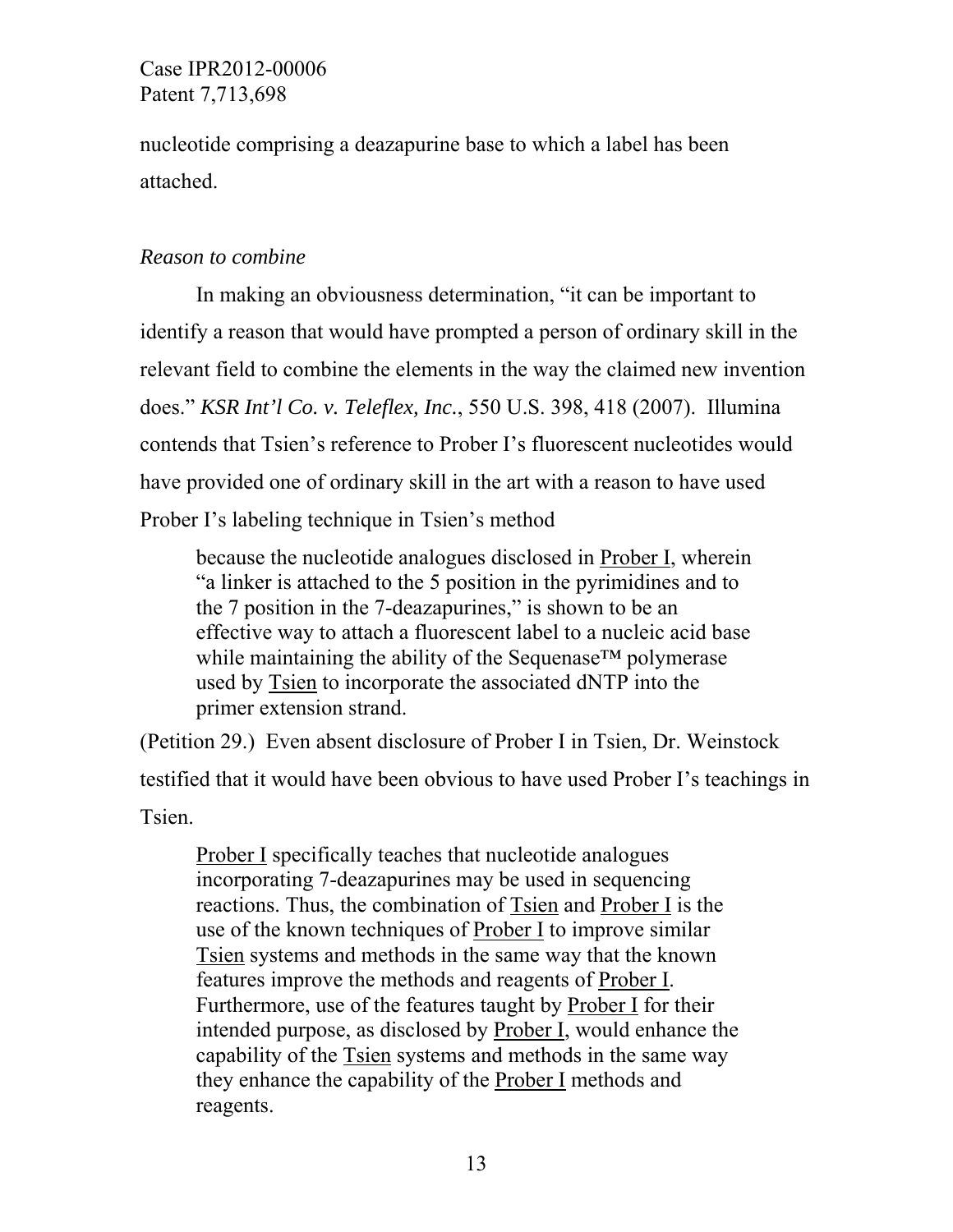(Ex. 1021, Weinstock Decl. ¶ 66.)

#### *Discussion*

Columbia did not respond substantively to the patentability challenge of claim 1 based on Tsien and Prober I under 35 U.S.C. § 103 in either the Preliminary Response (Paper 21) or Patent Owner Response (Paper 69). However, in arguing for the patentability of a claim with narrower scope than claim 1 (i.e., proposed claim 18), Columbia contends that Tsien's base label nucleotide would not have been the "starting point" to make novel nucleotide analogues because of a preference for nucleotides with the label attached to the 3'-OH group (Paper 69, PO Resp. 18). We do not find this argument persuasive because there is an explicit description of base-labeled nucleotides in Tsien, and no specific disclosure has been identified in Tsien by Columbia which disparages these alternative nucleotide analogues, or which would have led one of ordinary skill in the art to conclude that they were unsuitable for the SBS purpose described by Tsien.

#### B. Claim 15

 Claim 15 depends on claim 1 and further adds the limitation that "each of said unique labels is attached to the nucleotide analogue via a cleavable linker."

Although Illumina identified where in Tsien the "cleavable linker" limitation in claim 15 was described, Columbia did not separately address claim 15 in their Patent Owner Response. However, in the Motion to Amend the Claims, proposed new claim 18, which incorporates all the limitations of claim 15 into claim 1 (Paper 70, p. 4), was submitted by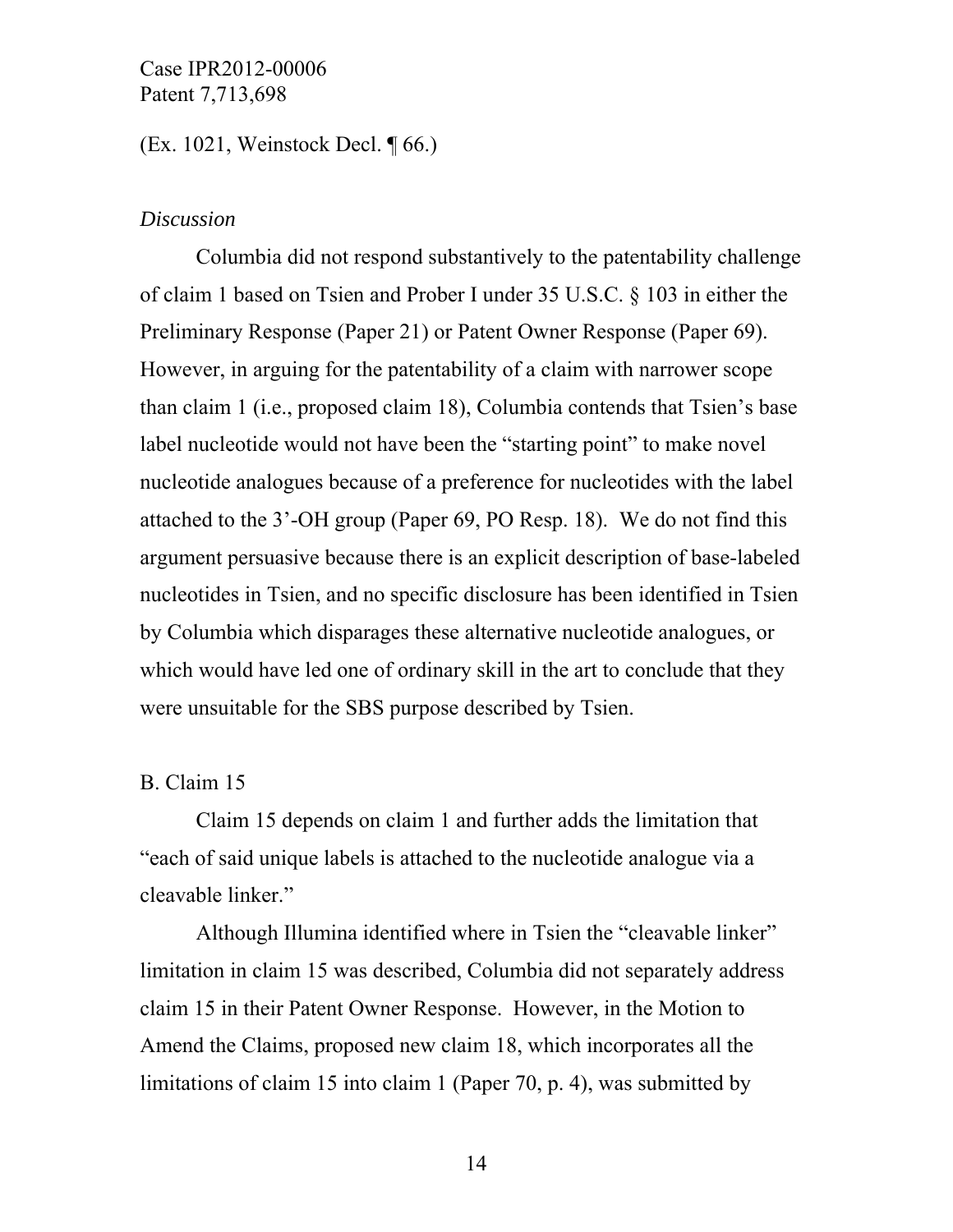Columbia along with arguments for its patentability over the cited art (Paper 69, PO Resp.). We consider these arguments below.

#### *Tsien*

 Illumina cites the following passage in Tsien for a description of "a cleavable linker," as recited in claim 15 (Petition 26):

In another type of remote labeling the fluorescent moiety or other innocuous label can be attached to the dNTP through a spacer or tether. The tether can be cleavable if desired to release the fluorophore or other label on demand. There are several cleavable tethers that permit removing the fluorescent group before the next successive nucleotide is added--for example, silyl ethers are suitable tethers which are cleavable by base or fluoride, allyl ethers are cleavable by Hg(II), or 2,4 dinitrophenylsulfenyls are cleavable by thiols or thiosulfate.

(Tsien, p. 28, ll. 19-29.)

 Tsien, in this passage, thus describes a "space or tether" – the "linker" in claim 15 – which can attach the label to the nucleotide analogue ("dNTP" in Tsien). The tether is expressly taught by Tsien to "be cleavable if desired to release the fluorophore or other label on demand" and, therefore, is a "cleavable linker," as recited in the claim. This passage does not describe the label attached via a linker to the base of the nucleotide as required by claim 15, and claim 1 from which it depends. However, Illumina cited Tsien for its teaching "of a fluorescent tag attached to the base moiety" (Tsien, p. 28, ll. 5-6) to meet this limitation of the claim (Petition 21). A person of ordinary skill in the art reading Tsien would have recognized that its teaching of a cleavable tether to release the label would have been useful when the label is attached to the base moiety.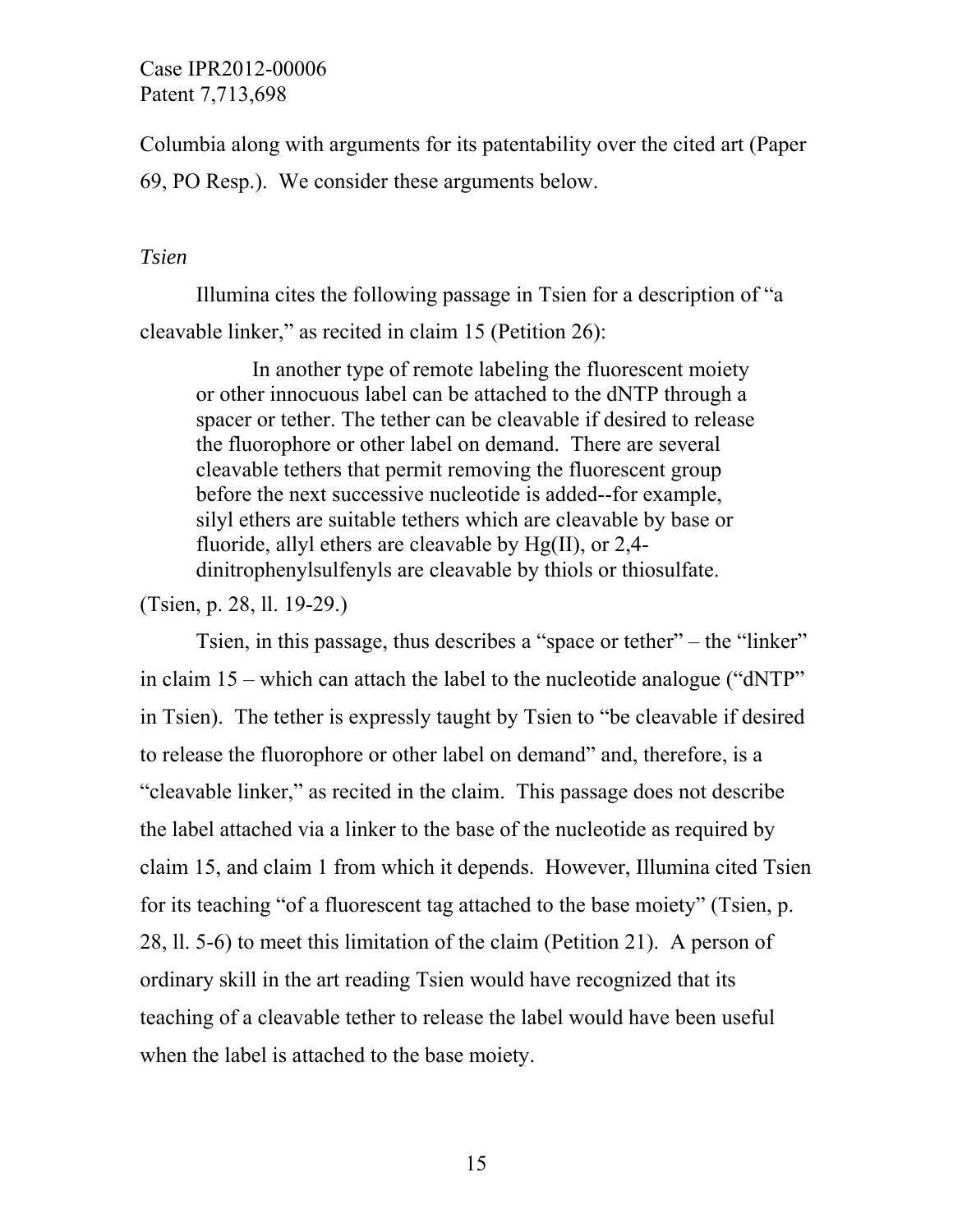Columbia contends that the patentability challenge based on Tsien and Prober I is insufficient because "no starting point is identified and no rationale for the obviousness of the novel nucleotide analogue is provided." (Paper 69, PO Resp. 17.)

Columbia's argument is not persuasive. In the petition, Illumina cited Tsien's reference to Prober I for teaching labeled nucleotides and expressly stated that "Tsien thus provides an express teaching, suggestion, and motivation to combine Tsien with the disclosures of Prober I with respect to 'base moiety derivatized' nucleotide analogues." (Petition 28.) Furthermore, Illumina stated that Tsien teaches that "the synthesis scheme for ddNTPs used in Prober I should be used in Tsien to produce 'fluorescent dNTPs.' Tsien, p. 29, ll. 10-19." (*Id*.) Columbia's "starting point" argument is, therefore, unsubstantiated. A rationale to combine the publications was also described above in Section A based on testimony by Dr. Weinstock.

 Columbia argues that if one of skill in the art would have used the base-labeled nucleotide analogues of Tsien as a "starting point," several differences between those nucleotide analogues and the claimed nucleotide analogues would "have had to be addressed." (Paper 69, PO Resp. 21.) Relying on Dr. Trainor's testimony, Columbia asserts that one of skill in the art would have had to make the following changes (Ex. 2033, Trainor Decl. ¶ 92):

1. remove the identical (non-unique) labels from the C-8 positions of the two purines despite the C-8 position being described by Tsien as the "ideal" position for the attachment of the labels to purines;

2. change the purine bases of the purines to deazapurines; 3. change the identical labels on the pyrimidines to unique labels;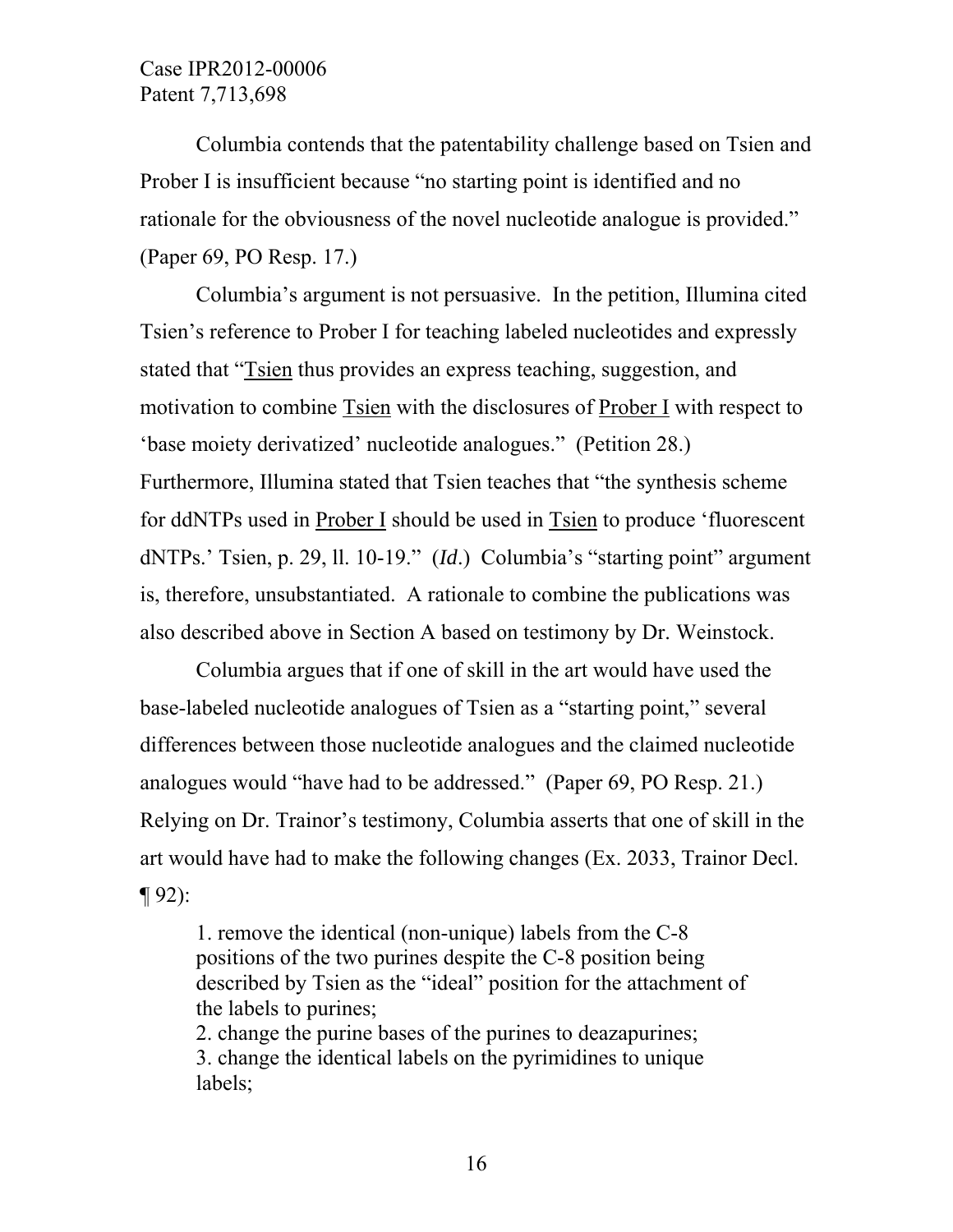4. replace the uncleavable, acetylenic linker (described in Prober I) on the pyrimidines with a cleavable linker; 5. replace the uncleavable alkylamino linker on the purines with a cleavable linker); 6. include removable 3'-OH capping groups on the uncapped 3'-OH groups of the nucleotide analogues; and 7. incorporate such a novel nucleotide analogue into the end of a primer extension strand.

(Ex. 2033, Trainor Decl. ¶ 92.)

We address each of these differences, below.

## *Deaza-substituted nucleotide (Nos. 1 and 2 in Ex. 2033, Trainor Decl. ¶ 92)*

 Citing the Trainor Declaration, Columbia argues "there was no reason to use a deaza-purine labeled at the 7-positiResn given Tsien's specific guidance to the contrary that a label on the 8-position of a non-deaza purine was 'ideal.' (Exhibit 2033, Trainor Decl., ¶§95-98 [])." (Paper 69, PO Resp. 22.) Columbia further argues that there would have been no reason "to change the uncleavable linkers on the 8-position of the purine labeled nucleotide analogues of Tsien to a cleavable linker, particularly since the linker in Prober I is uncleavable (Exhibit 2033, Trainor Decl., ¶98 [])" (*id.*).

 Dr. Trainor cites Tsien's statement that the "C-8 position of the purine structure presents an ideal position for attachment of a label." (Tsien, p. 29, ll. 3-4.) Dr. Trainor acknowledges that Tsien cites Prober I in the same paragraph in which purine labeling is described and that Prober I describes producing labeled deazapurines (Ex. 2033, Trainor Decl. ¶ 96). However, Dr. Trainor states that Tsien ignored Prober I's teaching because Tsien "refers to Prober I for teaching an approach to producing fluorescently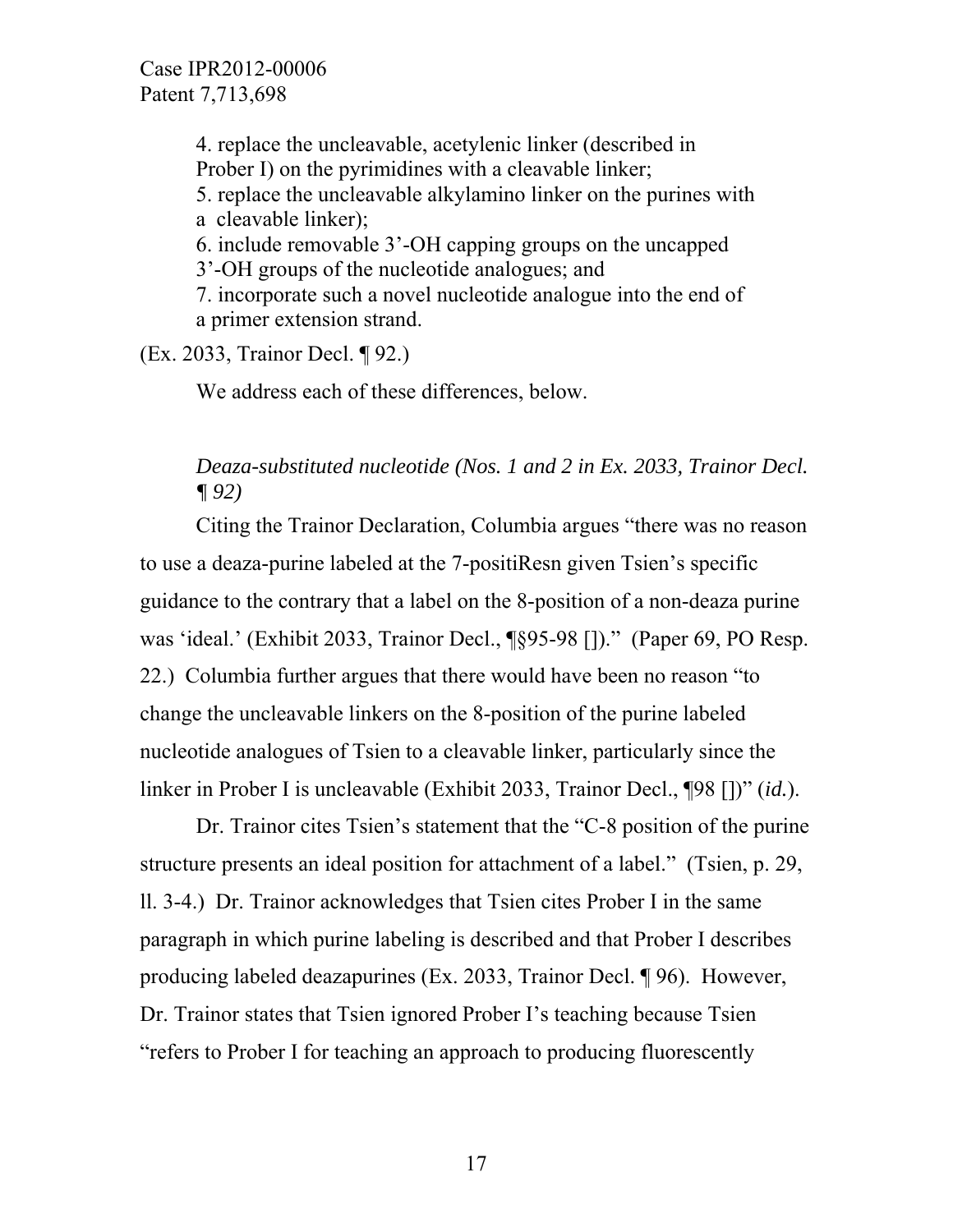labeled derivatives of pyrimidines." (*Id.*) The mentioned teaching in Prober I is reproduced below:

A number of approaches are possible to produce fluorescent derivatives of thymidine and deoxycytidine. One quite versatile scheme is based on an approach used by Prober et al. (1987) to prepare ddNTPs with fluorescent tags.

(Tsien, p. 29, ll. 10-14.)

 Columbia's argument is not persuasive or consistent with the full labeling disclosure in Tsien. Beginning at page 26, Tsien describes reporter groups on dNTPs and how they can be incorporated into a dNTP. Tsien states that one "approach employs fluorescent labels. These can be attached to the dNTP's via the 3'OH blocking groups or attached in other positions." (Tsien, p. 26, ll. 17-19.) After describing approaches to label the 3'-OH blocking group, Tsien goes on to state that "there are a number of alternatives - particularly the formation of a 3'-blocked dNTP analogue containing a label such as a fluorescent group coupled to a remote position such as the base. This dNTP can be incorporated and the fluorescence measured and removed according to the methods described below." (*Id*. at p. 27, l. 33 to p. 28, l. 4.) In the following paragraph, Tsien describes attaching a label to the base, and states:

One method involves the use of a fluorescent tag attached to the base moiety. . . . This method is included because a number of base moiety derivatized dNTP analogues have been reported to exhibit enzymatic competence. Sarfati et al, (1987) demonstrates the incorporation of biotinylated dATP in nick translations, and other biotinylated derivatives such as 5-biotin (19)-dUTP (Calbiochem) are incorporated by polymerases and reverse transcriptase. Prober et al. (1987) [Prober I] show enzymatic incorporation of fluorescent ddNTPs by reverse transcriptase and Sequenase™.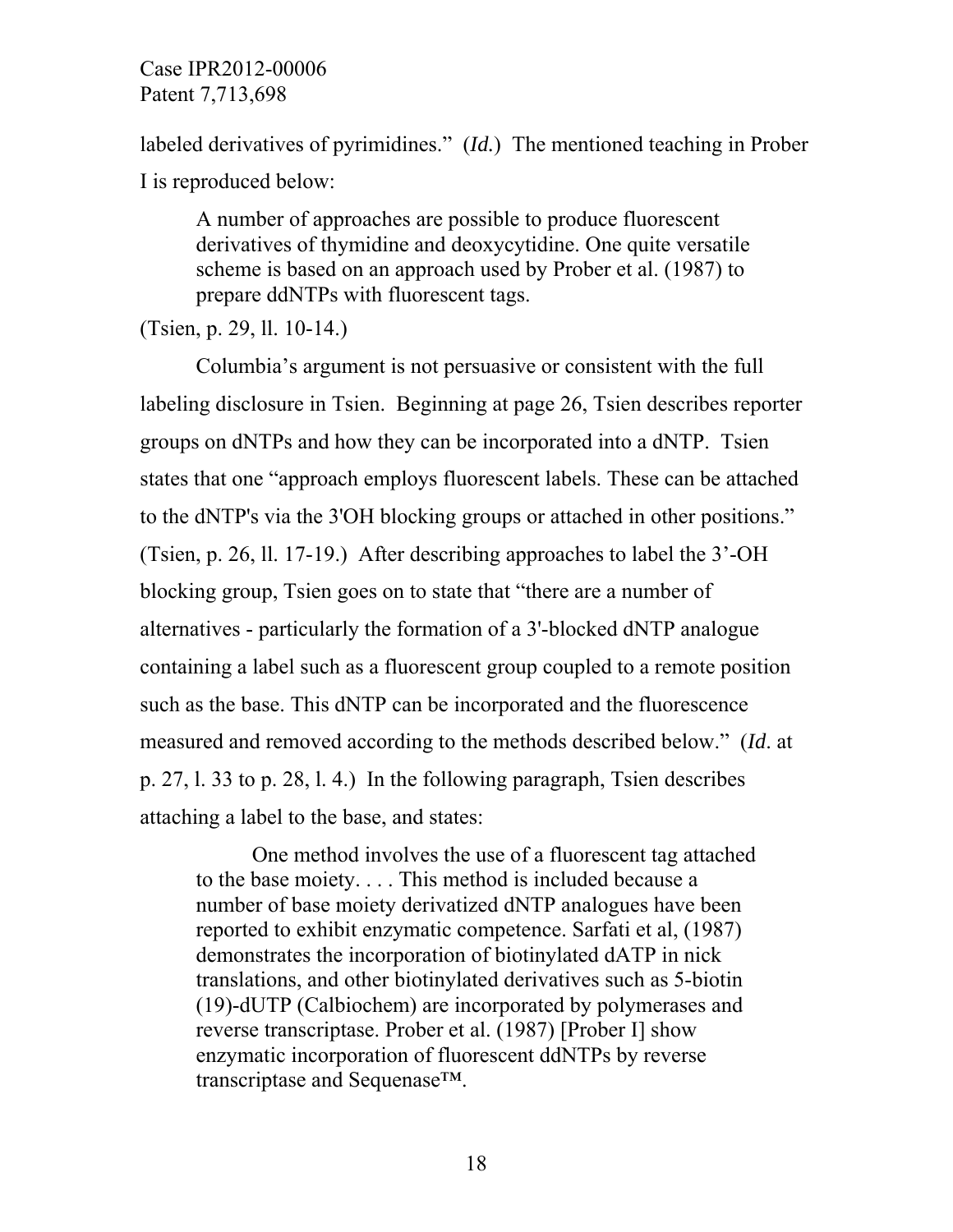(*Id.* at p. 28, ll. 5-18.)

This passage, cited by Illumina on page 28 of the Petition, expressly mentions Prober I's method in its discussion of base labeling, reasonably suggesting that Tsien considered it suitable for Tsien's sequencing method. While Tsien discloses that the C-8 position of the nucleotide base is "ideal" for labeling a purine, that disclosure would not have dissuaded one of ordinary in the art from labeling at other positions in the base. "[J]ust because better alternatives exist in the prior art does not mean that an inferior combination is inapt for obviousness purposes." *In re Mouttet*, 686 F.3d 1322, 1334 (Fed. Cir. 2012). "A reference may be said to teach away when a person of ordinary skill, upon reading the reference, would be discouraged from following the path set out in the reference, or would be led in a direction divergent from the path that was taken by the applicant." *In re Gurley*, 27 F.3d 551, 553 (Fed. Cir. 1994). For a reference to "teach away" from using a particular approach, it must be shown that "the line of development flowing from the reference's disclosure is unlikely to be productive of the result sought by the applicant." *Id*. Dr. Trainor, himself, admitted that fluorescently labeled deazapurines had been used in the prior art (Ex. 2033, Trainor Decl. ¶¶ 20-21).

 In this case, as mentioned above, there is generic disclosure in Tsien of labeling the base moiety, including a specific reference to Prober I, the latter describing C-7 deaza-labeled purine bases. Thus, even if labeling at the C-8 position is superior, Prober I's method is still reasonably suggested by Tsien, which characterizes Prober I as showing "enzymatic incorporation of fluorescent ddNTPs by reverse transcriptase and Sequenase™" (Tsien, p. 2, ll. 6-9; p. 19, ll. 9-18). Thus, those of skill in the art would have found the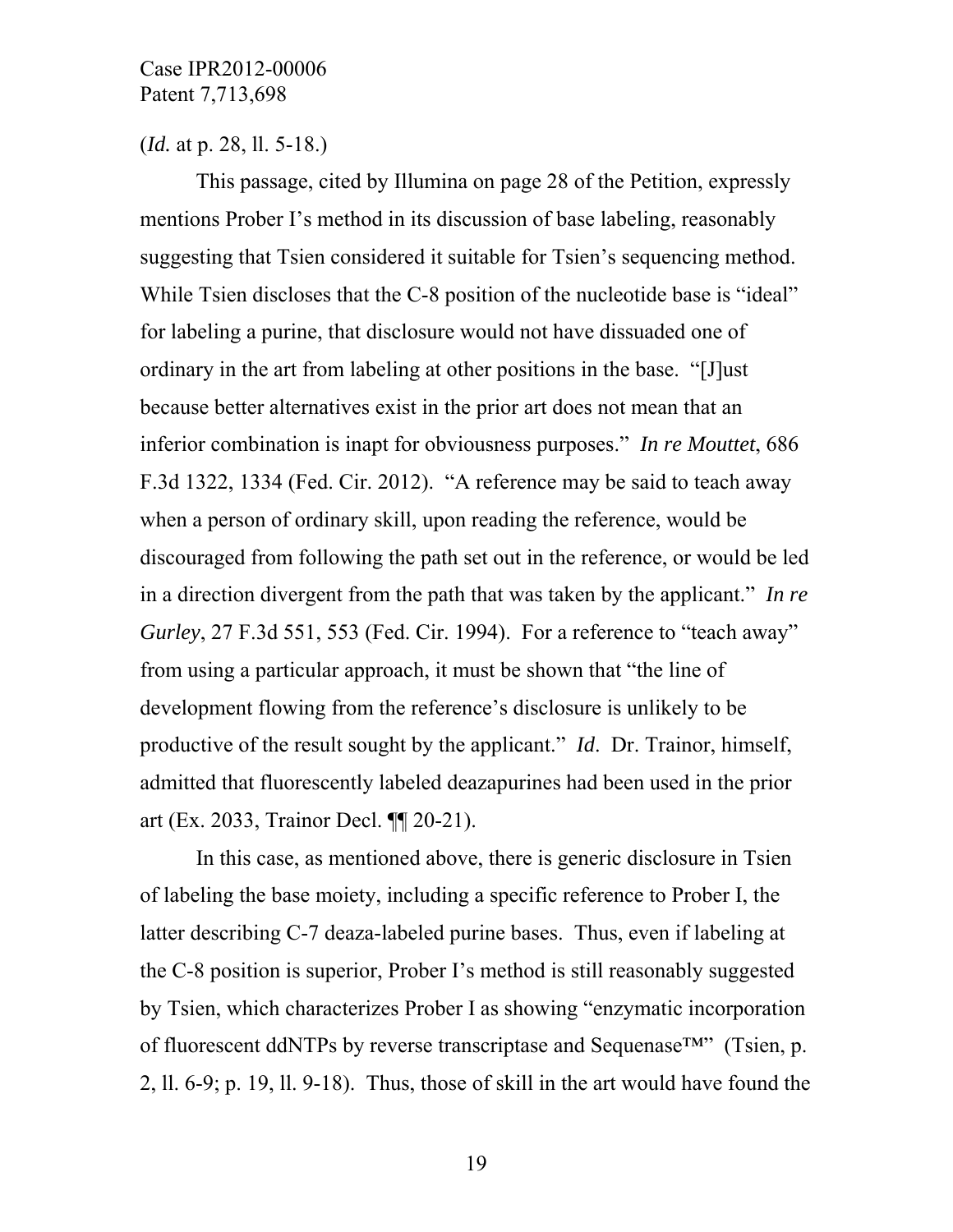use of Prober's analogues to be useful and effective, even if nucleotide analogues with a label on the 8-position of a non-deaza purine might have been better.

### *Unique labels (No. 3 in Ex. 2033, Trainor Decl. ¶ 92)*

 In his declaration, Dr. Trainor testifies that to have arrived at the claimed nucleotides from Tsien, a person of ordinary skill would have had to change the identical labels on the pyrimidines to unique labels. As explained by Illumina and in the section above on claim 1, Tsien has an express disclosure of using different reporter groups of each dNTP (*see* Section A). *See also* the following passage of Tsien:

The detected florescence is then correlated to the fluorescence properties of the four different labels present on the four different deoxynucleotide triphosphates to identify exactly which one of the four materials was incorporated at the first position of the complementary chain. This identity is then noted.

## (Tsien, p. 13, ll. 8-13.)

Thus, Tsien gives an express reason for using a unique label on each of the four different dNTPs: to identify what nucleotide is incorporated into the newly synthesized DNA molecule.

## *Cleavable linker between a base and a label in a nucleotide analogue (Nos. 4 and 5 in Ex. 2033, Trainor Decl. ¶ 92; original claim 15)*

 In claim 15 (and 18), the unique label is attached to the nucleotide by a "cleavable linker." As discussed above, Illumina argued that this limitation was described in Tsien, an assertion supported by the evidence. Columbia challenges that the limitation is met, arguing that "none of the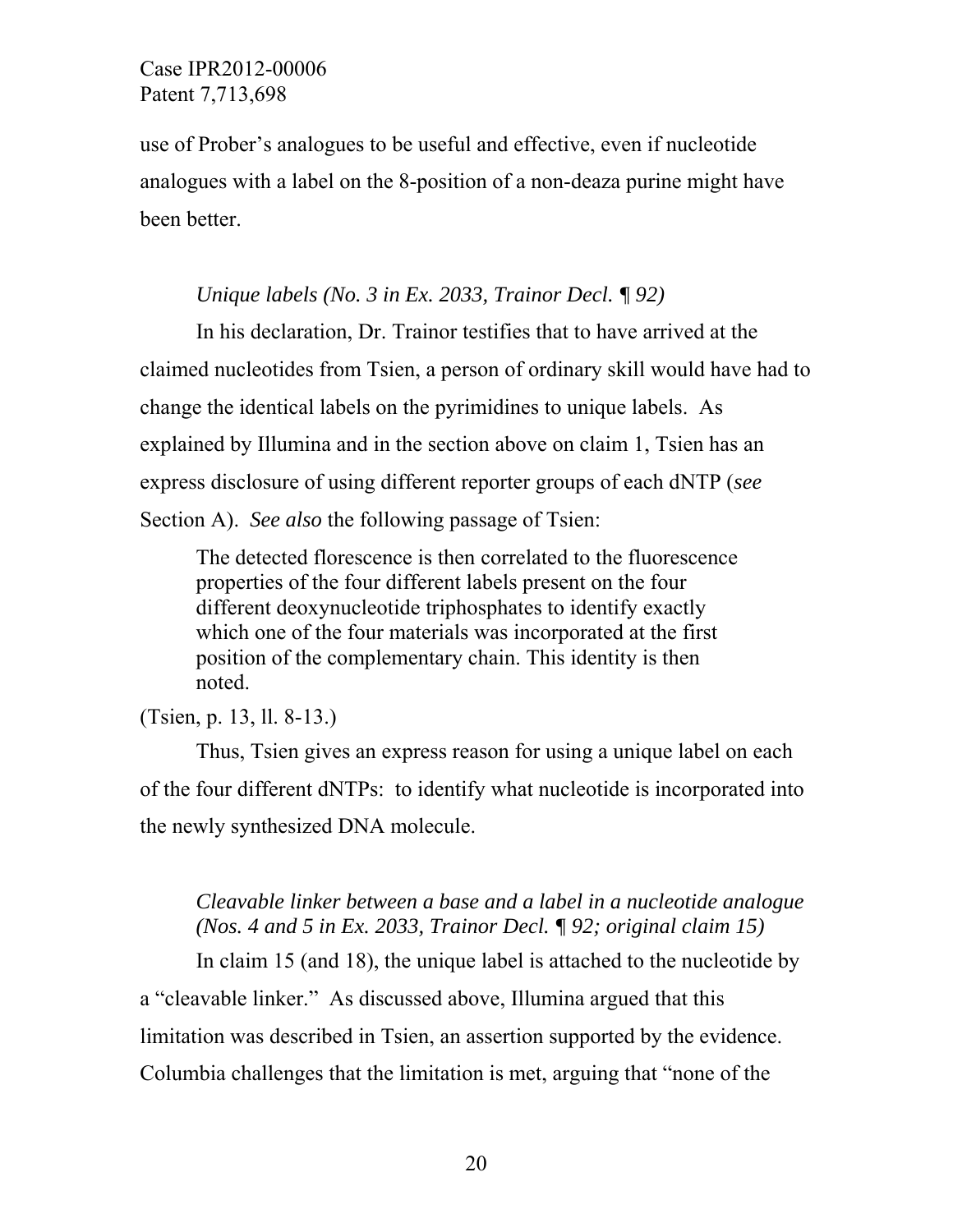approaches to attaching labels to nondeazabases discussed by Tsien on page 29 at lines 3-18 and illustrated in the structures on page 30 involve use of a cleavable linker." (Ex. 2033, Trainor Decl. ¶ 98.)

 Illumina did not argue that Tsien described cleavable linkers at the pages cited by Dr. Trainor, but rather cited page 28, lines 19-29, of Tsien for this disclosure as discussed above. Columbia contends there would have been no reason to change the uncleavable linkers on the 8-position of the purine labeled nucleotide analogues of Tsien to a cleavable linker, particularly since the linker in Prober I is uncleavable (Ex. 2033, Trainor Decl. ¶ 98, identified difference Nos. 4 and 5; Paper 69, PO Resp. 22). However, Tsien gives an express reason to use a cleavable linker when attaching a label to the deaza-substituted nucleotide: "to release the fluorophore or other label on demand." (Tsien, p. 28, ll. 22-23.) Dr. Trainor acknowledged in his declaration that Tsien describes "nucleotide analogues, which include a label attached to the base (Exhibit 1002, page 28, ll. 5-6) and the possibility of the label being attached to the nucleotide analogue by means of a cleavable tether (Exhibit 1002, page 28, ll. 19-21 [])." (Ex. 2033, Trainor Decl. ¶ 28 (emphasis added).) Accordingly, we are persuaded that Tsien teaches a cleavable linker.

## *"removable chemical moiety capping the 3'-OH group of the sugar" (No. 6 and 7 in Ex. 2033, Trainor Decl. ¶ 92)*

 In paragraph 92 of Dr. Trainor's declaration, he mentions one difference between Tsien and the claimed nucleotides as having to "include removable 3'-OH capping groups on the uncapped 3'-OH groups of the nucleotide analogues."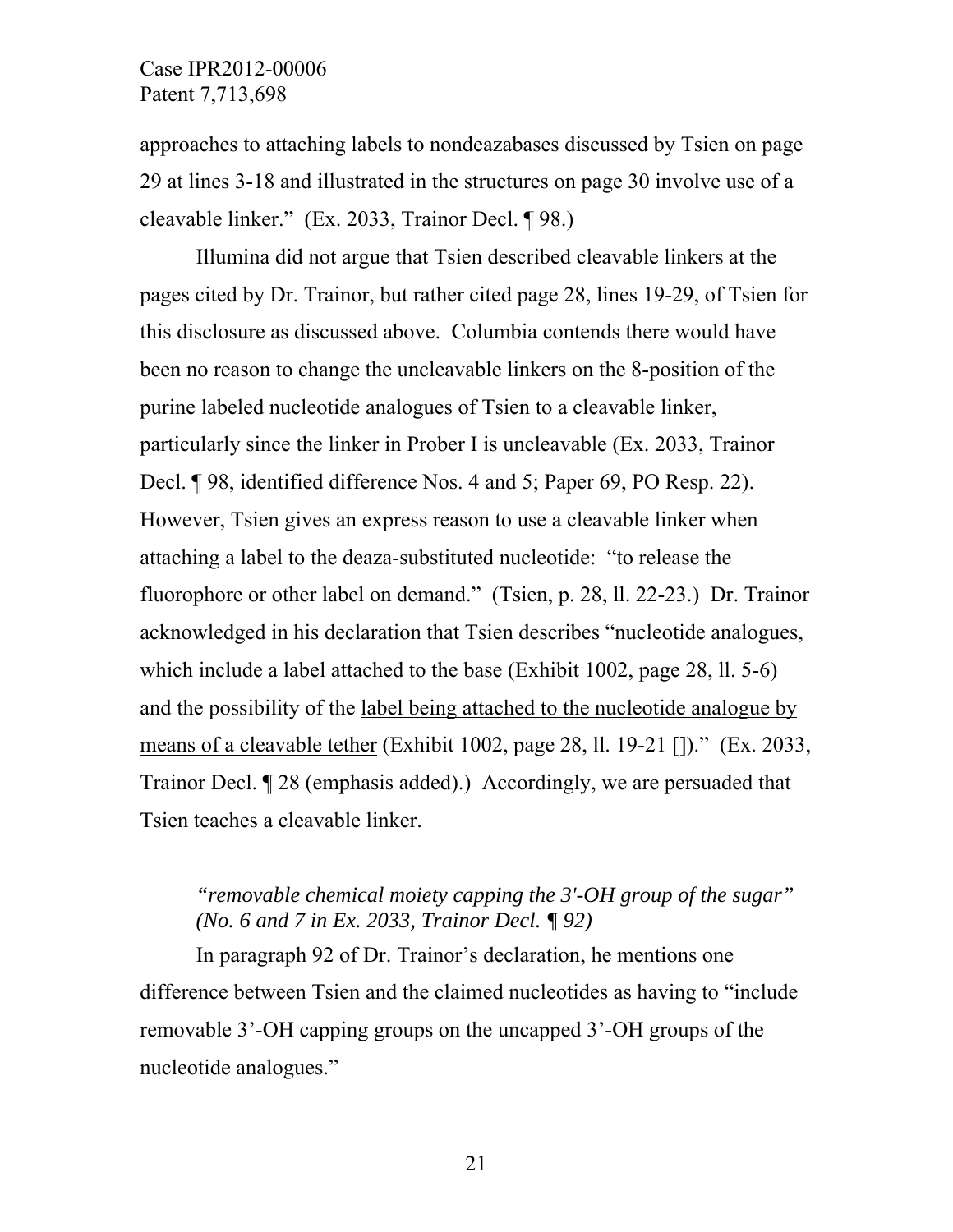Dr. Trainor did not identify where uncapped 3'-OH groups were found in Tsien. The claims require a removable 3'-OH capping group. Tsien, as discussed above, also describes capped 3'-OH groups, a fact acknowledged by Dr. Trainor (Ex. 2033, Trainor Decl. ¶ 28). A blocking group on the 3'-OH is required to prevent inadvertent multiple additions (Tsien, p. 12, ll. 27-29).

The nucleotide analogues of Prober I are chain terminating and do not have an -OH group on the 3' carbon of the sugar (Prober I, Fig. 2). However, Tsien was relied upon for the 3'-OH capping group, not Prober I. Consequently, we find Dr. Trainor's testimony unavailing. Tsien teaches the nucleotides are added to the 3'-OH of the primer, extending it (Tsien, p. 11, 1-13; No. 6 and 7 in Ex. 2033, Trainor Decl. ¶ 92).

## *Was there a reason to move the label from the 3'-OH group to the base?*

Columbia contends:

[T]here would have been no reason to change the preferred reversibly terminating 3'OH labeled nucleotide analogues of Tsien to move the label from the 3'OH group to the base since introducing modifications at two positions in a nucleotide analogue would have been understood by a person of ordinary skill to be more likely to result in a nucleotide analogue that a polymerase would not incorporate into a primer extension strand.

(Paper 69, PO Resp. 19.) Dr. Trainor testifies that having the label on the 3'-OH group "was to accomplish both labeling and removable capping at a single position on the nucleotide in a single series of chemical reactions." (Ex. 2033, Trainor Decl. ¶ 75.) Dr. Trainor states that there were no reports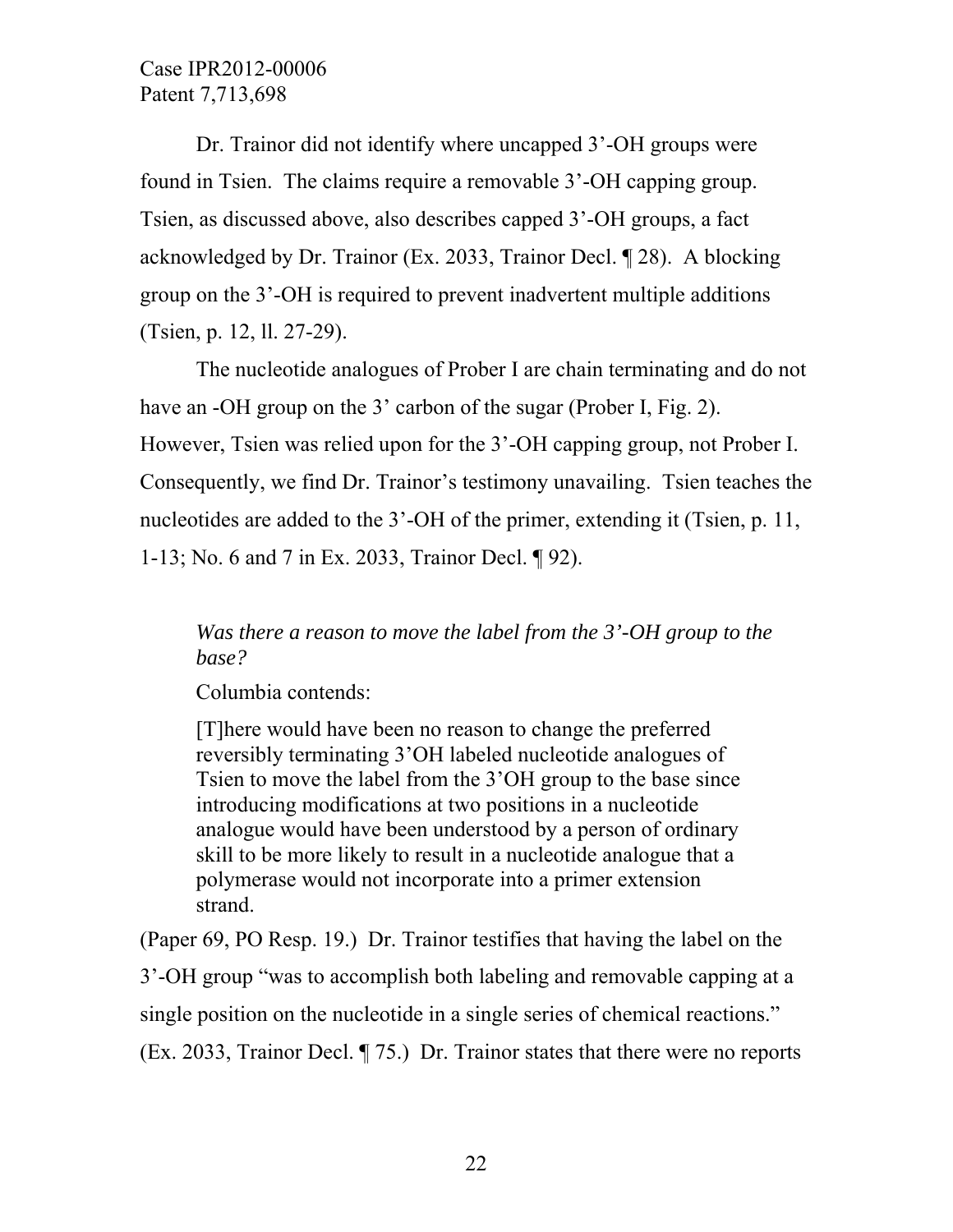of incorporating a nucleotide analogue into a primer, where the analogue had a removable cap on the 3'-OH group and a label on a base (*id.*)

 As already discussed, Tsien expressly teaches placing the label on the base, rather than the 3'-OH group. Columbia's arguments to the contrary ignore the explicit disclosure by Tsien of base-labeled nucleotides. Moreover, Columbia's argument that a nucleotide with a label on the 3'-OH group is the appropriate starting point is factually incorrect because Tsien teaches nucleotides with the label on the base and the capping group on the 3'-OH. Even were there a preference for 3'-OH labeled nucleotides, this would not detract from the explicit disclosure of base-labeled nucleotides. Columbia's argument to the contrary is contradicted by the passages from Tsien reproduced below:

As will be explained in more detail below, the fact that the indication of labeling appears associated with the "nucleoside base part" of these abbreviations does not imply that this is the sole place where labeling can occur. Labeling could occur as well in other parts of the molecule.

(Tsien, p. 10, ll. 10-15 (emphasis added).)

One simple labeling approach is to incorporate a radioactive species within the blocking group or in some other location of the dNTP units.

(*Id.* at p. 26, ll. 13-15 (emphasis added).)

Another labeling approach employs fluorescent labels. These can be attached to the dNTP's via the 3'OH-blocking groups or attached in other positions.

(*Id.* at p. 26, ll. 17-19 (emphasis added).)

While the above-described approaches to labeling focus on incorporating the label into the 3'-hydroxyl blocking group, there are a number of alternatives - particularly the formation of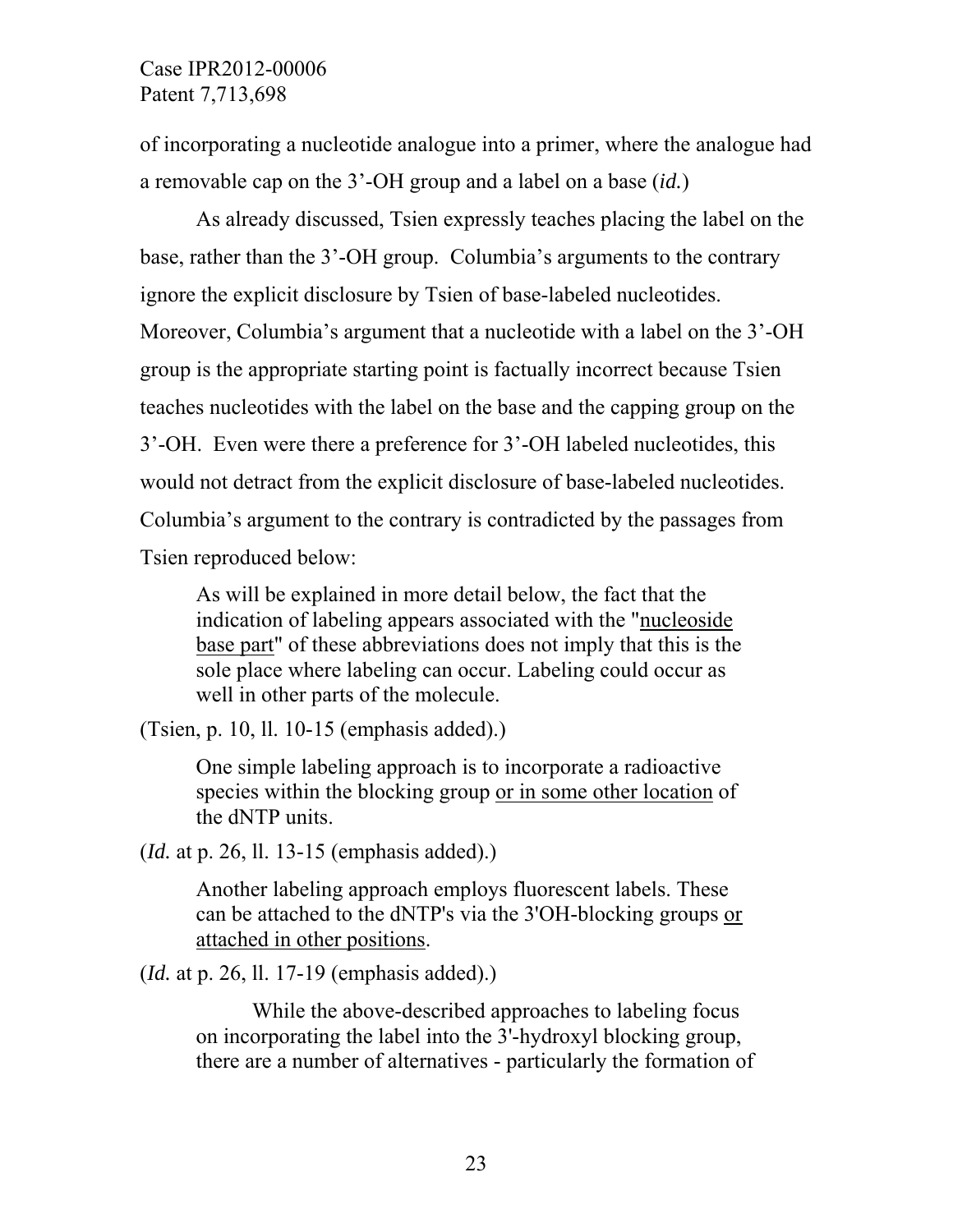> a 3'-blocked dNTP analogue containing a label such as a fluorescent group coupled to a remote position such as the base.

(*Id.* at p. 27, l. 33 to p. 28, l. 2) (emphasis added).)

One method involves the use of a fluorescent tag attached to the base moiety.

(*Id.* at p. 28, ll. 5-6 (emphasis added).)

Columbia attempts to distinguish Prober I because Prober I teaches chain terminating nucleotides which lack a removable group. But Prober I was only relied upon for its teaching of how to label a purine base with a detectable label. Tsien was relied upon for its teaching DNA sequencing using nucleotides with removable 3'-OH groups.

Dr. Trainor cited several publications for describing on-going efforts to create modified nucleotides with labels on the 3'-OH (Ex. 2033, Trainor ¶¶ 27, 28, and 86), said to teach against labeling the nucleotide base. Columbia's argument ignores explicit disclosure in Tsien of a base-labeled nucleotide. The fact that more than one type of nucleotide was being pursued for sequencing is not evidence that one approach would have been discouraged or abandoned over the other. We have not been directed to evidence that base-labeled nucleotides would have been ignored or seen as an unworkable alternative for use in sequencing by synthesis methods.

In addition to requiring a reason to have combined the prior art, the skilled worker must also have had a reasonable expectation of success of doing so. *Pfizer, Inc. v. Apotex, Inc.,* 480 F.3d 1348, 1361 (Fed. Cir. 2007). Columbia raises the issue of whether there would have been a reasonable expectation of success that a nucleotide analogue with a label on the base and a capping group on the 3'-OH would be incorporated into a DNA. A preponderance of the evidence supports an affirmative answer.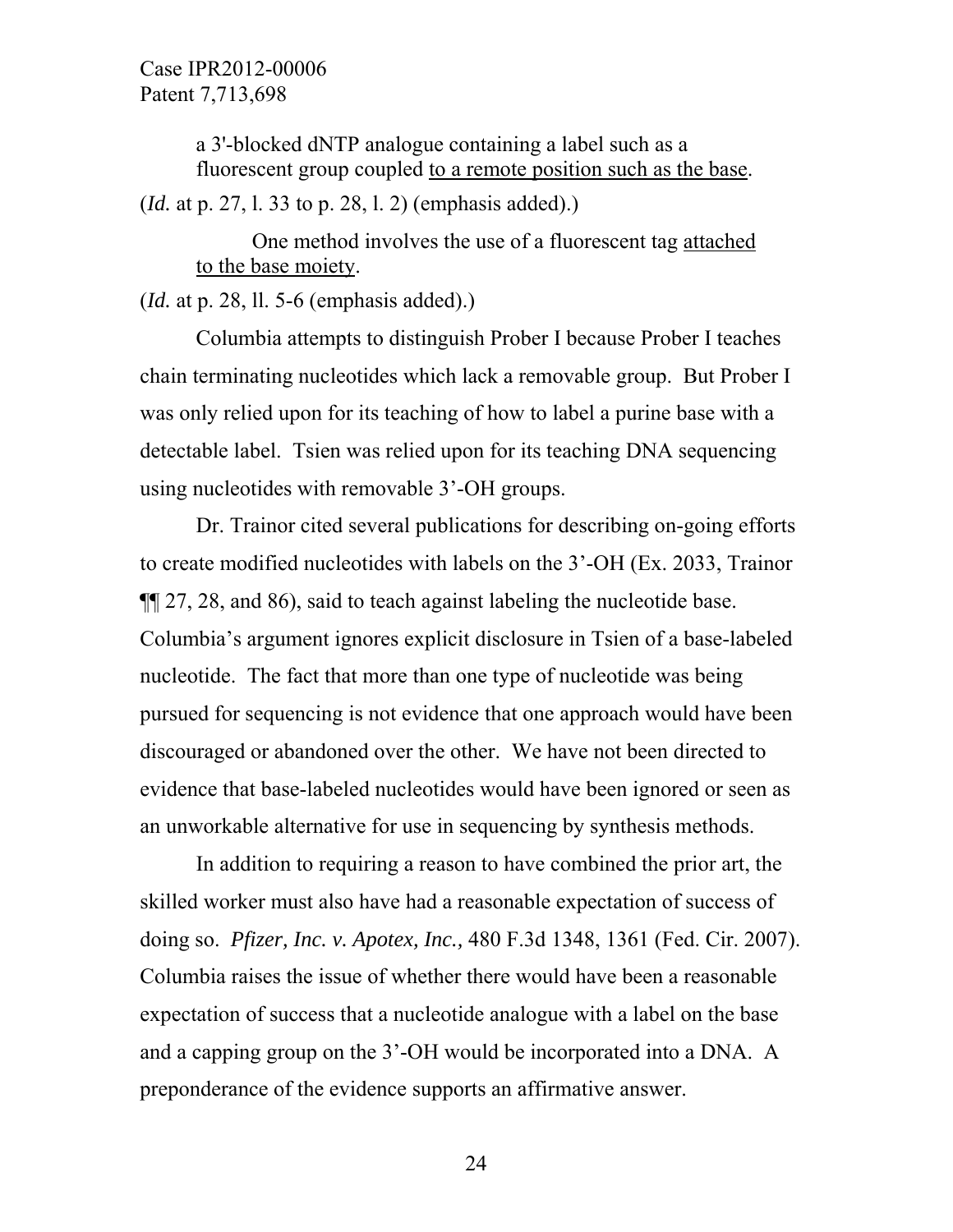$\overline{a}$ 

Prober I teaches that base labeled nucleotides can be incorporated into a newly synthesized DNA strand by appropriate enzymes (Prober I, p. 337, col. 2; p. 340, col. 1, second paragraph). Dr. Trainor admitted that 3'-OH removably capped nucleotides had been used in DNA sequencing methods (Ex. 2033, Trainor Decl. ¶¶ 26-28). Dr. Trainor cites several publications in support of unpredictability, but did not sufficiently explain the pertinence of these publications.

Dr. Trainor cites page 4263 of Metzker<sup>9</sup> (Ex. 2033, Trainor Decl. ¶ 112). On page 4263, Metzker describes testing 3'-OH modified terminators for their ability to be substrates for polymerases. As shown in Table 2 of Metzker, terminators had different activities when tested against various polymerases. Dr. Trainor did not explain how these results with different nucleotides than those which are claimed make it unpredictable that two structures which are known to work with polymerase would not work when combined in the same nucleotide molecule. In fact, the publication shows the routineness of testing for the ability of an analogue to be incorporated into DNA by a polymerase.

Dr. Trainor also cites page 3 of Canard and Sarfati  $(1994)$ ,  $^{10}$  but without explaining its significance. The abstract of the paper describes synthesizing nucleotide analogs which "acted as substrates with several DNA polymerases leading to chain termination." Page 3 appears to describe some differences in the effectiveness of the synthesized nucleotides with the

<sup>9</sup> Michael L. Metzker et al., *Termination of DNA synthesis by novel 3' modified-deoxyribonucleoside 5'-triphoshpates*, 22 Nucleic Acids Res. 4259-4267 (1994), Exhibit 2015.

<sup>10</sup> Bruno Canard et al., *DNA polymerase fluorescent substrates with reversible 3'-tags*, 148 Gene 1-6 (1994), Exhibit 2030.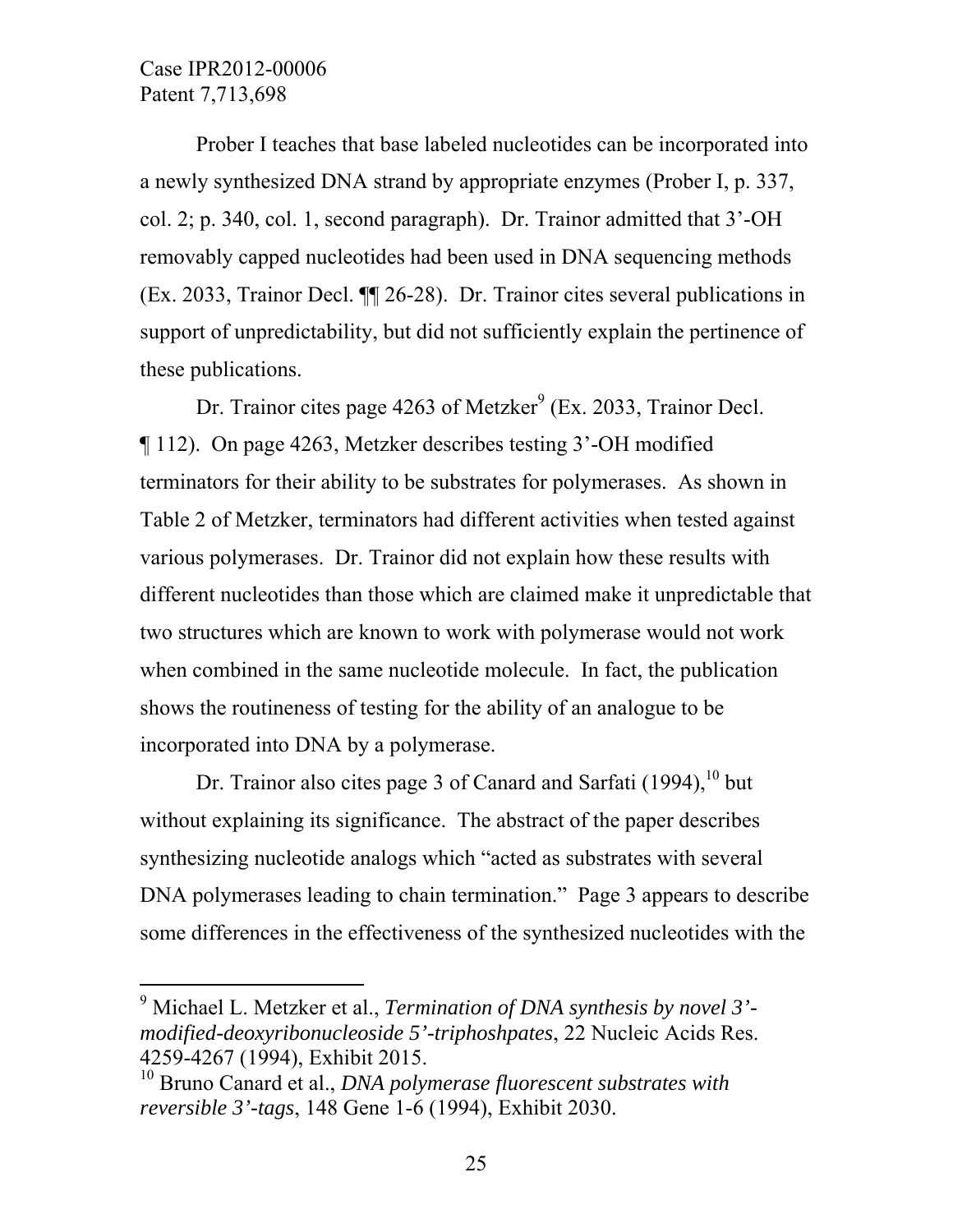$\overline{a}$ 

different polymerases, but Dr. Trainor did not point to any specific instance or what relevance it had to unpredictability in view of the success pointed out in the abstract.

Finally, Dr. Trainor contrasts these publications with page 200 of Welch and Burgess  $(1999)$ <sup>11</sup> According to Dr. Trainor, Welsh showed that preliminary tests of compounds 1a and 1b as polymerase substrates did not show evidence of incorporation (Ex. 2033, Trainor Decl. ¶ 31). However, Dr. Trainor did not explain the pertinence of these compounds and their underlying chemistry to a nucleotide having a labeled deaza-purine and a removable 3'-OH group.

In sum, the preponderance of the evidence establishes that there was a reasonable expectation of success and Columbia has not directed us to sufficient evidence to establish that it was unpredictable to have used the claimed nucleotide as a polymerase substrate for DNA sequencing.

## *Was there a basis for reasonably expecting that a nucleotide with a removable 3'-OH group and a label attached to the base could be made?*

 Columbia contends that neither Tsien nor Prober I discloses any chemistry relevant to making a nucleotide analogue with the claimed features, requiring a person of ordinary skill "to design new chemical procedures to attempt to address the differences between the nucleotide analogues described by Tsien and the nucleotide analogue recited in the claim." (Paper 69, PO Resp. 20-21.) Furthermore, Dr. Trainor testifies that

<sup>&</sup>lt;sup>11</sup> Mike B. Welch et al., *Synthesis of Fluorescent, Photolabile 3'-O-Protected Nucleoside Triphosphates for the Base Addition Sequencing Scheme*, 18 Nucleosides & Nucleotides 197-201 (1999), Exhibit 2027.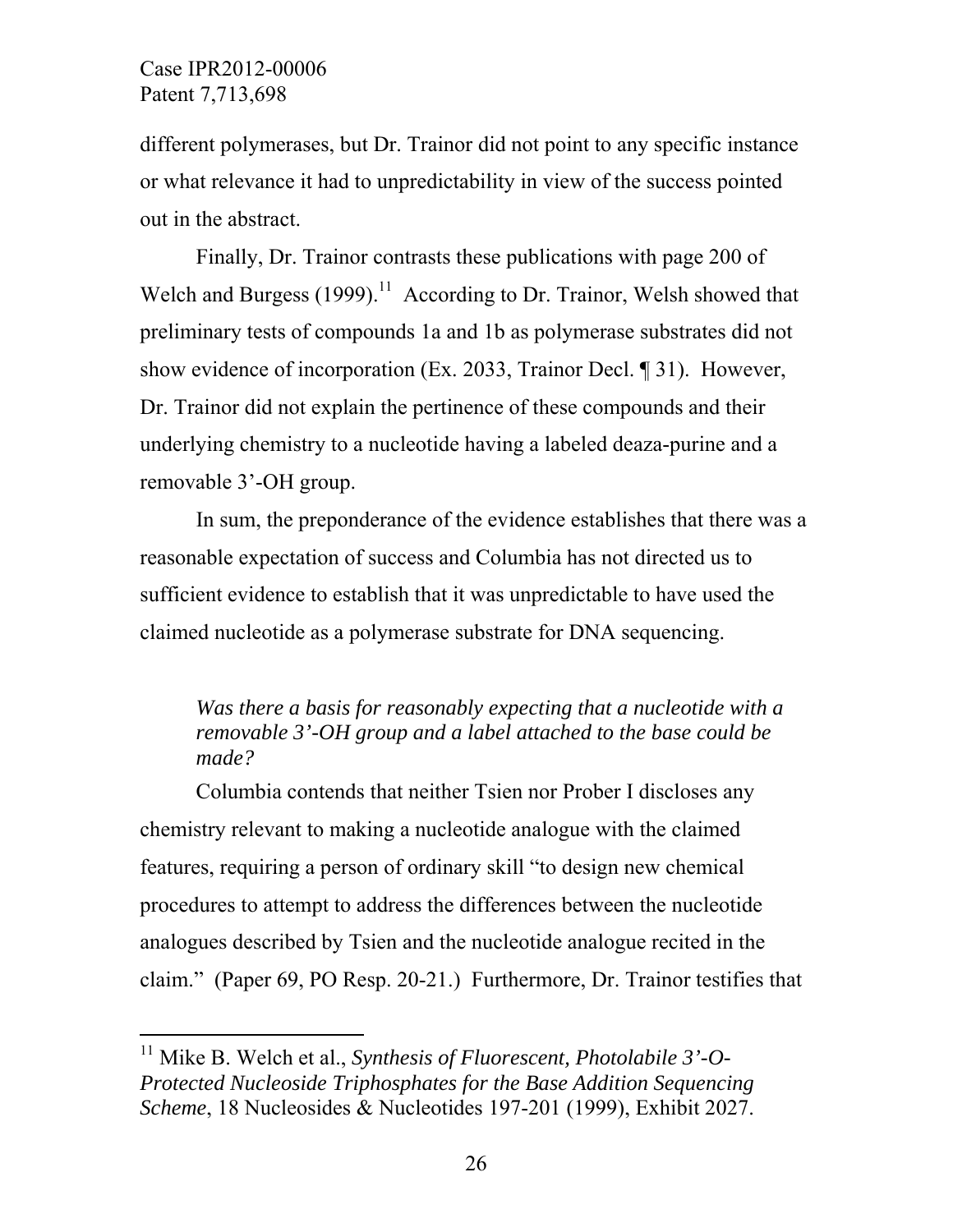Prober I's nucleotides do not include a cleavable linker and cannot be modified to include, a 3'-OH group (Ex. 2033, Trainor Decl. ¶¶ 104-105). Dr. Trainor concludes that new chemical procedures would have been needed, the development of which were complex and fraught with difficulties (*id.* ¶¶ 106-107).

 This argument is not persuasive. First, the patentability challenge is not based on converting Prober I's nucleotide into the claimed nucleotide. Rather, the analysis begins with Tsien who describes nucleotides with a cleavable linker and 3'-OH removable blocking group. Secondly, a preponderance of evidence establishes a reasonable expectation of success as addressed above.

C. Claim 11

Independent claim 11 is drawn to a plurality of nucleic acid templates hybridized with a primer, where the primer has incorporated a nucleotide which is 1) deaza-substituted; 2) has a based labeled with a unique label; and 3) has a removable chemical moiety capping the 3'-OH group of the sugar. All three structures present in the nucleotide have been discussed above and are described or suggested by the combination of Tsien and Prober I. Columbia did not separately argue claim 11 in their response under 37 C.F.R. § 42.120.

#### III. TSIEN, PROBER I, AND RABANI

We instituted *inter partes* review of claims 5 and 12 on the grounds that the claims would have been obvious under  $35 \text{ U.S.C.} \& 103(a)$  in view of Tsien, Prober I, and Rabani (Dec. Pet. 29-30). Columbia did not in their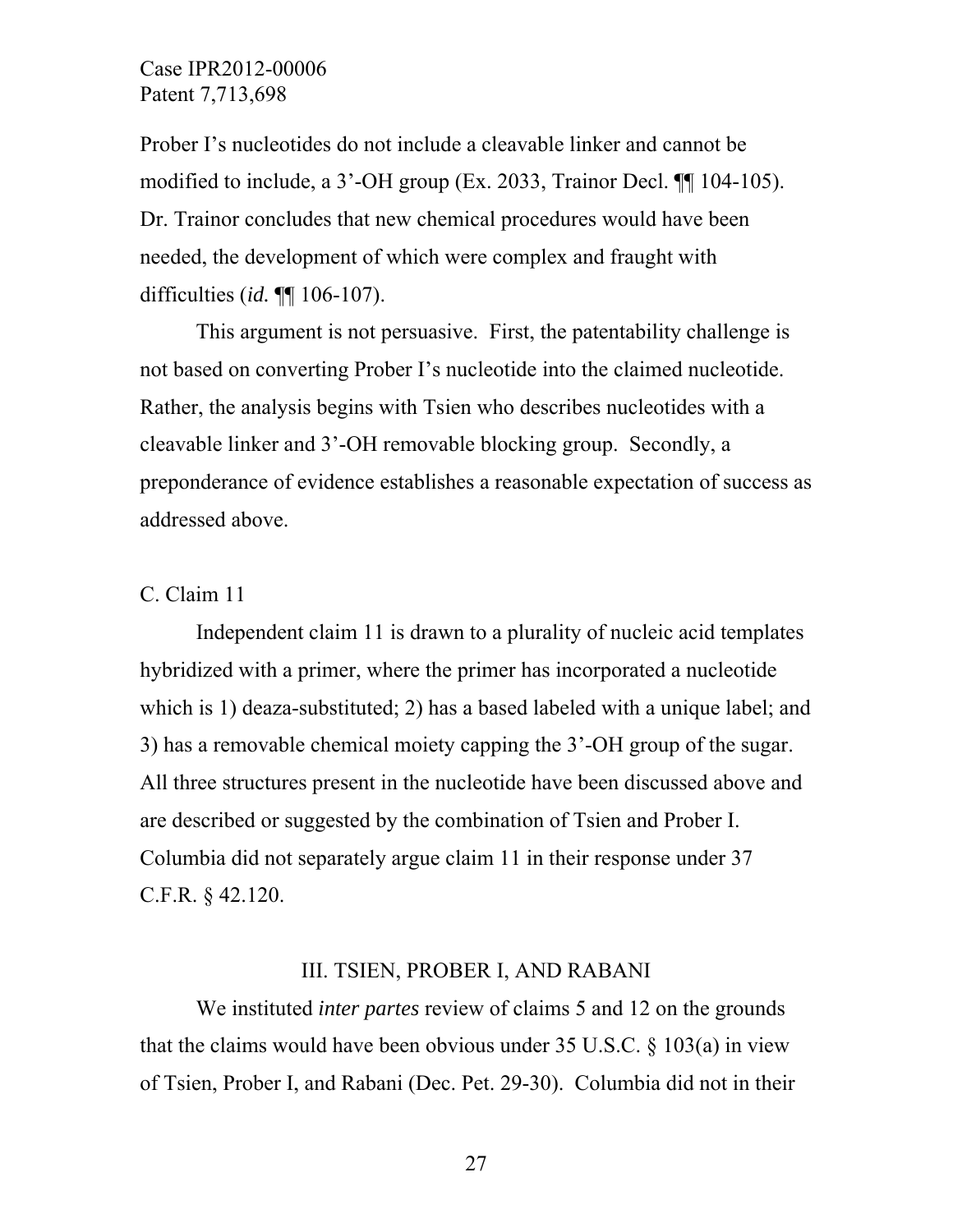response under § 42.120 (PO Resp., Paper 69) identify a defect in the factual findings or reasoning which led to the institution of the patentability challenge. We therefore adopt the findings and reasoning set forth in the Decision on Petition.

#### IV. TSIEN AND SEELA I

We instituted *inter partes* review of claims 1-7, 11, 12, 14, 15, and 17 on the grounds that the claims would have been obvious under 35 U.S.C. § 103(a) in view of Tsien and Seela I (Dec. Pet. 26-28). Tsien has been discussed in detail above. In this challenge, instead of Prober I, Seela I was cited for its disclosure of deaza-modified nucleotides. The reason for combining the cited publications is the same as for Tsien and Prober (*id.* at 27-28).

Columbia relies upon the same arguments as made for Tsien and Prober I (Paper 69, PO Resp. 25). We find those arguments unpersuasive for the same reasons as above.

#### V. SECONDARY CONSIDERATIONS

The question of obviousness is resolved on the basis of underlying factual determinations including: (1) the scope and content of the prior art; (2) the level of ordinary skill in the art; (3) the differences between the claimed invention and the prior art; and (4) secondary considerations of nonobviousness, if any. *Graham v. John Deere Co. of Kansas*, 383 U.S. 1, 17 (1966). Secondary considerations are "not just a cumulative or confirmatory part of the obviousness calculus but constitute independent evidence of nonobviousness . . . [and] enable[] the court to avert the trap of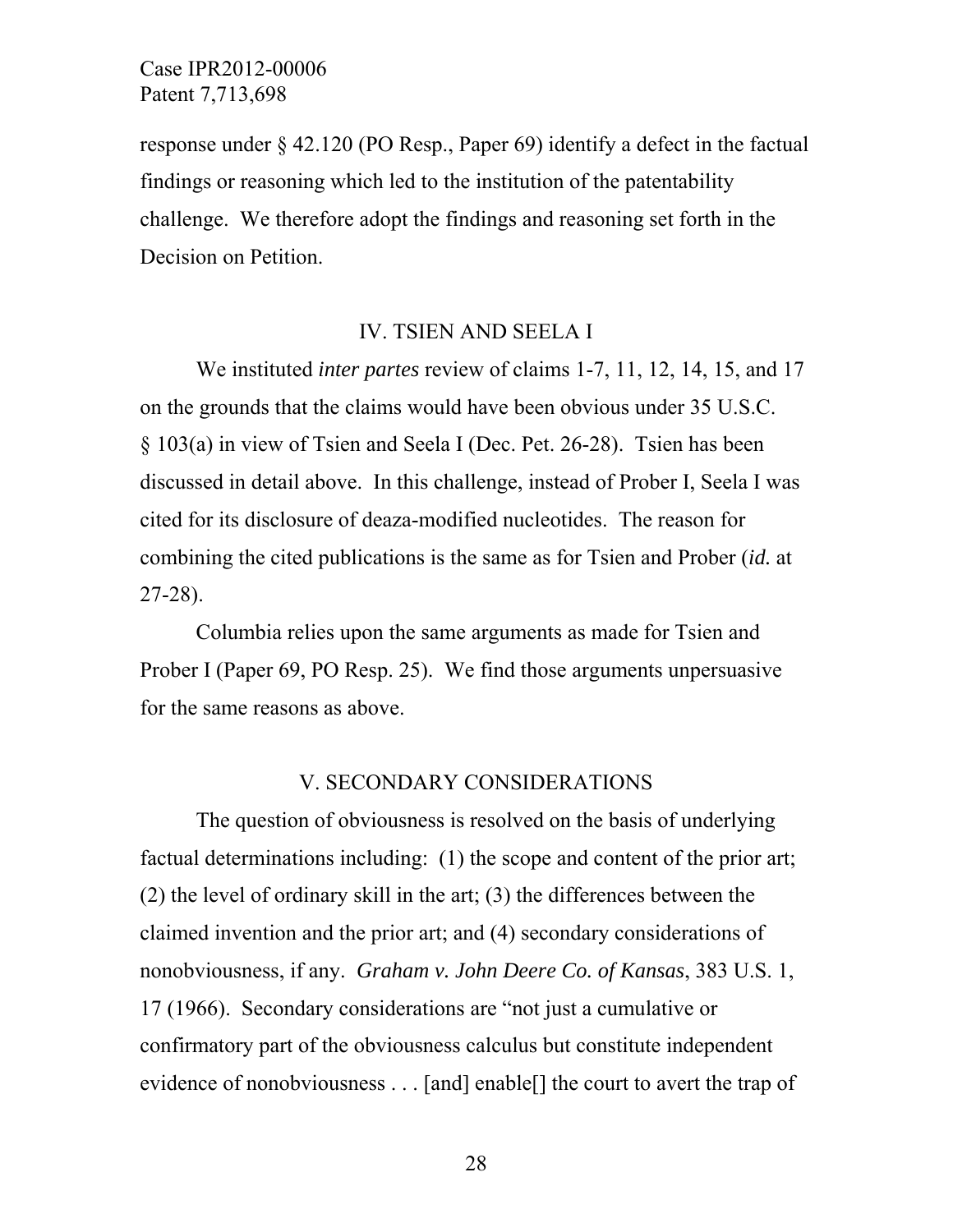hindsight." *Leo Pharm. Prods., Ltd. v. Rea*, 726 F.3d 1346, 1358 (Fed. Cir. 2013) (internal quotation marks and citations omitted). "[E]vidence of secondary considerations may often be the most probative and cogent evidence in the record. It may often establish that an invention appearing to have been obvious in light of the prior art was not." *Stratoflex, Inc. v. Aeroquip Corp.*, 713 F.2d 1530, 1538 (Fed. Cir. 1983). "This objective evidence must be 'considered as part of all the evidence, not just when the decisionmaker remains in doubt after reviewing the art.' *Id.* at 1538-39." *Transocean Offshore Deepwater Drilling, Inc. v. Maersk Drilling USA, Inc.*, 699 F.3d 1340, 1349 (Fed. Cir. 2012).

Columbia contends that Illumina's obviousness challenges fail, because objective evidence shows: 1) the claimed invention has yielded unexpectedly improved properties and results not present in the prior art; (2) the claimed invention has received praise and awards; (3) the claimed invention is responsible for Illumina's commercial success; (4) Illumina copied the claimed nucleotide analogues; (5) others in the art were skeptical that the claimed nucleotides and methods would be successful; and (6) Illumina attempted to license the claimed nucleotides and methods (Paper 69, PO Resp., p. 26). We have considered this evidence along with all the other evidence before us, but do not find it persuasive.

## A. "unexpectedly improved properties"

 $\overline{a}$ 

Relying on data in Ju's 2006 publication<sup>12</sup> in which sequencing of a 20 nucleotide template was accomplished using "four nucleotide analogues,

<sup>12</sup> Jingyue Ju et al., *Four-color DNA sequencing by synthesis using cleavable fluorescent nucleotide reversible terminators*, 103 Proc. Nat'l Acad. Sci.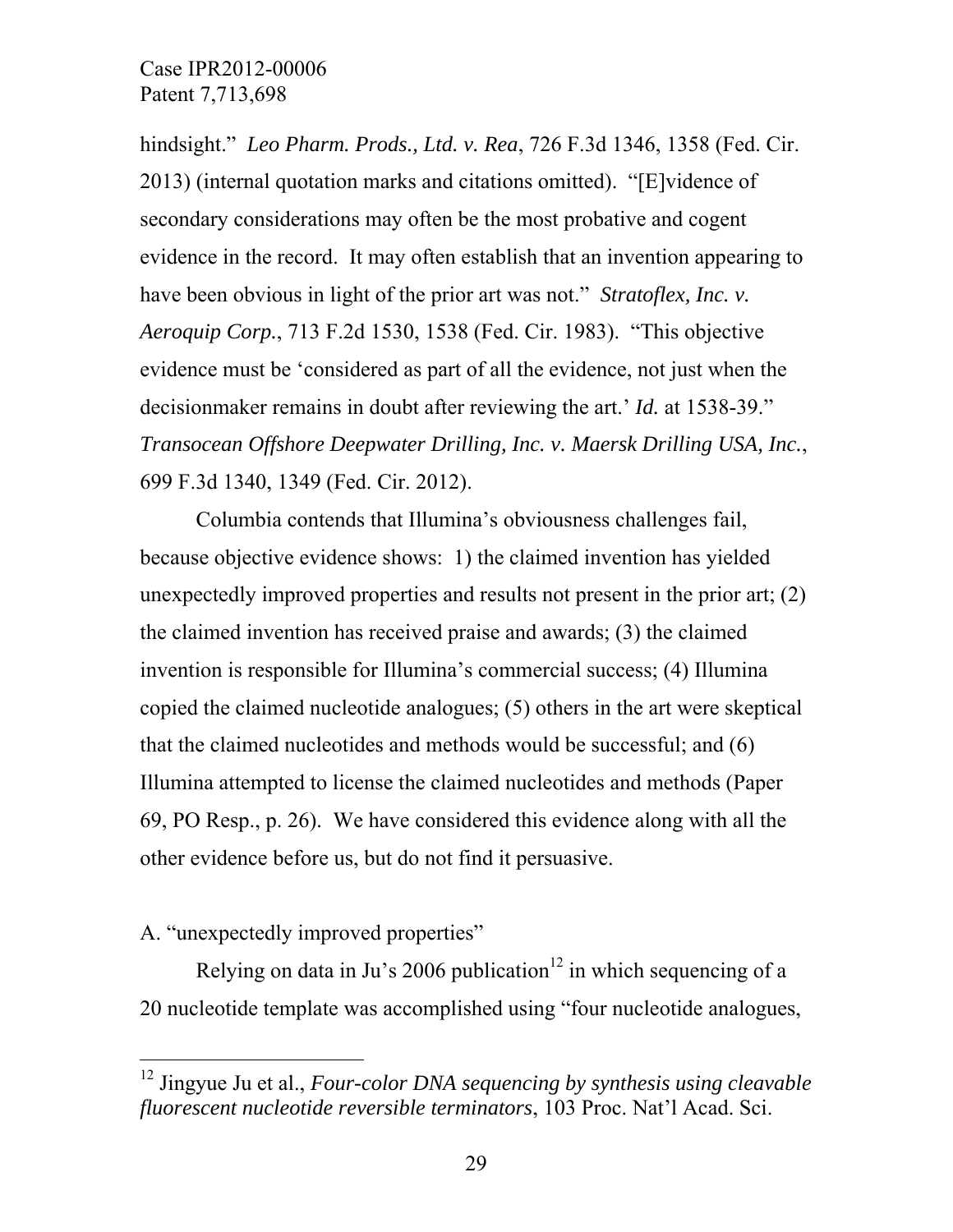-

each having both a unique detectable label attached through a chemically cleavable linker to the base (two pyrimidines and two deazapurines), and a chemically cleavable chemical group capping the 3'-OH group of the sugar," Dr. Trainor testified that that the properties of the claimed nucleotides "have revolutionized the DNA sequencing industry." (Ex. 2033, Trainor Decl. ¶¶ 203-204.) Specifically, Dr. Trainor testified that Ju's results show that the sequencing with the claimed nucleotides are unexpectedly better than pyrosequencing by facilitating clear identification of all 20 nucleotides in the DNA template while pyrosequencing did not (*id.* ¶¶ 205-206). Dr. Trainor testified that this "accurate identification was made possible by the fact that Dr. Ju's nucleotide analogues separated the cleavable chemical group at the 3′-OH position of the sugar from the detectable label, which was placed instead on the base" (*id.* ¶ 207). Dr. Trainor further cited additional publications said to have reported similar successes (*id.* ¶¶ 210-211).

Ju 2006 reported DNA sequencing in which "four nucleotides (A, C, G, and T) are modified as reversible terminators by attaching a cleavable fluorophore to the base and capping the 3-OH group with a small chemically reversible moiety so that they are still recognized by DNA polymerase as substrates." (Ju, p. 19635.) Dr. Trainor attributes Ju's success to this configuration, i.e., the label on the base and the 3-OH removable cap, but not to the deaza substitution. (Ex. 2033, Trainor Decl. ¶ 207). Claim 1 of the '698 Patent is drawn to a method which has a nucleotide with the removable capping group and the fluorophore label on the base, but does not require that the label be cleavable. Thus, the evidence is not commensurate

<sup>19635-19640 (2006),</sup> Exhibit 2034. The Ju publication is said to correspond to the claimed invention with respect to the nucleotides and methods.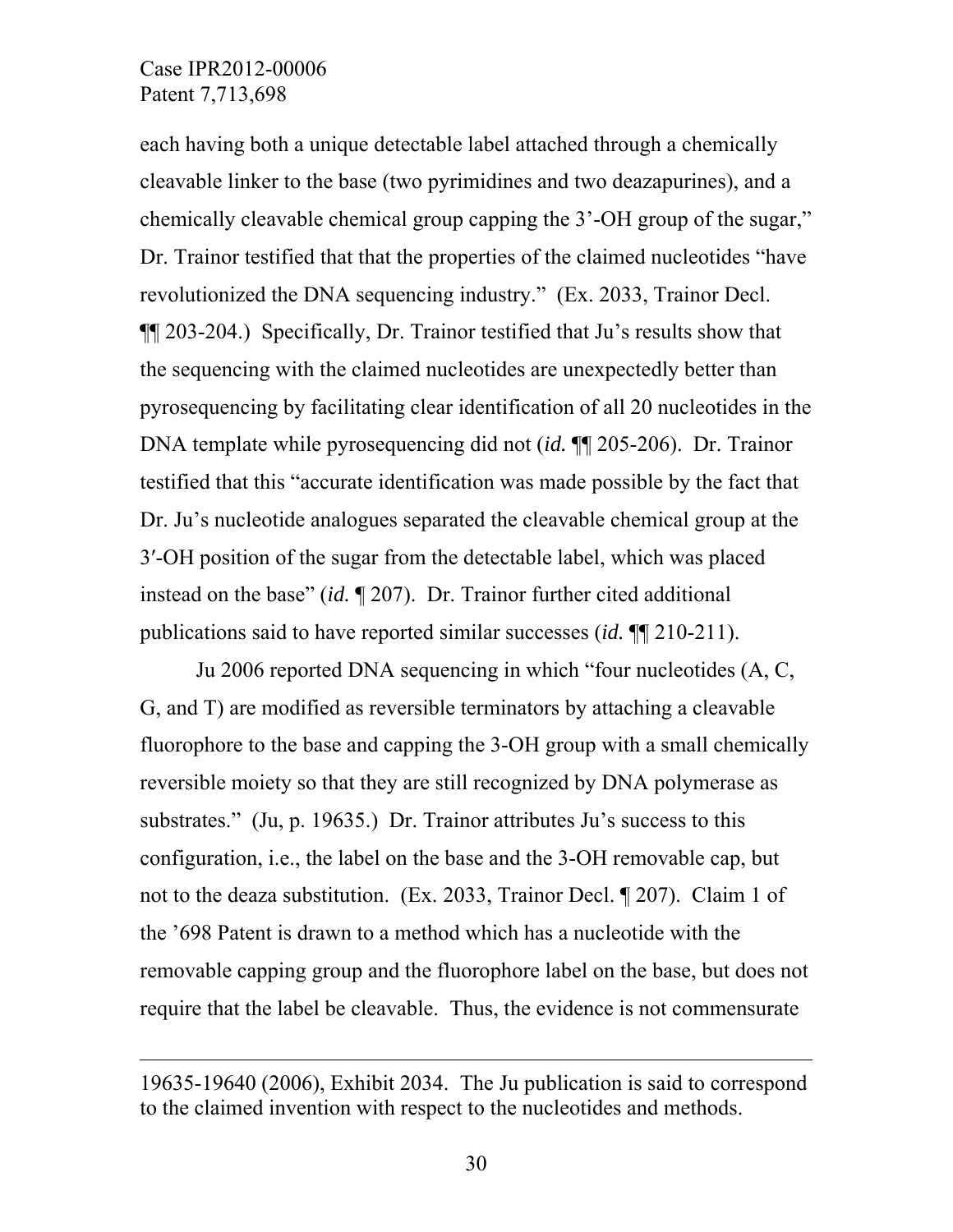with the full scope of claim 1. Claim 15, on the other hand, requires that the label is attached to the nucleotide analogue via a cleavable linker – as in the nucleotide utilized in Ju's sequencing.

While there is no working example in Tsien of a nucleotide with the claimed features, as explained above, Tsien suggests attaching a label to the base moiety and utilizing a cleavable tether to release the label before the next successive nucleotide is added (Tsien, p. 28, ll. 5-25). Tsien's method also requires removable 3'-OH groups in its sequencing (*id*. at p. 21, ll. 9-12; p. 23, ll. 28-32). In considering the weight of the evidence militating in favor of the "unexpectedly improved properties" over pyrosequencing, we must take into account that a single reference describes both features, i.e., attachment of a label to the base and a cleavable linker as the attachment means. This implicates the legal principles enunciated in *In re Baxter Travenol Labs.*, 952 F.2d 388, 392 (Fed. Cir. 1991).

 In *Baxter*, the applicant had argued that the claimed plasticized blood donor bag comprised of DEHP had unexpected properties in suppressing hemolysis of red blood cells stored inside it. *Baxter*, 952 F.2d at 389. The court found that such evidence did not rebut prima facie obviousness because the prior art disclosed a DEHP-plasticized donor bag, and therefore, Baxter's blood bag had the same hemolytic-suppressing function as the prior art – albeit unappreciated at the time of the invention. *Baxter*, 952 F.2d at 391. The court concluded that "[m]ere recognition of latent properties in the prior art does not render nonobvious an otherwise known invention." *Baxter*, 952 F.2d at 392. Likewise, Tsien has a written description of a nucleotide analogue with the features relied upon by Columbia as possessing unexpected properties. Thus, it could be said that the finding of a nucleotide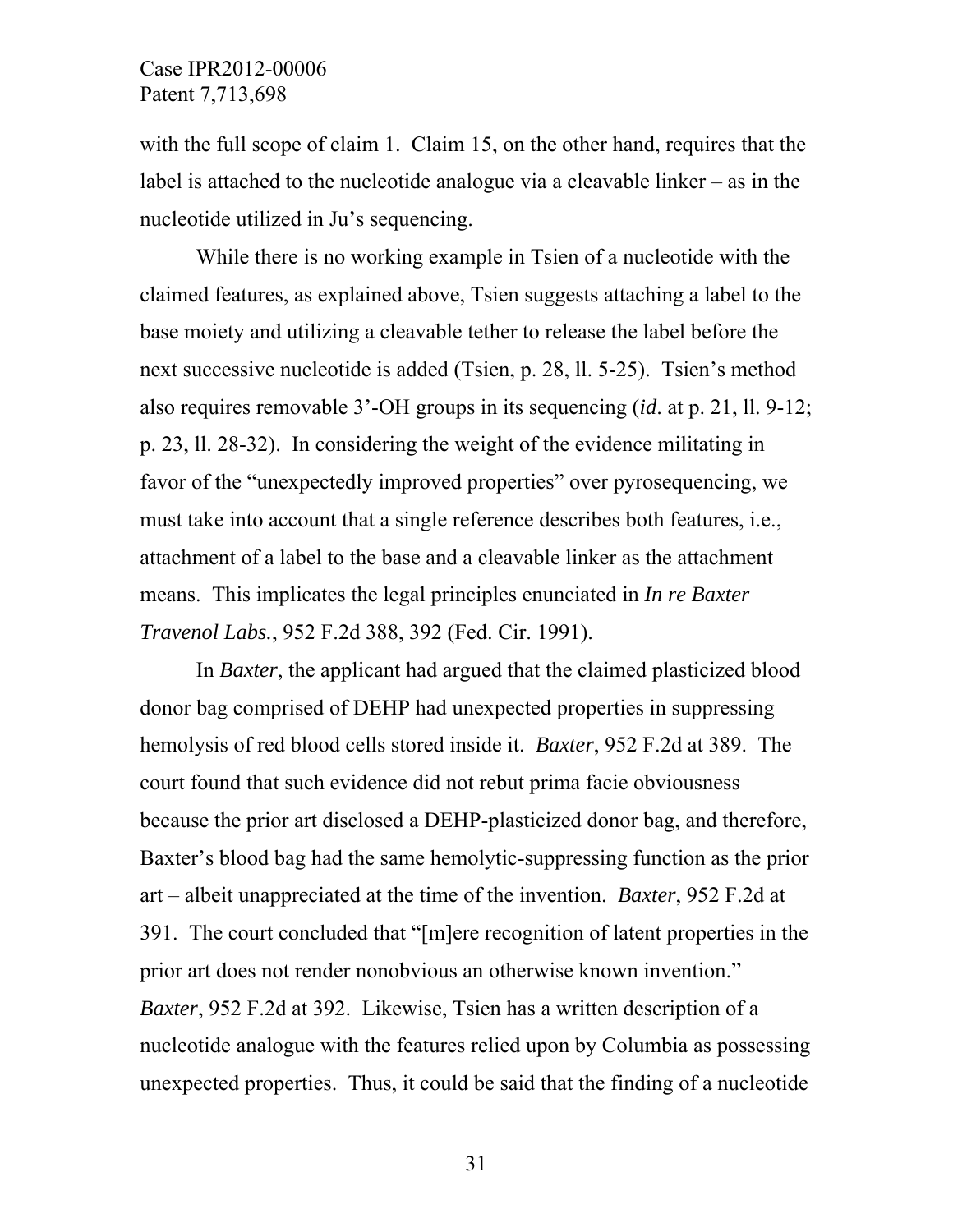analogue with the 3'-OH and label on the base is better than pyrosequencing is merely recognizing an advantage of a nucleotide analogue described by Tsien. The description is not anticipatory to the Columbia claim because the claim further requires a deazapurine base. However, the deazapurine is not said by Columbia to be responsible for the unexpected result.

Dr. Trainor also testified that an "unexpected benefit" associated with the claimed nucleotide analogues was identified by Illumina's expert Dr. Weinstock (Ex. 2033, Trainor Decl. ¶ 213). According to Dr. Trainor, Dr. Weinstock stated during his deposition that "nucleotide analogues having a label on the base have the beneficial property of being useable in sequencing methods that require repetitive incorporation of nucleotide analogues, in particularly dGTPs, to sequence DNA having G:C rich regions." (*Id.*) Dr. Trainor stated that he "was surprised to learn that nucleotide analogues having a label on the base have solved the problem of sequencing G:C rich regions." (*Id.* ¶ 214.) This testimony is not persuasive.

Dr. Weinstock, in his deposition, specifically stated that Prober I had used "2'-deoxy-7-deazaguanosine triphosphates . . . in place of dGT to minimize" the effects of secondary structure when sequencing GC-rich regions. (Ex. 1034, Weinstock Dep. 141:5-18; 145:10-22.) Dr. Weinstock also testified that GC-rich regions "had a tendency to form secondary structures that were difficult for a DNA polymerase to get through during a DNA synthesis reaction and that the addition of deazabases to the end of the primer may have some benefit" in sequencing (*id.* at 147:8-13; *see also* 148:24 to 150:5). Based on this deposition testimony, it is evident that Dr. Weinstock believed that the problem of sequencing in GC-rich areas had already been addressed by Prober I in their use of the deazaguanosine,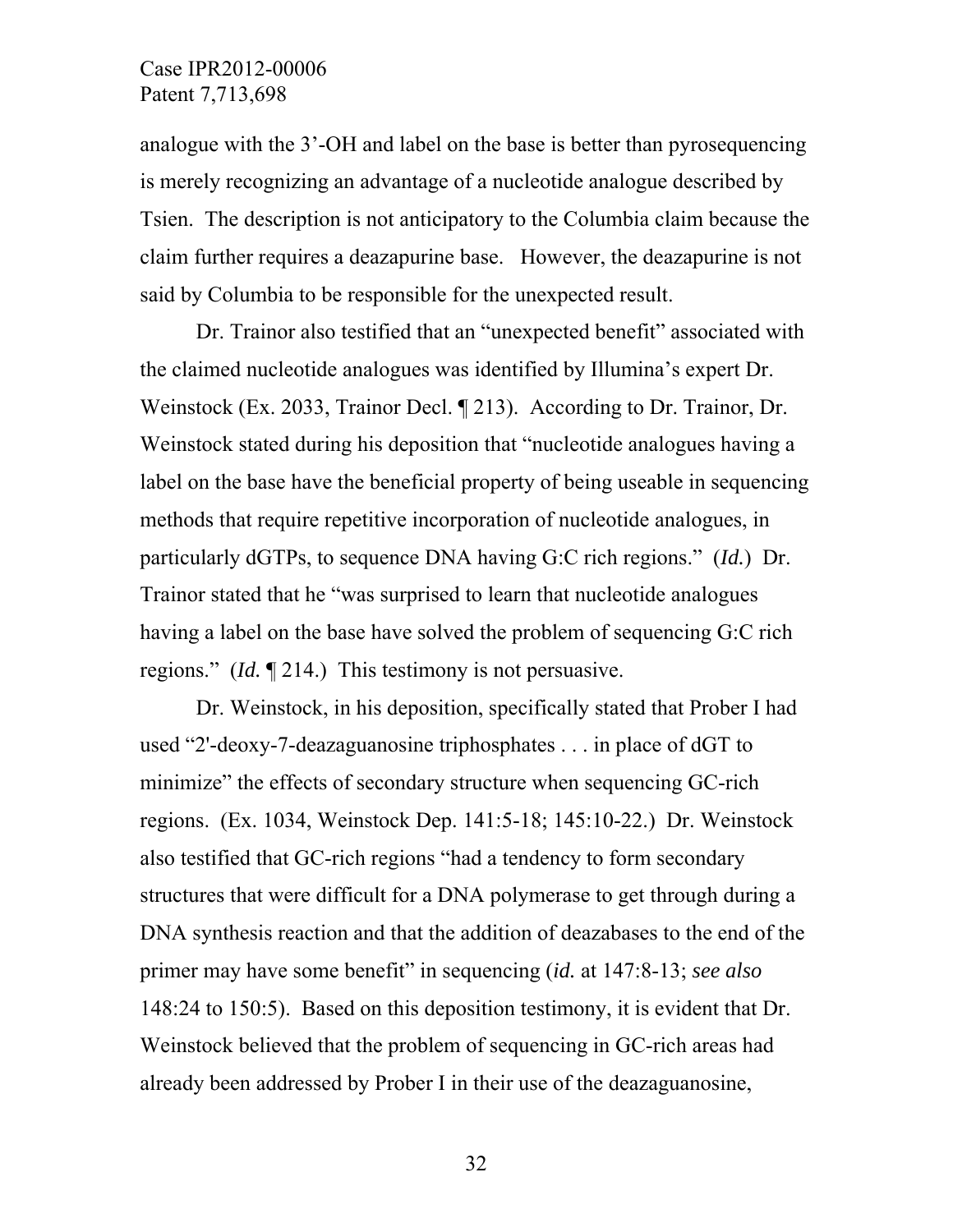inconsistent with Dr. Trainor's testimony that the problem was solved using analogues with a label on the base. Indeed, Dr. Weinstock's testimony is supported by Prober I, which taught that 2'-deoxy-7-guanosine triphosphates had been used to minimize secondary structure in sequencing (Prober I, p. 341, 1st column).

In response to questioning about the effect of a labeled deazabase, Dr. Weinstock added that "if a small change of substituting a carbon for a nitrogen has a benefit on reducing secondary structure in GC-rich regions, sticking anything larger than that at that position is likely to have an even bigger benefit." (Ex. 1034, Weinstock Dep. 151:13-21.) We understand Dr. Weinstock to be saying that further attaching a label to the deazapurine base would have been expected ("is likely") to have "an even bigger benefit" than the deazapurine alone which is inconsistent with Dr. Trainor's statement of unexpected benefit of the deazapurine labeled base. In sum, Dr. Weinstock's testimony is both credible and factually-supported.

A showing of "new and unexpected results" must be "relative to prior art." *Iron Grip Barbell Co., Inc. v. USA Sports, Inc.*, 392 F.3d 1317, 1322 (Fed. Cir. 2004). To establish unexpected results, the claimed subject matter must be compared with the closest prior art. *Baxter*, 952 F.2d at 392. In this case, Patent Owner's comparison was performed with pyrosequencing, but pyrosequencing is not the closest prior art. Rather, closer prior art is described in Tsien of a nucleotide with a label and removable group on the 3'-OH group. Patent Owner thus did not perform a comparison with the closest prior art.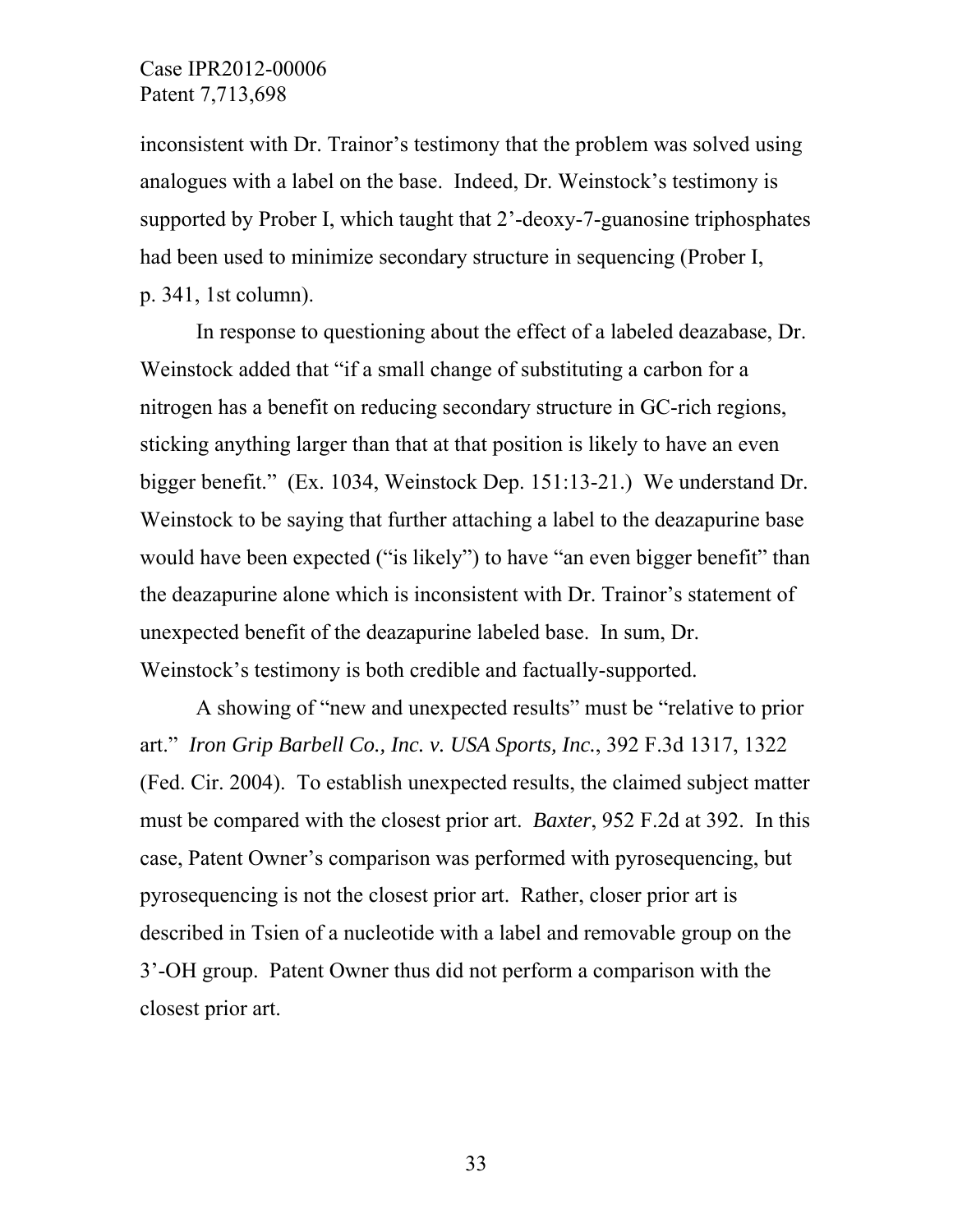#### B. Commercial success

 Illumina sells products used in sequencing by synthesis (SBS), the same type of sequencing described in Tsien. Columbia introduced evidence that Illumina's SBS products included nucleotide analogues with a removable chemical moiety capping the 3'-OH group and a unique label on the base and that these features were "crucial to the commercial success" of Illumina's SBS products (Ex. 2033, Trainor Decl. ¶¶ 225-226). A nucleotide analogue with the latter two features is embodied by claim 15 of the '698 Patent. These Illumina products are also the subject of a patent infringement action by Columbia against Illumina (Paper 69, PO Resp. 40). In response, Illumina contends that Columbia has not presented any evidence supporting its commercial success argument (Paper 76, Pet'r Reply 14).

Commercial success involves establishing success in the marketplace of a product encompassed by the claims and a nexus between the commercial product and the claimed invention. "Evidence of commercial success, or other secondary considerations, is only significant if there is a nexus between the claimed invention and the commercial success." *Ormco Corp. v. Align Technology Inc.*, 463 F.3d 1299, 1311-12 (Fed. Cir. 2006). "For objective evidence to be accorded substantial weight, its proponent must establish a nexus between the evidence and the merits of the claimed invention." *In re GPAC Inc.*, 57 F.3d 1573, 1580 (Fed. Cir. 1995).

While objective evidence of nonobviousness lacks a nexus if it exclusively relates to a feature that was "known in the prior art," *Ormco Corp. v. Align Tech*., *Inc*., 463 F.3d 1299, 1312 (Fed. Cir. 2006), the obviousness inquiry centers on whether "the claimed invention as a whole" would have been obvious, 35 U.S.C. § 103.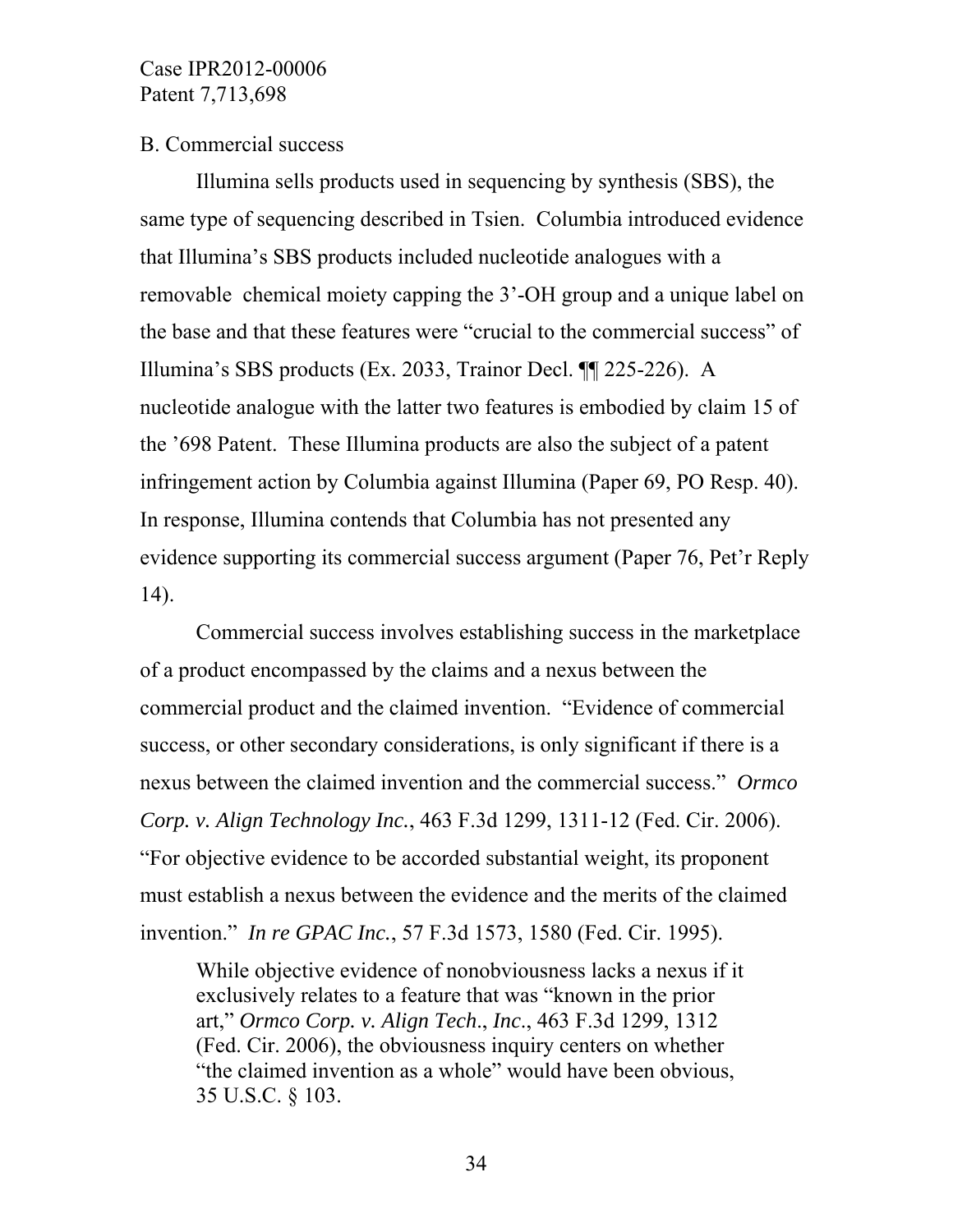$\overline{a}$ 

*Rambus Inc. v. Rea*, 731 F.3d. 1248, 1257-58 (Fed. Cir. 2013).

With regard to whether a nexus has been established between the products upon which commercial success has been based and the claimed invention, Dr. Trainor testified that he reviewed Illumina's technical documents and that each of the nucleotide analogues "has a cleavably-linked label on the nucleotide base, namely a fluorescent dye molecule." (Ex. 2033, Trainor Decl. ¶ 231; *see also* ¶¶ 232-234.) Dr. Trainor also testified these commercial nucleotide analogs have a removable chemical moiety capping the 3′-OH group of the nucleotide sugar (*id.* ¶¶ 235-238). With regard to the deazapurine, Dr. Trainor reproduced a nucleotide which appears to be a C-substituted guanine at position 7 as it would be for a deazapurine, although Dr. Trainor did not provide specific testimony in support (*id*. ¶ 237). To the extent the nucleotides used by Illumina are not deazapurines, a nexus is not established because claims 1 and 15 require a deazapurine base.

As evidence that these features are responsible for the success of the commercial products, Dr. Trainor cited a February 17, 2006, email from Dr. Colin Barnes – a scientist at the predecessor company to Illumina – written to two other scientists at the same company. In the email, Dr. Barnes stated: "Our original concept of having a very small 3'-block and leaving the fluor on the base is the reason our SBS works so well." (Ex. 2033, Trainor Decl. ¶ 243 (emphasis omitted).) Dr. Barnes's email was written in 2006 at the time Mr.  $\text{Sims}^{13}$  stated Illumina entered the SBS sequencing market with its

 $13$  Exhibit 2091 is the declaration of Raymond Sims which was provided by Columbia to establish commercial success of Illumina's products said to embody the claimed subject matter. Based on Mr. Sims's education and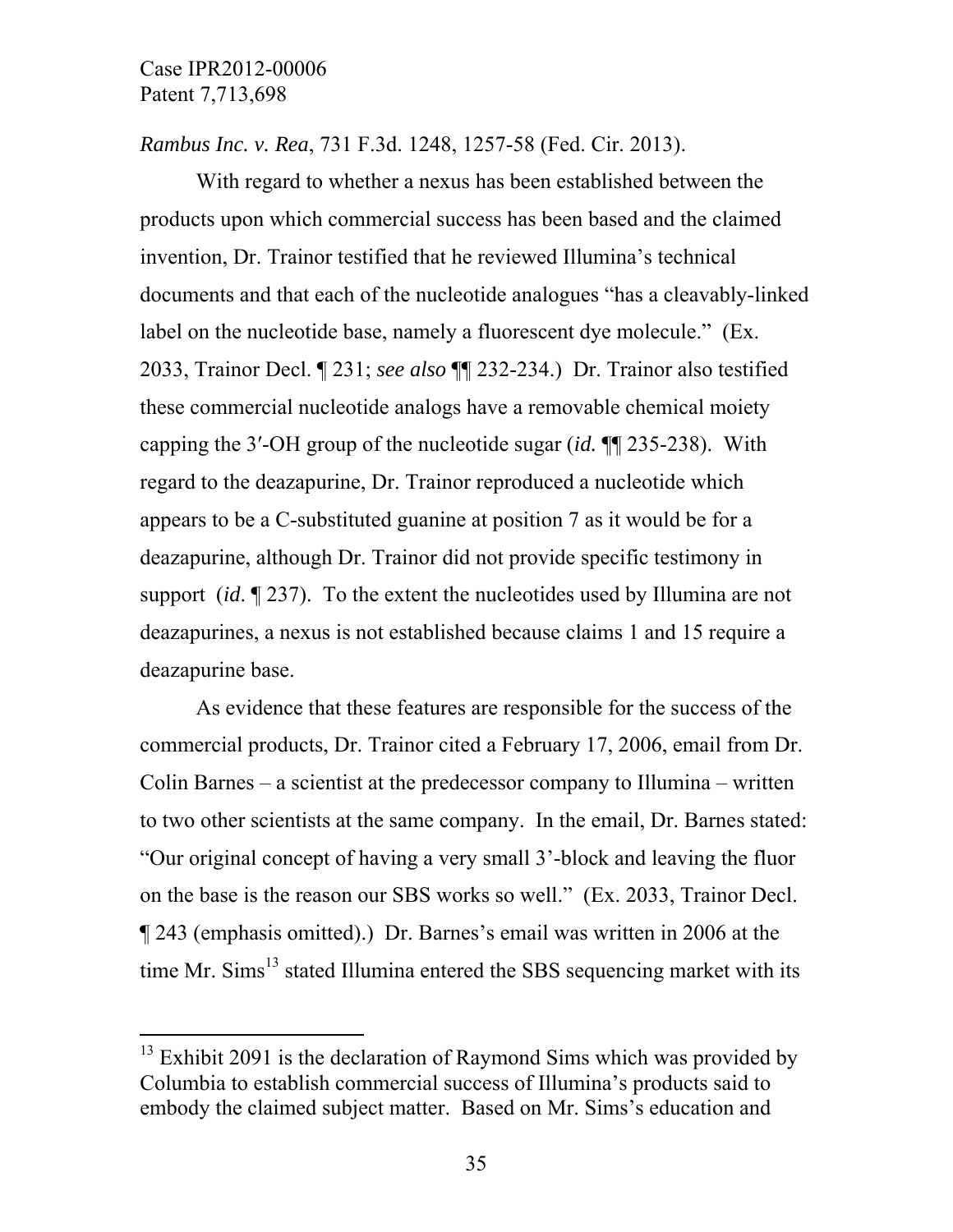$\overline{a}$ 

nucleotide analogues having removable 3'OH groups and cleavable labels on the nucleotide base (Ex. 2091, Sims Decl. ¶ 14). Dr. Trainor also cited a deposition from Dr. Xiaohai Liu, Illumina's Director of SBS Sequencing Chemistry Research, who testified that he agrees with Dr. Barnes assessment. (Ex. 2033, Trainor Decl. ¶ 244; Ex. 2049, Liu Tr. 202:17-21.)

However, as held in *J.T. Eaton & Co., Inc. v. Atlantic Paste & Glue Co.*, 106 F.3d 1563, 1571 (Fed. Cir. 1997), "the asserted commercial success of the product must be due to the merits of the claimed invention beyond what was readily available in the prior art."

In this case, Dr. Trainor testified that "a nucleotide analogue combining all the features arranged as in Columbia patent claims  $-[1]$  a cleavable chemical group capping the 3′-OH position of the sugar and [(2)] a label attached to the nucleotide base via cleavable linker" were responsible for the nucleotides success. (Ex. 2033, Trainor Decl. ¶ 202; *see also* ¶¶ 226, and 229.) Dr. Barnes also attributed the success to these features. Illumina marketed its SBS products as having the cleavable label and removable 3'- OH group ("using a proprietary reversible terminator-based method that enables detection of single bases as they are incorporated into growing DNA strands. A fluorescently-labeled terminator is imaged as each dNTP is added and then cleaved to allow incorporation of the next base"), the same features embodied in claim 15 (*id*. ¶ 247). Both these features, however, are described in Tsien, making them known and "readily available in the prior art." The record indicates, therefore, that the success did not stem from the merits of the claimed invention. Neither Columbia, in their response under

experience, we find him qualified to give opinions on financial data, the topic of his declaration.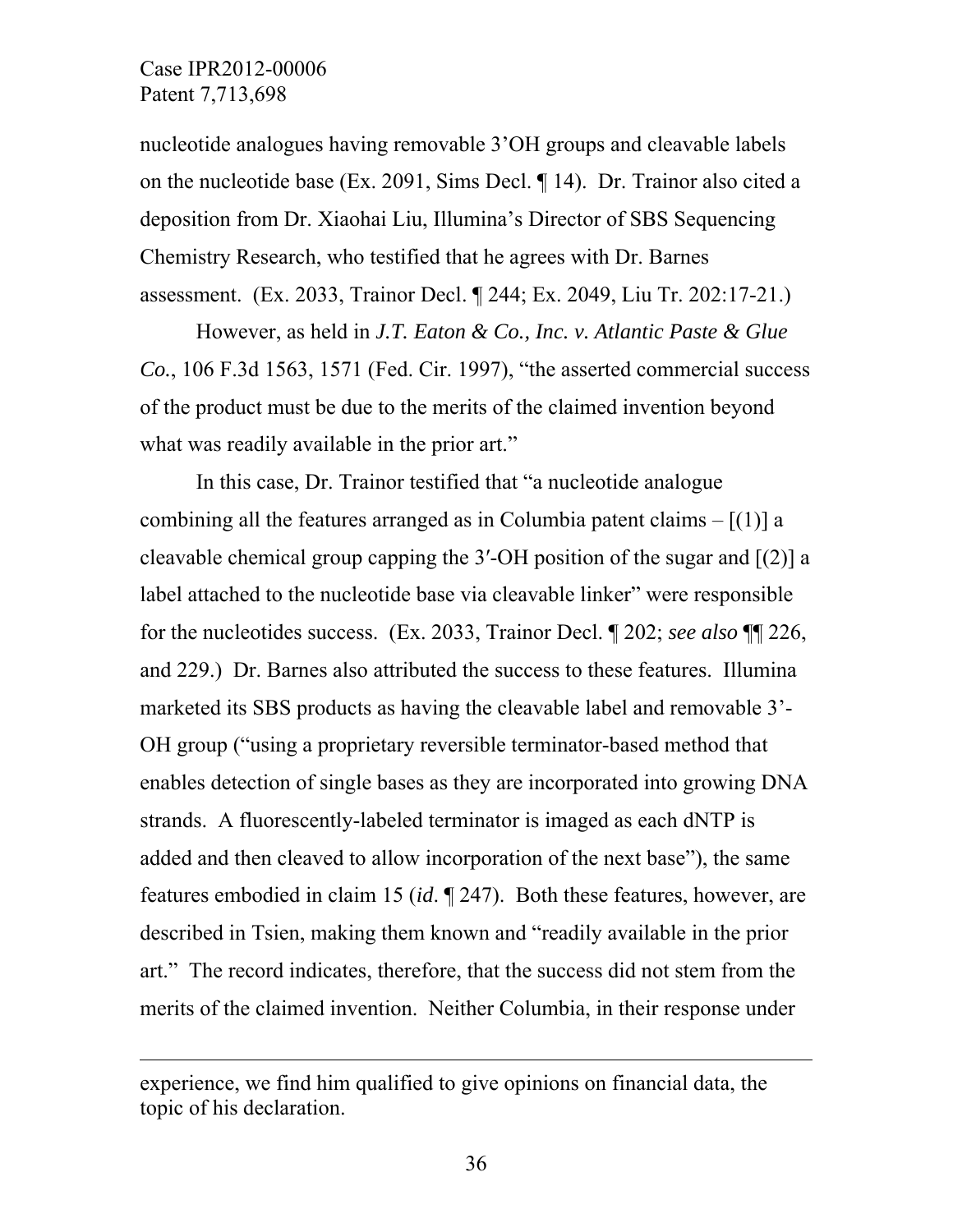§ 42.120 (Paper 69, PO Resp.), nor Trainor, in his declaration, described any other feature of the invention as a whole that should be considered when evaluating commercial success. *Rambus*, 731 F.3d at 1257-1258.

As discussed above, Tsien's nucleotides have a cleavable chemical group capping the 3′-OH position of the sugar in order to prevent inadvertent additions during the sequencing by synthesis method. A detectable label is described by Tsien on either the 3'-OH position or on the nucleotide base, and thus a nucleotide with label on the nucleotide base is one of two choices. The label on the nucleotide base is cleavable in order to identify subsequent nucleotide additions during the sequencing by synthesis method (Tsien, p. 13, ll. 1-29; p. 14, ll. 19-26; p. 17, ll. 14-16). The features said by Dr. Barnes, Dr. Liu, and Illumina to have been responsible for the commercial success of Illumina's product are thus described and "readily available" in Tsien. Indeed, Tsien's Figure 2 shows four unique labeled nucleotides, each with a removable 3'-OH blocking group and removable label (*id.* at p. 11, l. 28 to p. 13, l. 29). The removable label is depicted on the nucleotide base ("As will be explained in more detail below, the fact that the indication of labeling appears associated with the 'nucleoside base part' of these abbreviations does not imply that this is the sole place where labeling can occur." (*Id.* at p. 10, ll. 10-14.)).

## C. Evidence of attempted licensing

 Licensing of a patented technology can be evidence of nonobviousness because it can indicate the licensor recognizes the merits of the invention by licensing it. *Stratoflex*, 713 F.2d at 1539.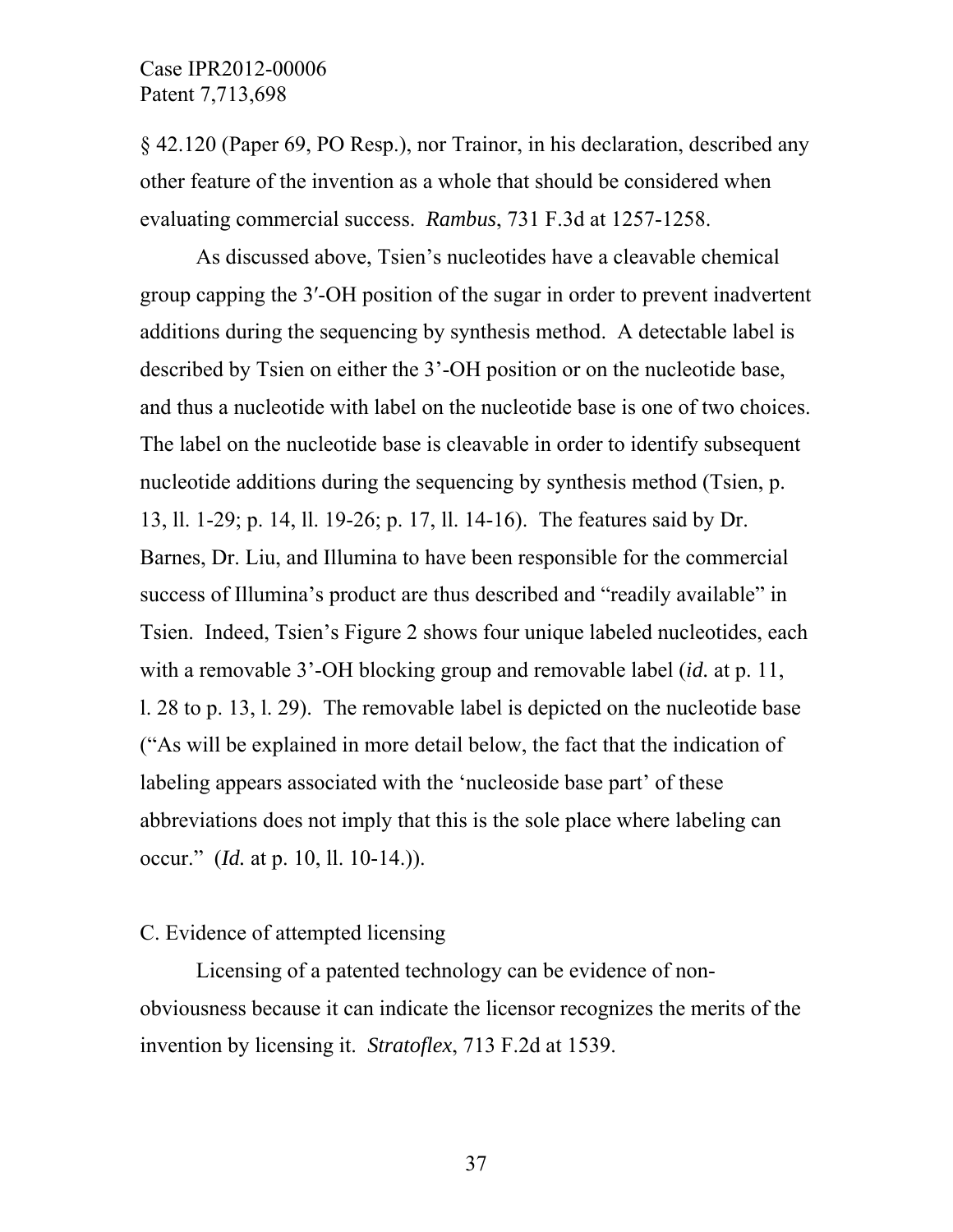In this case, Columbia provided evidence that Illumina sought to license the technology developed by Dr. Ju (Paper 69, PO Resp. 37-39). Columbia states that it elected to license the technology to another company, not Illumina (*id.* at 39). Subsequently, Columbia states that Illumina had discussions about acquiring the company which gained a license to Ju's technology (*id.* at pp. 37-39). Columbia states that Illumina tried to acquire the licensed technology just prior to Columbia suing Illumina for patent infringement (*id.* at 40). Illumina did not challenge Columbia's description of its attempt to license the technology in their response to Columbia's § 42.120 filing. The only response was in their motion to exclude the evidence of attempted licensing as either hearsay or on lack of relevance.

 Columbia has direct knowledge of Illumina's licensing attempts (Paper 69, PO Resp. 37-40). While Illumina never licensed the technology, Columbia argued that this was because Columbia had licensed to another company. Nonetheless, based on statements by Illumina witness Dr. Barnes and Illumina's own marketing literature, the invention recognized by Illumina as having merit is one which is described in Tsien with the removable 3-'OH capping group and base label. There is insufficient evidence that Illumina's licensing strategy was driven by recognition of the merits of the claimed invention, rather than knowledge of a patent potentially covering their own product.

#### D. Praise and skepticism

 We have considered Columbia's evidence of praise and skepticism, but find it of insufficient weight and relevance to deem it persuasive as to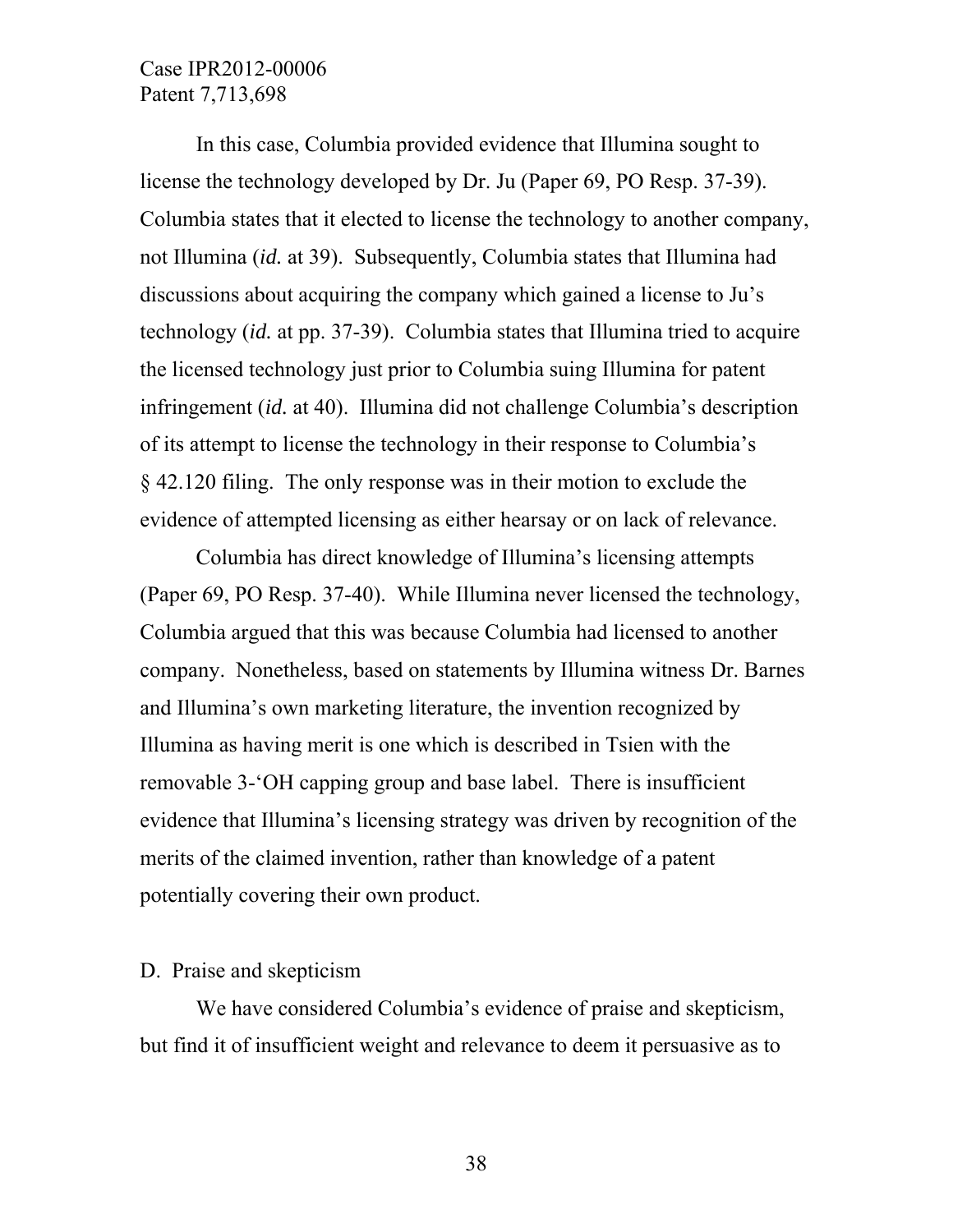the merits of the claimed invention particularly when we consider it within the totality of the evidence before us.

#### E. Summary

 After considering the evidence of record, including the secondary considerations, we are persuaded that a preponderance of the evidence supports Illumina's contention that claims 1 and 15 are unpatentable over I) Tsien and Prober I; II) Tsien, Prober I, and Rabani; and III) Tsien and Seela I. Columbia made no substantive arguments that would differentiate claims 2-7, 11, 12, 14, and 17 from claims 1 and 1. These claims are therefore unpatentable for the same reasons as claims 1 and 15, and the reasons set forth in the Petition.

#### VI. DOWER

 In the Decision on the Request for Rehearing, the Board authorized the patentability challenge to claims 1-7, 11, 12, 14, 15, and 17 based Dower as anticipatory publication (Dec. Reh'g 7). Upon reconsideration and in view of Columbia's Response under § 42.120 (Paper 69) and the Trainor Declaration, we shall not sustain this challenge.

Dower describes a DNA sequencing method which uses base-labeled nucleotides (col. 18, l. 64 to col. 19, l. 10) and a reversible blocking agent on the 3'-OH of the nucleotide sugar to allow for deblocking and subsequent elongation (col. 14, ll. 50-53; col. 15, ll. 33-35, 38-40, and 52-56) (Petition 34).

Dower was not said by Illumina to expressly describe a deazapurine base. Rather, Illumina contends in the petition that a nucleotide comprising a deazapurine base is present by virtue of the incorporation by reference of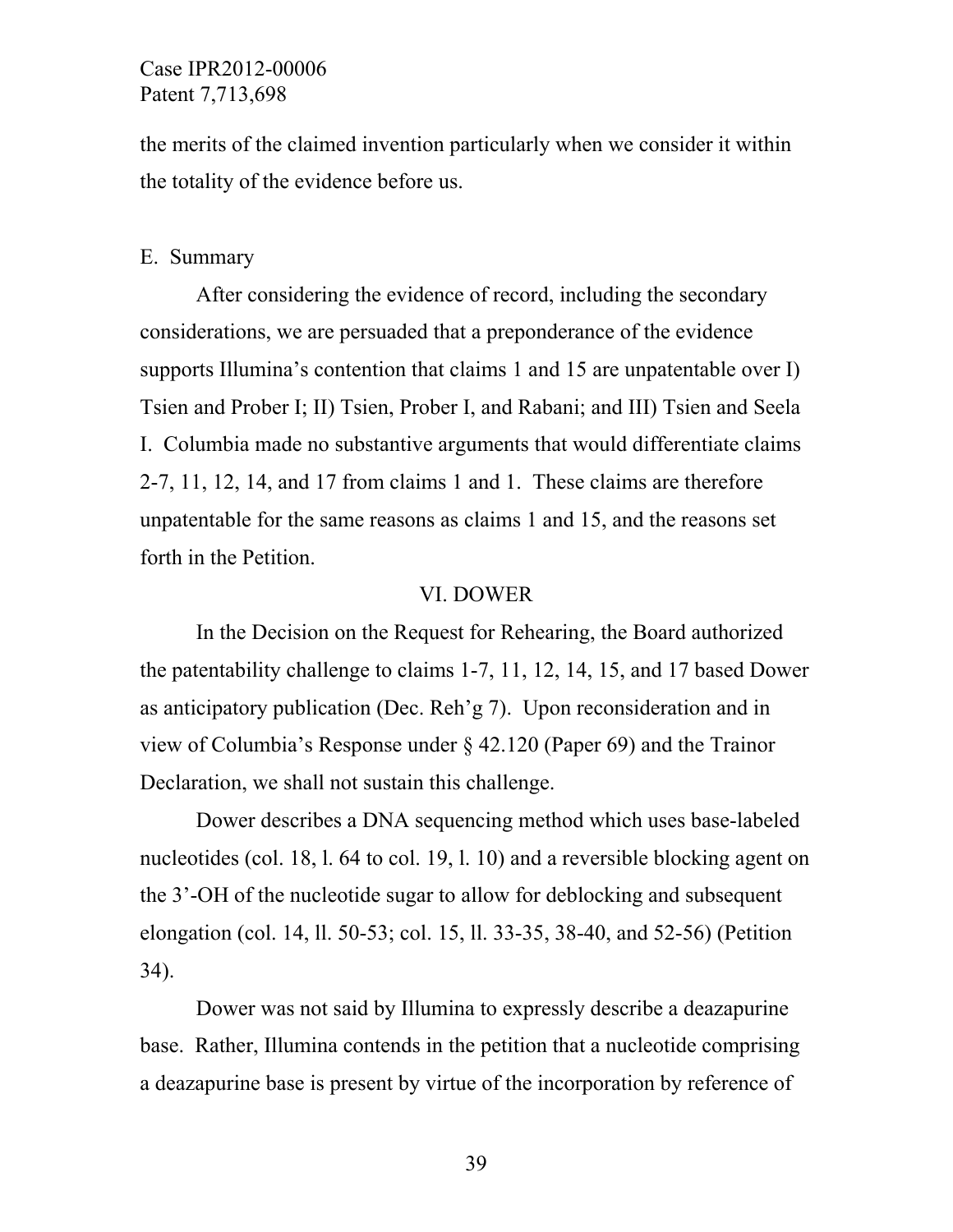the Prober I publication which is said to disclose nucleotides with deazapurine bases (Request Reh'g 2-3). The issue addressed in the Request for Rehearing with respect Dower was whether Illumina met its burden in establishing whether Prober I is incorporated into the host document in a manner that complies with the requirement of 35 U.S.C. § 102. The following three passages were cited in the Request for Rehearing to support this determination:

(c) An alternative polymer stepwise synthetic strategy can be employed. In this embodiment, the fluorophores need not be removable and may be attached to irreversible chain terminators. Examples of such compounds for use in sequencing DNA include, but are not limited to, dideoxynucleotide triphosphate analogs as described by Prober et al. (1987) *Science* 238:336-341.

(Dower, col. 25, ll. 41-47.)

DNA polymerase, or a similar polymerase, is used to extend the chains by one base by incubation in the presence of dNTP analogs which function as both chain terminators and fluorescent labels. This is done in a one-step process where each of the four dNTP analogs is identified by a distinct dye, such as described in Prober et al. *Science* 238:336-341 . . . .

(*Id.* at col. 23, ll. 18-24.)

Fluorescent chain terminators (analogs of dATP, dCTP, dGTP, and TP, each labeled with fluorophore preferably emitting at a distinguishable wavelength) are added to the reaction at a sufficient concentration and under suitable reaction conditions (time, temperature, pH, ionic species, etc., See Sambrook et al. (1989) *Molecular Cloning*, vols. 1-3, and Prober et al.) . . . .

(*Id.* at col. 25, ll. 4-10.)

*Advanced Display Sys., Inc. v. Kent State Univ.*, 212 F.3d 1272 (Fed.

Cir. 2000), set forth the test for anticipation when material is incorporated by reference. "Incorporation by reference provides a method for integrating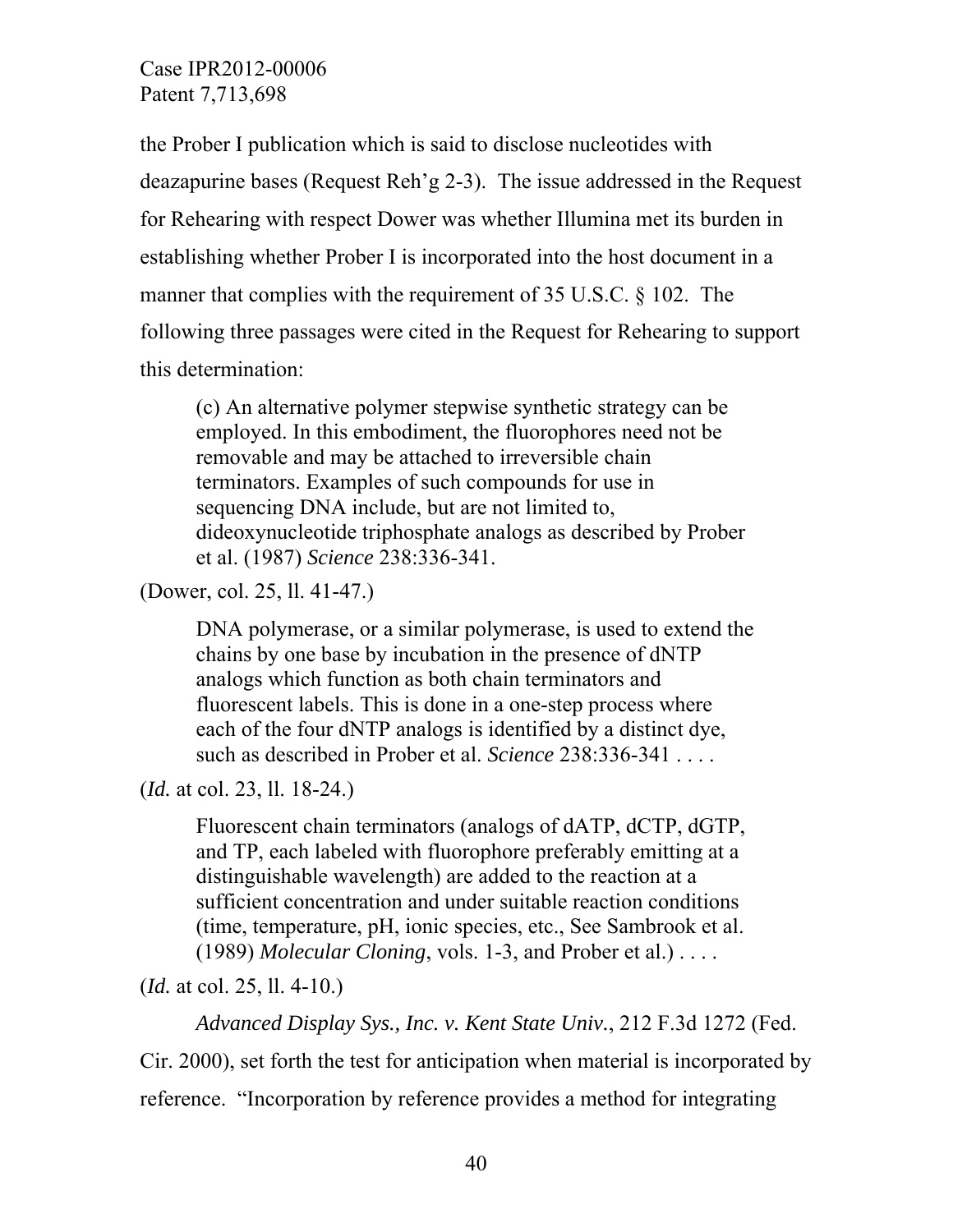material from various documents into a host document . . . by citing such material in a manner that makes clear that the material is effectively part of the host document as if it were explicitly contained therein." *Id.* at 1282 (citations omitted). "To incorporate material by reference, the host document must identify with detailed particularity what specific material it incorporates and clearly indicate where that material is found in the various documents." *Id.* (citations omitted).

In this case, the passage at column 25, lines 41-47, refers to Prober I in the context of using nucleotides which are "irreversible chain terminators." An irreversible chain terminator is a termination dideoxynucleotide which lacks the removable 3'-OH group (Ex. 2033, Trainor Decl. ¶¶ 24 and 29). In contrast, the claims require a removable blocking group at the 3'-OH group. Thus, this reference to Prober I does not, when combined with Tsien, describe a nucleotide with a "removable chemical moiety capping the 3'-OH group of the sugar" as required by the claim.

The passage at column 23, lines 18-24, refers to chain terminators in reference to Prober I which only describes irreversible chain terminator. In this passage, Prober I is referenced for its teaching of identifying "each of the four dNTP analogs . . . by a distinct dye, such as described in" Prober I (Dower col. 23, ll. 18-24). It therefore appears that Prober I is cited for its disclosure of the concept of using a distinct dye for each nucleotide, and not necessarily for using a deaza-substituted base attached to the dye (Ex. 2033, Trainor Decl. ¶ 55).

In the passage at column 25, lines 4-10, Dower refers to fluorescent chain terminators as being used in sufficient concentrations and suitable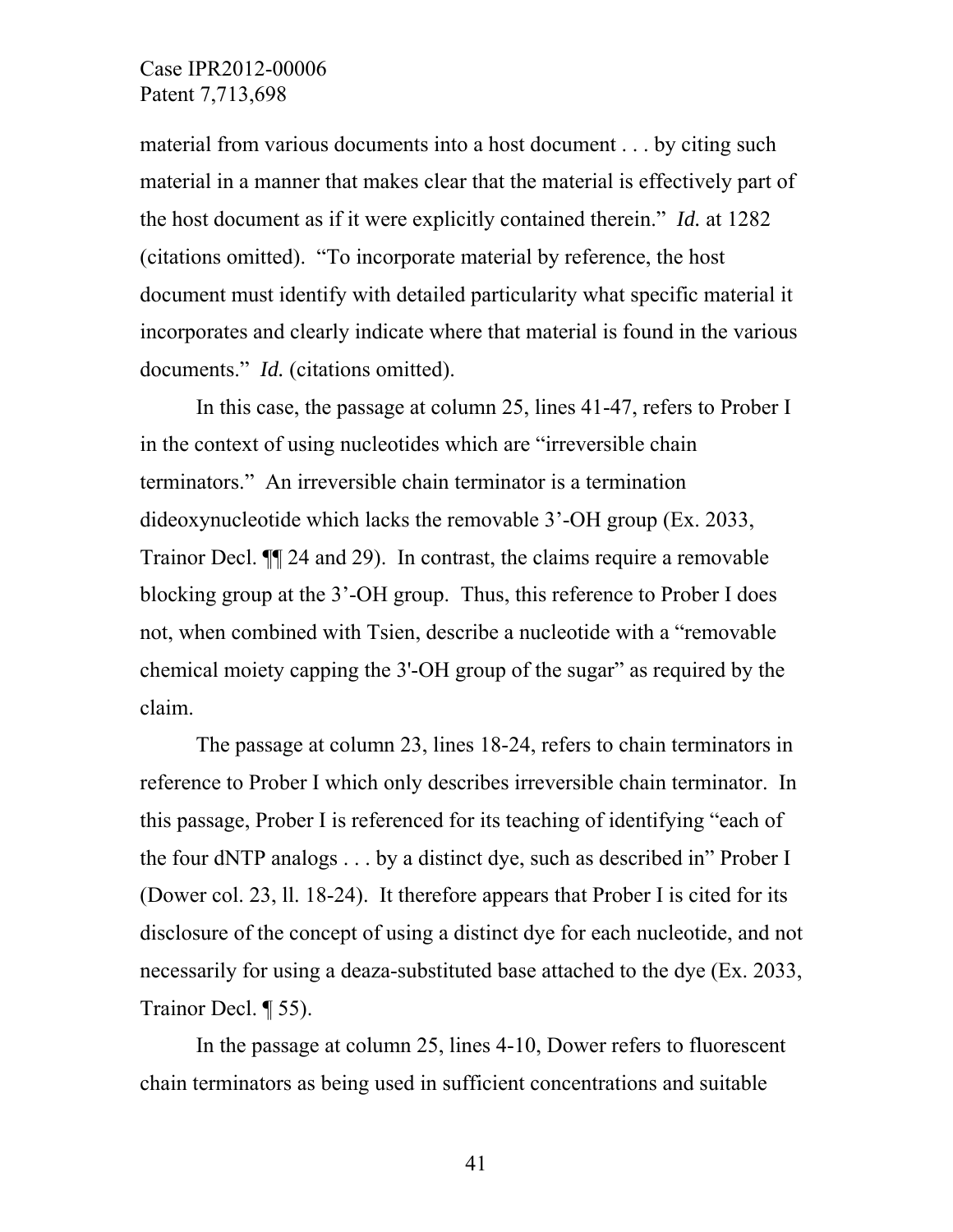reaction conditions, and then references Sambrook and Prober I. Dr. Weinstock testified that in this passage Dower "expressly teaches the combination with Prober I to make the labeled nucleotides." (Ex. 1021, Weinstock Decl. ¶ 70.) However, this passage refers to analogs of dATP, dCTP, dGTP, and TP which are not the same as the irreversible chain terminators in Prober I. The passage also refers to concentrations and condition to carry out reactions. Therefore, it is not clear from the sentence what Prober I is being cited for and the passage does not state "with detailed particularity what specific material it incorporates and clearly indicate where that material is found" as required under *Advanced Display*.

Accordingly, we find that Illumina has not established by a preponderance of the evidence that Dower anticipates claims 1 and 11, and dependent claims 2-7, 12, 14, 15, and 17.

#### MOTIONS

#### VII. COLUMBIA'S MOTION TO AMEND

 A motion to amend the claims under 37 C.F.R. § 42.121 was filed by Columbia on August 30, 2013 (Paper 70). In the motion, Columbia proposed: 1) cancelling claim 1; 2) cancelling claims 2-7 and replacing them with claims 19-24; 3) canceling claims 11 and 12 and replacing them with claims 25 and 26; 4) canceling claims 14, 16 and 17 and replacing them with claims 27-29, and 5) cancelling claim 15 and replacing it with claim 18.

 Proposed claim 18 is identical to original claim 15, rewritten in independent form and reciting all the features of original claim 1.

 Proposed claims 19-23 are identical to original claims 2-6, respectively, except they depend from proposed claim 18.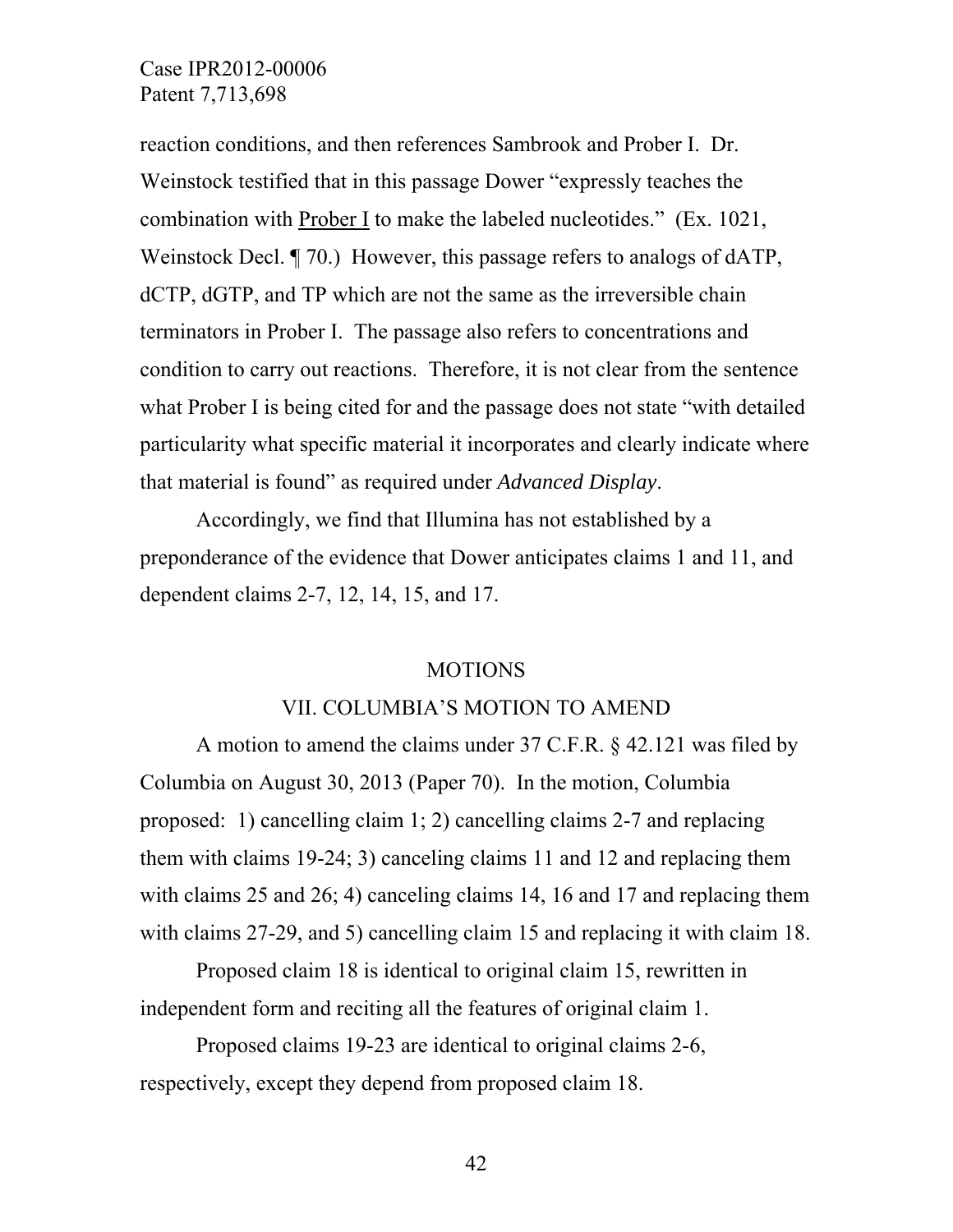Proposed claim 24 is identical to original claim 7, except that it depends from proposed claim 23.

 Proposed claims 25 is identical to original claim 11 except that it specifies a plurality of different nucleic acid templates. Proposed claim 26 is identical to claim 12, except that it depends on proposed claim 25.

Proposed claims 27-29 are identical to claims 14, 16, and 17.

 The main differences between the original claims and the proposed claims are that 1) claim 1 has been amended by incorporating the limitation of claim 15 requiring that "each of said unique labels is attached to the nucleotide analogue via a cleavable linker," and designating it as proposed claim 18; and 2) claim 11 has been amended by adding the limitation that the recited nucleic acid templates are "different," and designating it as proposed claim 25. The latter limitation was not in original claim 11 or in any of the original claims, which depended on claim 11. However, Columbia cited support in the '698 Patent for the limitation (Paper 70, p. 8- 9).

 Claim 25 adds the limitation "different" to claim 11, but the claim is otherwise identical to claim 11. Columbia, in adding this term, did not give a reason as to why the proposed claim is patentably distinct over the prior art or how it responds to a ground of unpatentability under 37 C.F.R. §  $42.121(a)(2)(i)$ . Indeed, Columbia stated that the amendment "merely clarifies the original patent claim, as the original patent claim would have been understood by a person skilled in the art" because a person of ordinary skill in the art would have understood original claim 11 to mean different nucleic acid templates (Paper 70, p. 13). Thus, by Columbia's own admission, claims 25 is of the same scope as original claim 11.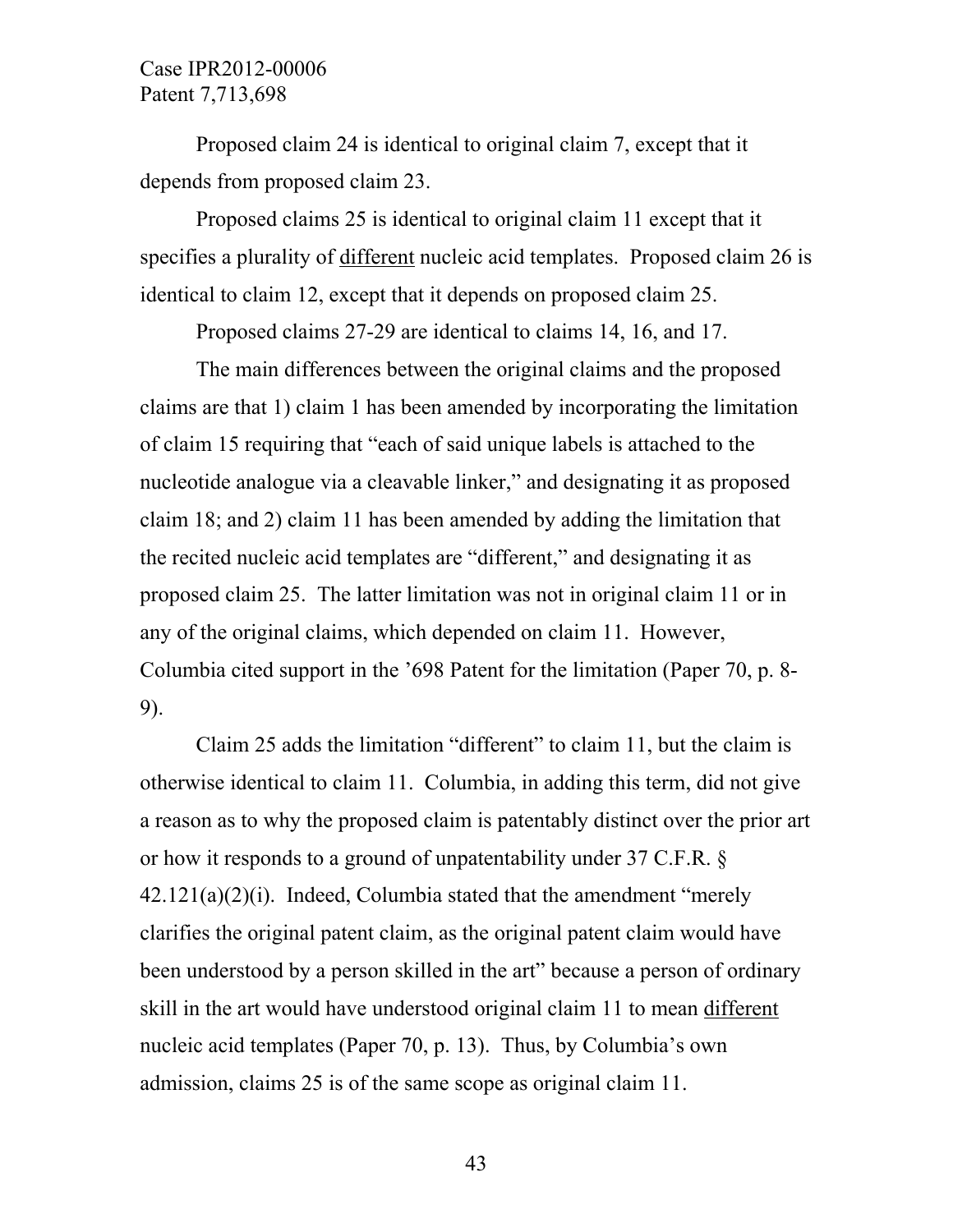Accordingly, all the claims proposed in the Columbia amendment are of the same scope as claims already before us in this review, and which have been determined to be unpatentable. In the opposition to the motion, Illumina contends that Columbia's motion is defective (Paper 74, p. 1). We need not, and do not, reach Illumina's contention, however, since the claims, even as Columbia proposes to amend them, are unpatentable.

## VIII. COLUMBIA'S MOTION TO EXCLUDE

 A motion to exclude evidence under 37 C.F.R. § 42.64 was filed by Columbia on November 12, 2013 (Paper 93).

 A. Columbia seeks to exclude Exhibits 1029-1033, which were said to have been introduced for the first time at the deposition of Illumina's expert, Dr. Weinstock, during redirect examination by Illumina's counsel (Paper 93, p. 1). As we did not rely on this portion of Dr. Weinstock's testimony, or the exhibits cited in it, we dismiss this part of the motion as moot.

 B. Columbia seeks to exclude Exhibits 1041-1049, which were introduced at Dr. Trainor's deposition (Paper 93, p. 4). Exhibits 1041-1048 were introduced by Illumina for the purpose of impeaching Dr. Trainor's opinions in his declaration regarding the non-obviousness of the claimed subject matter (Ex. 2094, Trainor Tr. 277: 21 to 278: 6). Columbia contends that these references were belatedly introduced so that they could be cited in Illumina's Reply and in Exhibit 1053 (Declaration of Kevin Burgess, Ph.D.) in order to make out Illumina's prima facie case, in violation of the Trial Practice Guide (77 Fed. Reg. 48756, 48767 (Aug. 14, 2012)). (Paper 93, p. 6). Exhibit 1049 is a declaration from an *inter partes* review to which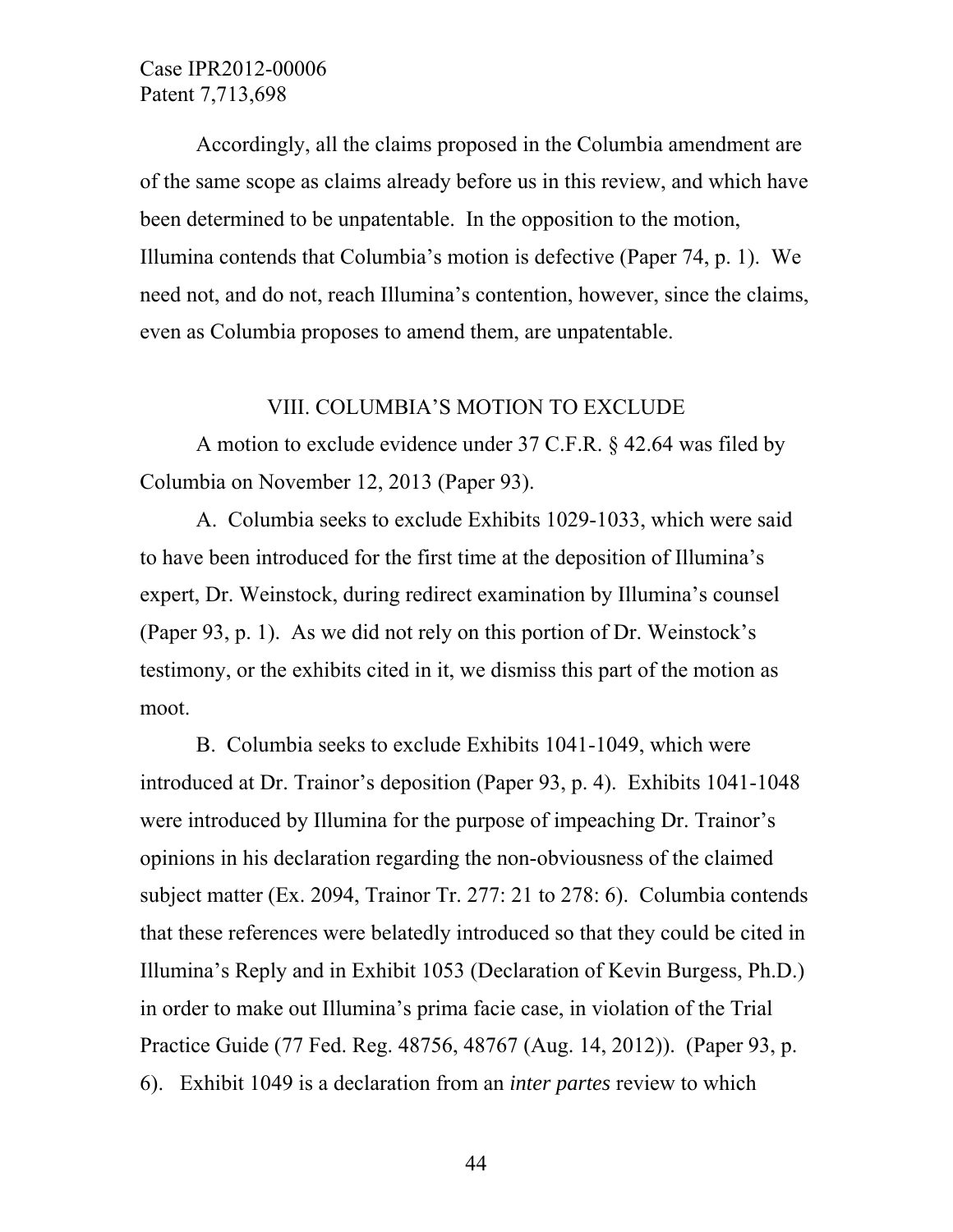Columbia is not a party, previously introduced as Ex. 1024, which was previously expunged by the Board as improperly filed (Paper 34).

We have determined there was a reason to have made the claimed nucleotides based on the combination of Tsien and Prober I without relying on Exhibits 1041-1049. Thus, we dismiss this part of the motion as moot.

 C. Columbia seeks to exclude Exhibits 1050-1054 (Paper 93, p. 7). Exhibits 1050, 1051, 1052, and 1054 are said by Columbia belatedly to raise new issues and evidence to make out its prima facie case (*id*.). Exhibit 1053 is a declaration of Kevin Burgess filed by Illumina and cited for the first time in their response to Columbia's response under § 42.120 (Paper 76, Pet'r Reply 2).

We determine that the claims are unpatentable without relying on Exhibits 1050-1054 and thus we dismiss this portion the motion as moot as well.

#### IX. ILLUMINA'S MOTION TO EXCLUDE

 A motion to exclude evidence was filed by Illumina on November 12, 2013 (Paper 90). This evidence goes to the secondary considerations that were argued by Columbia in their response to the Petition under § 42.120. As we conclude that the Columbia claims are unpatentable even if we consider this evidence, we need not and do not decide this motion and dismiss it as moot.

#### X. ORDER

In consideration of the foregoing, it is

 ORDERED that claims 1-7, 11, 12, 14, 15, and 17 of U.S. Patent 7,713,698 B2 are cancelled;